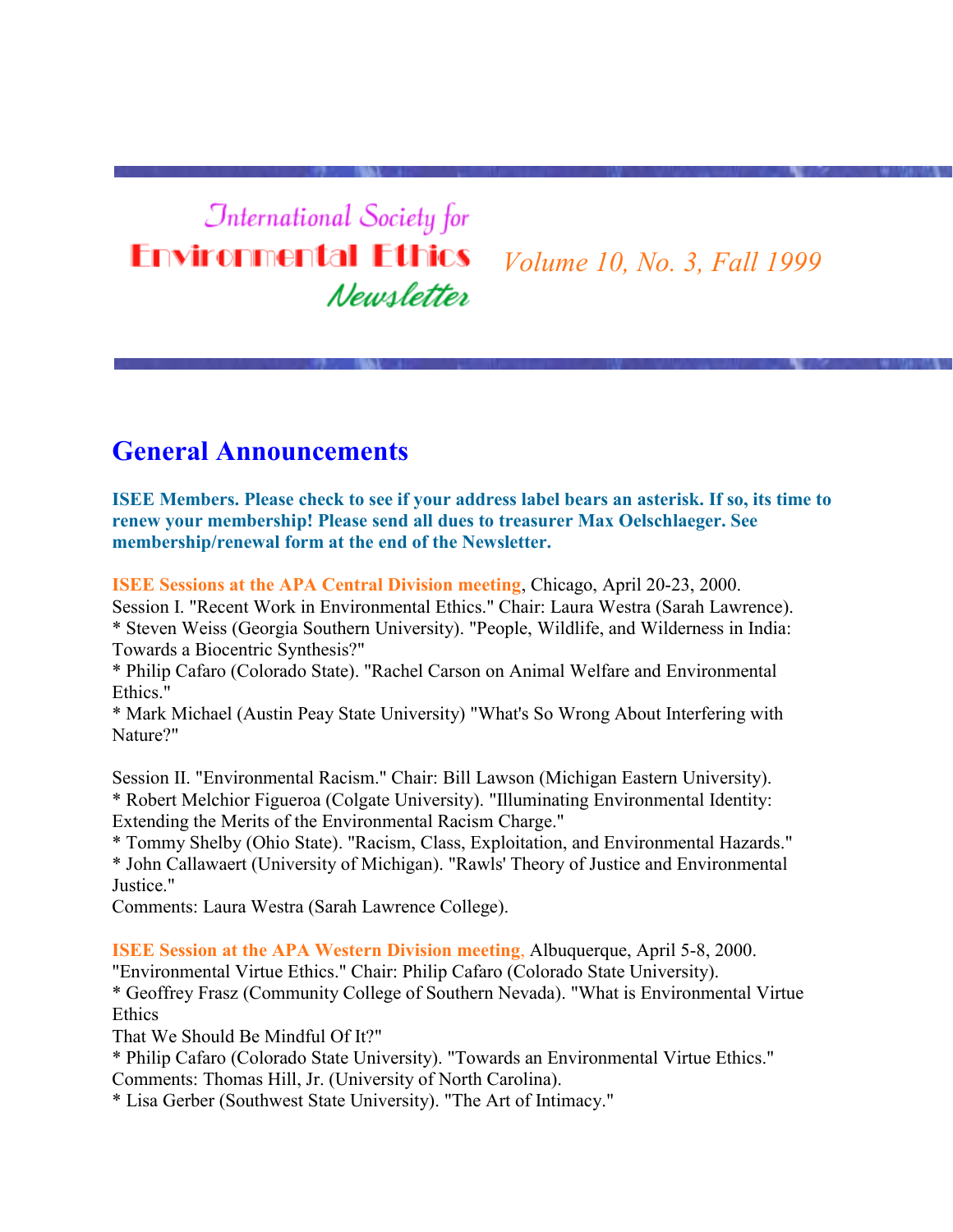\* John O'Neill (University of Lancaster). "Environmental Virtue and Public Policy." Comments: James Sterba (Notre Dame University).

The conference **"Humans in Nature: The Ethics and Aesthetics of Cultural Landscapes"** was held at Lancaster University, England, September 30th-October 1st, 1999. The conference was part of a joint project (of the same title) between philosophers at Telemark College, Norway and Lancaster University, for the philosophical study of cultural landscapes, and the integration of humans with the natural environment. Speakers included: Sven Arntzen, Emily Brady, Isis Brook, Jane Howarth, John O'Neill, Kate Rawles and Floris Tomasini. There was lively discussion on a range of topics : an ecophilosophical approach to the concept of a cultural landscape; harmony and conflict between moral and aesthetic value; the concept of wildness in cultural landscapes; the modification of nature through earthworks and environmental art; gardening as conservation/conservation as gardening; the role of emotions in our relationship and treatment of non-human animals; and the idea of place in navigating the sea.

Robin Attfield (Cardiff University) and David Crocker (University of Maryland) were among the speakers at a **conference on Global Citizenship** held in June, 1999 at the University of Aberdeen, Scotland. Attfield spoke on "Global Citizenship and the Global Environment."

A joint conference of ISEE and the Society for Applied Philosophy on **"Moral and Practical Reasoning in Environmental Practice"** was held at Mansfield College Oxford from 27th to 29th June, 1999. The organisers were Avner de-Shalit and Andrew Light. Rather than focusing on the traditional questions of the field (such as the issue of whether nature has intrinsic value) most of the papers at the conference dealt with applied issues which could either be addressed through anthropocentric considerations (such as obligations to future generations) or were simply agnostic on the anthropocentric-nonanthoprocentric split. Plans are in the works to produce a collection of papers from the conference.

Papers presented at the conference: Jonathan Aldred (Cambridge, UK), "Deliberative institutions for environmental policy: some worries"; Finn Arler (Aarhus U., Denmark), "Ecological utilisation space -operationalizing sustainability"; Robin Attfield (Cardiff UK), "Global warming, justice and future generations"; John Barry (Keele, UK), "Ecological stewardship and Green citizenship: virtue, sustainability and symbiosis"; Paula Casal (Keele, UK), "Equality, priority and sufficiency in intergenerational and international ethics"; Chun-Chieh Chi (National Dong-Hwa U., Taiwan), "Extended care for non-humans, deepened care for humans, and where these two cares meet"; Lori Gruen (Stanford, USA), "Refocusing environmental ethics: from intrinsic value to endorsable valuations"; Tim Hayward (Edinburgh, UK), "Constitutional environmentalism"; Alan Holland (Lancaster, UK), "Deliberative institutions do it differently?"; Robert Hood (Middle Tennessee State U., USA), "Casuistry and principalism in environmental ethics: a pragmatist perspective"; Matthew Humphrey (Nottingham U., UK). "Intuition, reason and environmental argument"; Eric Katz (NJ, USA), "The liberation of humanity and nature"; Niraja Gopal Jayal (Nehru U., New Delhi, India), "Ethics, politics and biodiversity: a view from the South"; Bill Lawson (Michigan, USA), "Environmental ethics in an urban setting"; Keekok Lee (Manchester, UK), "Political autonomy and green environmentalism"; John O'Neill (Lancaster, UK), "Time, Narrative and Care for the Future"; Clare Palmer (Stirling, UK) and Francis O'Gorman (Cheltenham and Gloucester College of Higher Education), "Animals, power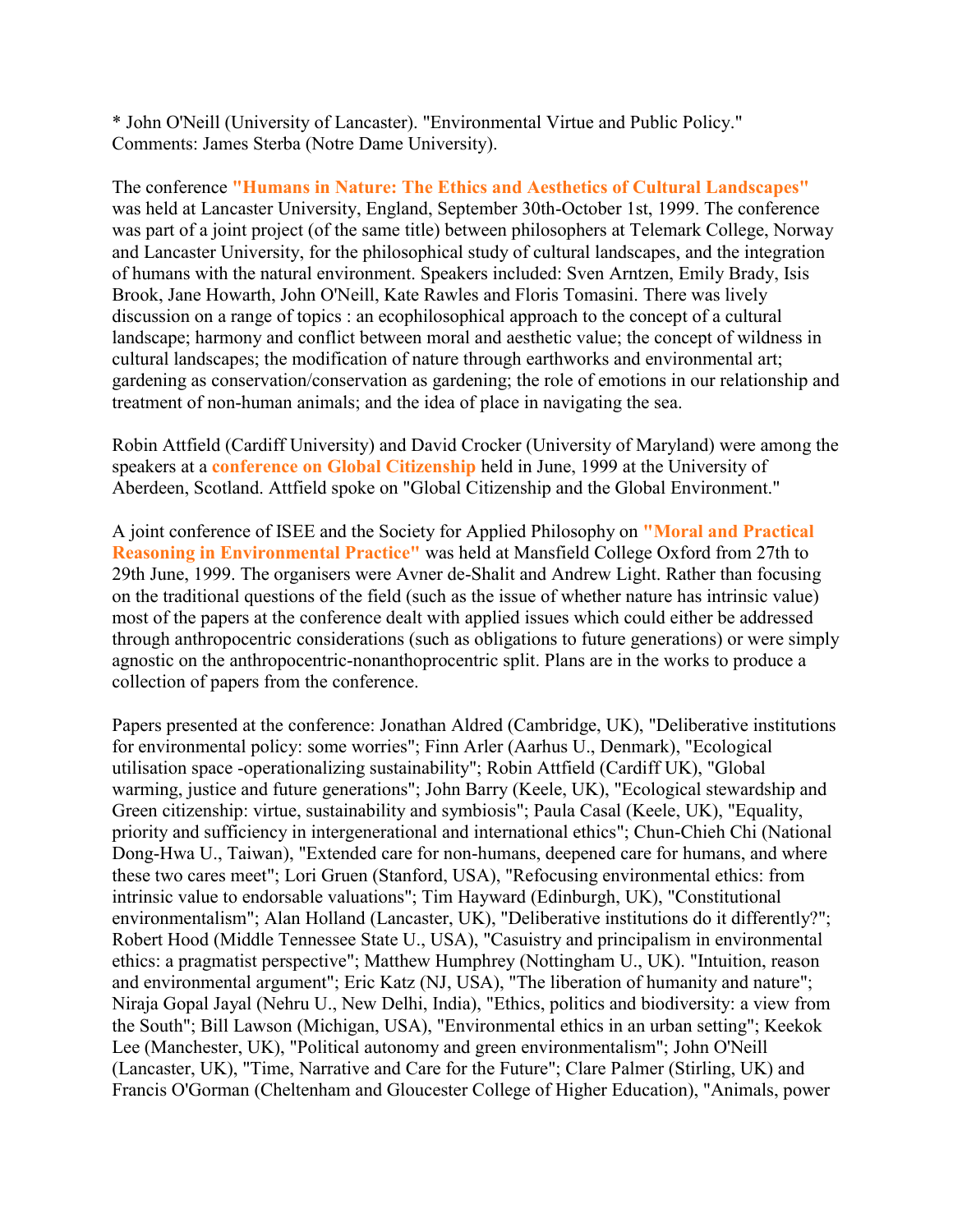and ethics: the case of fox hunting"; Rodney Peffer (San Diego, USA), "Social justice and saving the environment"; Sandra Rosenthal and Rogene Buchholz, (Loyola U., New Orleans, USA), "The Shintech Plant: A pragmatic perspective"; Ariel Salleh, (U of Western Sydney, Australia), "Ecofeminist reasoning: toward sustainability - with equity"; Paul Thompson (Purdue U, USA), "The environmental ethics case for crop biotechnology"; Jennifer Welchman (Alberta, Canada), "Is eco-sabotage civil disobedience? The case of the Pressmennan Wood protest"; Peter Wenz (Illinois at Springfield, USA), "Pragmatism in practice: The efficiency of sustainable agriculture"; Andrew Williams (Warwick, UK), "A puzzle for egalitarian environmentalists".

During July, 1999 **Robin Attfield** undertook a **lecture tour of South Africa**, organized by Johan Hattingh (University of Stellenbosch) and funded by the (South African) National Research Foundation, visiting the Universities of Stellenbosch, Cape Town and South Africa (Pretoria). Attfield lectured on 'Environmental Philosophy: Traditions, Values, Futures, Politics," "Intergenerational Equity and Environmental Ethics," and on "Environmental Sensitivity and Critiques of Stewardship."

During August, 1999 an **international seminar on environmental ethics** was organized at the University of Turku, Finland by Markku Oksanen and Juhani Pietarinen. Speakers included Finn Arler, Robin Attfield, Yrjo Haila, Keekok Lee, Greg Mikkelson, P.R. Hobson, Bryan Norton, Markku Oksanen, Juhani Pietarinen, Kate Rawles, and Michael Ruse (among others).

**The Chinese Society of Environmental Ethics**, jointly with the Guangzhou Teachers' College and the Environmental Protection Bureau of Guangzhou, held a Conference on Environmental Ethics and Environmental Education in Guangzhou, Guangdong Province, August 13-16. It was attended by over 80 scholars from all over China, including Chen Min, vice director of the Environmental Protection Bureau of Guangdong Province; Zhou Shun-lin, Senior Teaching and Research Fellow of the Board of Education of Guangdong Province; Li Zi-shen, Vice Chairman of Committee of the Guangdong Society of Environmental Sciences; Ye Zhi-rong, President of the journal Environment; Zhang Guo-yang and Chen Yun-sen, President and Party Secretary, respectively, of Guangzhou Teachers' College; Yu Mou-chang, Chairman of the Committee of Chinese Society of Environmental Ethics. The Chinese Society of Environmental Ethics also met at this time for business matters and further planning.

**The Southern African Wildlife College**, located in the corporate sector of Kruger National Park, South Africa, is now fully operational, after five years of construction and start-up. The college is for black African students; 230 have taken courses there already, and twenty seven have earned a certificate. Students are from thirteen nations in Southern and East Africa. This is a World Wide Fund for Nature, South Africa project; the German government has given particular support. Southern African Wildlife College, Private Bag X 3015, 1380 Hoedspruit, South Africa. Phone and Fax: 27 15 7932621. E-mail: sawc@iafrica.com.

In September 1999 the Centre for Technology and the Environment, De Montfort University, Leicester, England, held a conference with the theme **"Educating Technologists for Environmental Awareness."** Keynote speaker Robin Attfield spoke on "Environmental Ethics and Technological Education."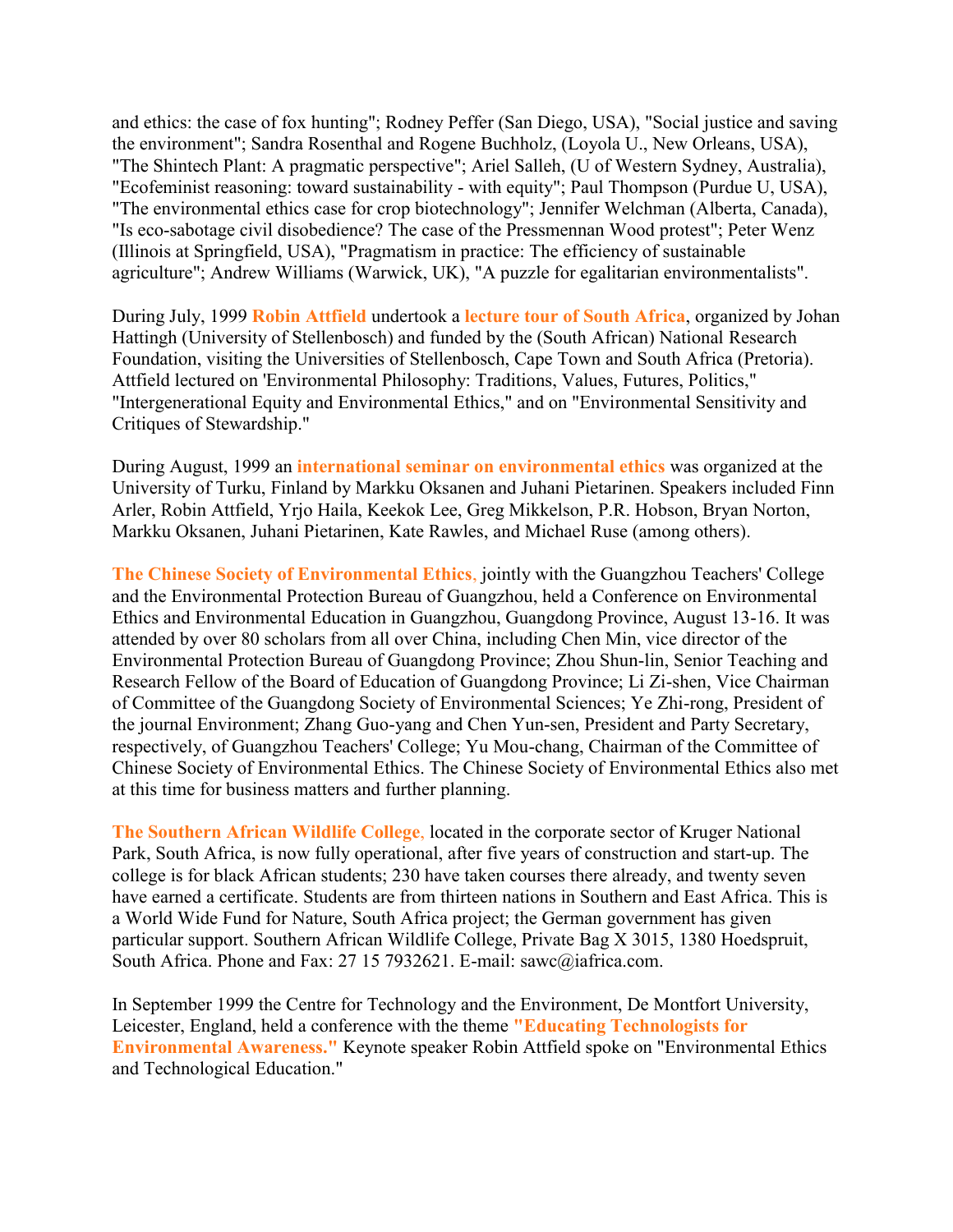**The Australian Association of Professional and Applied Ethics** held their 6th Annual Conference 1-3 October, 1999, Old Parliament House, Canberra. Conference title: "The Moral Foundations of Civil Society." It was hosted by the Centre for Professional an Applied Ethics, Charles Sturt University. Presentations included papers on bioethics and environmental ethics.

**J. Baird Callicott** made a **lecture tour of Taiwan** November 1 - 7. At a conference in Hualein on Natural Conservation and Indigenous Cultures, Callicott gave two lectures titled "Third and Fourth World Critiques of Western Conservation Philosophies" and "A Twenty-first Century Philosophy of Conservation." At a conference in Taipei on Environmental Ethics, Callicott gave three lectures titled, "A Natural History of Environmental Ethics," "The Land Aesthetic," and "Judeo-Christian Environmental Ethics." At a conference in Taipei on Caring for the Earth, Callicott gave the keynote address, "Toward a Global Land Ethic."

ISEE member A. G. Rud, associate dean of education at Purdue University, chairs the **Harmony Institute** Community Advisory Board (HICAB). The Harmony Institute of St. Cloud, Florida (http://www.harmonyinstitute.org) was established "to showcase and study both individual and group contributions in the fields of the Interaction of Humans and Animals, Wildlife and Nature. The Institute will foster research and education in these areas and develop means through which these relationships can be extended for the benefit of individuals and the public health of our communities. The Institute is committed to the exploration of these relationships and to promoting representative programs that will serve mankind and also serve to increase the merit of animal companionship and wildlife and ecological protection."

Rud is joined on HICAB by leading scholars in the fields of veterinary studies, land use planning, psychology, education, and other areas. HICAB is advising the planning of a new community that will incorporate the principles of the Harmony Institute, focusing particularly on the educational and research opportunities. For further information contact A.G. Rud at rud@purdue.edu.

**Philosophical Issues in Ethics Across the Curriculum**. Rochester Institute of Technology, October 14-17, 1999. Included a paper by Frank Derringh (New York City Technical College), "Subverting the Dualism of Theory and Practice: Deep Ecology as a Cross-Cultural Model."

**Society of American Foresters National Convention**, Portland, Oregon, September 14-15, 1999. Included a session sponsored by SAF's "Philosophy Working Group" on "Forests and Religion: Perspectives, Influences, and Values." Speakers included: Susan Bratton, "Christianity, Wilderness, and Wildlife"; Mark Stoll, "A History of Religious Influence on Environment in America"; Nancy Lee Menning, "Faith, Community Values, and Environmental Management"; Earl Leatherberry, " African-American Historical/Religious/Spiritual Forest Relations";Bodie Shaw, "Native American Spirituality and Forest Management"; Chuck McKinney, "Forestry and Religion: A New Method for a New Millenium"; Julia Parker, " Environmental Ethics, Religion and Forestry in Southern U.S."; John Rennie, "Spirituality as a Forest Product an Educator's View"; Alan McQuillan,"Why We Should Not Seek to Reenchant Science"; Peter List, "Spiritual Values in Leopold's Land Ethic."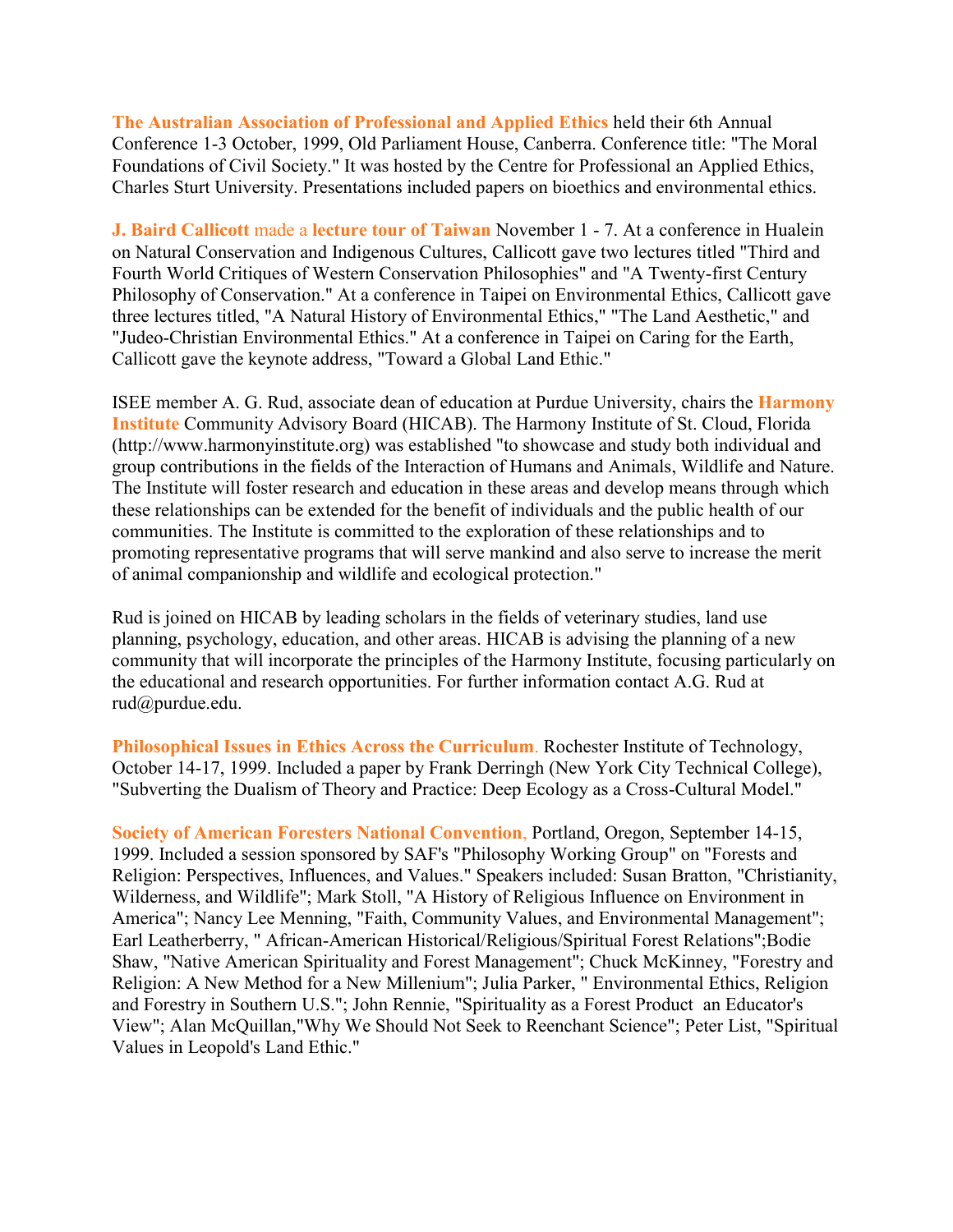Also included were a session and field workshop on "Community History, Values, and Change," bringing together philosophers, other academics and USFS participants to "learn techniques to assess the historical and collective value systems of rural communities; and learn pros and cons from practitioners helping Northwest resource-based communities' transition their economies." The afternoon field trip took participants up the scenic Columbia River Gorge to Hood River, to learn about transitioning efforts from local community leaders.

The Institute for Sustainability and Technology Policy, Murdoch University,Australia, invites applications for a new course, **"Ecophilosophy and Earth Education."** This innovative course combines intensive academic learning with substantial expeditions in the Australian bush. The program will be full time over one semester, February to June, 2000. Completing students will be awarded a Graduate Certificate in Ecologically Sustainable Development. Open to graduates in any discipline, teachers for this semester are Patsy Hallen and Jim Cheney. For more information contact the ISTP, Murdoch University, Murdoch, West Australia 6150. Phone: +61 8 9360 2913. Website: www.istp.murdoch.edu.au.

**"Voices For Thoreau's Wild New England,"** a conference at Concord, Massachusetts, October 2-3,1999. Included discussions on the restoration and rewilding of the New England Landscape, as well as readings by well-known nature writers Bill McKibben, Sandra Alcosser, John Hanson Mitchell, Richard Nelson, Janisse Ray, Freeman House and John Elder.

**WildAlert** is an email action alert system maintained by the Wilderness Society to keep subscribers apprised of threats to U.S. wildlands. WildAlert messages include updates along with clear, concise actions to take to protect America's last wild places. To subscribe, send the following message to <lyris@lists.wilderness.org>: "subscribe wilderness-alert" (inserted in the body of the message, without quotes).

**Concerted Action on ENVIRONMENTAL VALUATION IN EUROPE (EVE)**, June 1998 - November 2000. The purpose of this concerted action is to analyze effective methods for expressing the values associated with environmental goods and services, ecosystem functions, and natural capital with a view to the achievement of the goals summarized in the concept of sustainability. In recognizing the importance of environmental valuation this concerted action addresses the input of information to policy decisions and the diversity of research currently being undertaken, from ecology to economics to philosophy.

The EVE program focuses on a series of nine workshops in which these issues will be debated and output of immediate policy relevance produced. EVE encourages the networking of active researchers in the field through these workshops and aims to stimulate debate on methodological issues and social processes for valuation. Workshops are: "Approaches to Issues of High Complexity," 8-10 January 1999 Barcelona, Spain. Host: Universitat Automa de Barcelona. "Natural Capital," 24-26 March 1999, Paris, France. Host: C3ED, Universite de Versailles. "Ethics, Economics and Environmental Policy." 23-25 April 1999, Ambleside, United Kingdom. Host: Department of Philosophy, University of Lancaster. "Sustainability: Valuation & Indicators." 17-19 June 1999, Zurich, Switzerland. Host: Ethik-Zentrum, Universitat Zurich. "Distribution Issues & Property Rights." 8-10 July 1999, Geneva, Switzerland. Host: European Centre of Human Ecology, Universite de Geneve. "Health & the Value of Life," 17-18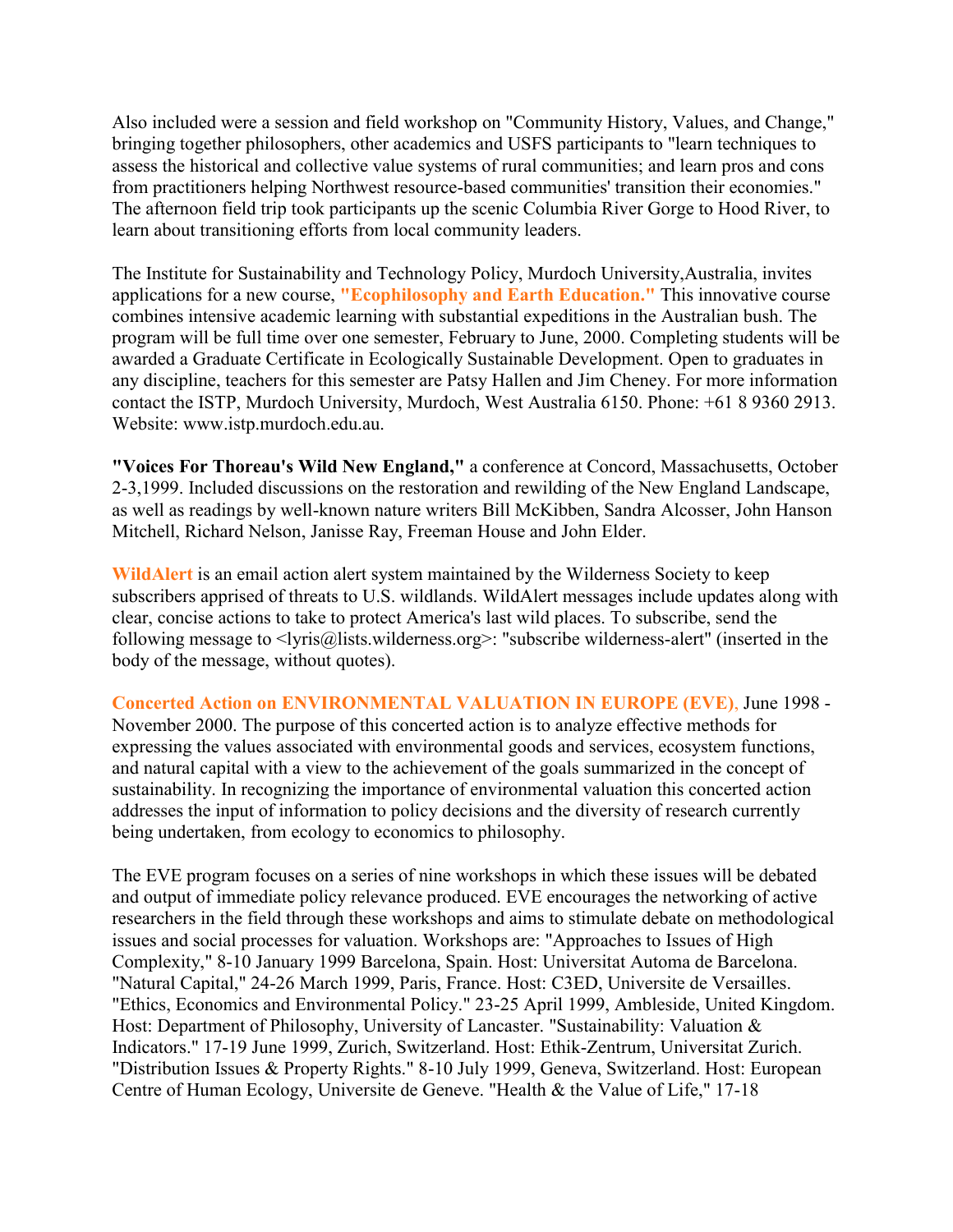September 1999, Strasbourg, France. Host: Bureau d'Economie Theorique et Appliquee, Universite Louis Pasteur. "Benefit Transfer," 14-16 October 1999, Lillehammer, Norway. Host: Dept. of Economics & Social Sciences, Agricultural University of Norway. "Green National Accounts," 5-7 March 2000, Italy. Host: Fondazione Eni Enrico Mattei (FEEM). "Participatory Decision Processes," 17-18 March 2000, Italy. Host: Istituto di Sociologia Internazionale di Gorizia (ISIG).

For more detailed information on the project and related publications see the EVE website at http://www.landecon.cam.ac.uk/eve/. Or contact the EVE Project Manager: Claudia Carter, Department of Land Economy, Cambridge University, 19 Silver Street, Cambridge CB3 9EP,UK. Telephone: +44 1223 330802. E-mail: cec29@cam.ac.uk. **"Ethics and Genetics."** The International Programme in Bioethics Education and Research held the third Advanced European Bioethics Course, November 18-20 at Nijmegen, Netherlands. Information on this and future courses: www.kun.nl./fmw/onderwys/ukgene.htm.

**"Exotic Organisms in Greater Yellowstone."** 5th Biennial Scientific Conference on the Greater Yellowstone Ecosystem, Mammoth Hot Springs Hotel, Yellowstone National Park, WY, October 11-13. Numerous papers on exotic threats to native wildlife and native plants, exotic species in terrestrial and aquatic environments, the history of human responses to exotics, and management of exotics. Keynote speakers included Holmes Rolston III, Daniel Botkin, and Linda Wallace.

**"Animal Research: Where Does the Buck Stop? Ethics, Economics, and Responsibility."** This conference, jointly sponsored by the Kennedy Institute of Ethics, Georgetown University, and the Center for Animal Welfare at the University of California/ Davis, was held October 2-5, at Lake Tahoe, California. It focused on the ethical responsibilities of Institutional Animal Care and Use Committees (IACUC's).

**Terra Nova Lives!** The award-winning quarterly environmental journal from MIT Press is changing from quarterly appearance to an annual book series. This fall comes "The New Earth Reader: The Best of Terra Nova" (MIT Press) with a selection of favorite pieces from the magazine's three-year run. In the fall of 2000 comes "The Music and Nature Book," (Wesleyan University Press), including two CDs, and a new volume on the theme of water: steam, vapor, rushing, frozen, necessary, cool.. By Spring 2001 comes a volume on "The World and the Wild," demonstrating how wilderness is being preserved all over the planet, especially in developing nations.

Editors David Rothenberg and Marta Ulvaeus have begun to plan a new volume on the theme of air. Submissions are due February. 1, 2000, with an expected release in Fall 2001, if the new world is still around. Plus, "Terra Nova's" three years of back issues are always available. For details and updates check their affiliated web magazine, www.terrain.org, and web-page: http://www-ec.njit.edu/~tn/.

**A conference on "The Myth of Sustainable Growth"** was held October 8-10, 1999, at the campus of the Aspen Institute / Aspen Meadows, Aspen, Colorado. Among the participants: former governor of Colorado Richard Lamm, Albert Bartlett, Jonette Christian, Roy Beck,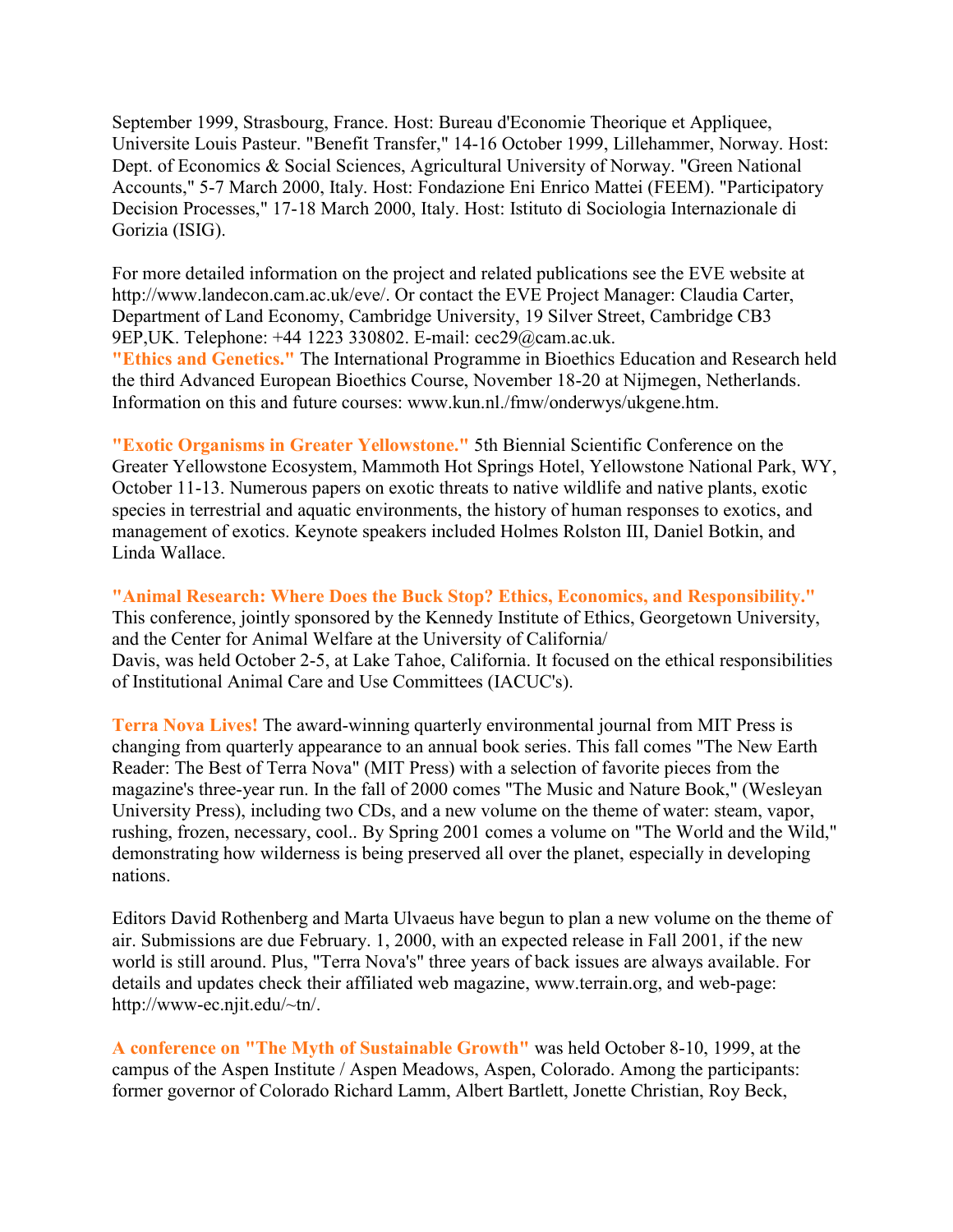Mayor Ray Borane of Douglas Arizona, Yeh Ling Ling, David Durham, William Herron, Virginia Abernathy. The conference focused on population growth, mass immigration and environmental degradation in the U.S. and Colorado. For more information, see: http://www.cudenver.edu/public/library/asc/vaser/conference.html.

# **New Appointments**

**Val Plumwood** has taken a full time research position at the **University of Sydney**, Australia, which also enables her to work at her rainforest home, Plumwood. On a personal note, the wombat she befriended, named Birubi, has died and Val wrote an in memoriam recalling twelve years in which the wombat, though living in the wild, was a regular visitor. Ask her for an e-mail copy. Her new e-mail address is: vplumwood@braidwood.net.au.

**Keekok Lee** has accepted a research affiliation with the **University of Lancaster** and is leaving the University of Manchester, though she will continue to live in Manchester, which is not far away from Lancaster. She will continue to use the e-mail address: keekok.lee@man.ac.uk.

**David Macauley** recently accepted an appointment as Visiting Scholar/Professor at **Emerson College** in Boston, MA. He is teaching "Environmental Science and Philosophy" and a course in "Nonwestern Thought: Ethical and Political Perspectives." Macauley recently completed his Ph.D., entitled "Bewildering Order: Toward an Ecology of the Elements in Ancient Greek Philosophy," at the State University of New York at Stony Brook. He is the editor of Minding Nature: The Philosophers of Ecology (New York: Guilford Press, 1996) and a number of articles in philosophy, political theory and environmental ethics.

**Peter H. Kahn, Jr.**, formerly of Colby College, Waterville, ME, has accepted a position at the **University of Washington** in psychology with an emphasis on environmental psychology and an affiliation with the UW Program on the Environment. Kahn recently published The Human Relationship with Nature: Development and Culture (MIT Press) (see Newsletter, Summer 1999). For 1999-2000 he is co-director of the Mina Institute, Covelo, CA.

**Andrew Light** has received a Rockefeller Fellowship to spend the 1999-2000 academic year at the **International Center for Advanced Studies at New York University** working on a project applying work in environmental ethics to urban environments. While on leave he will still be reachable through his e-mail address: alight@binghamton.edu. Address: I.C. A.S., New York University, 53 Washington Square South, Rm. 401, New York, NY 10012. Fax: 212-995-4546.

# **Opportunities**

"Ecological Conversations: Gender, Science and the Sacred." A Rockefeller Foundation Humanities Fellowship Program at the Center for the Study of Women in Society, University of Oregon. This program invites scientists, scholars, theologians, writers, and grass-roots activists from different cultural and national contexts to share perspectives on the fundamental philosophical, evolutionary, political, and spiritual questions generated by the convergence of women's and environmental movements around the globe.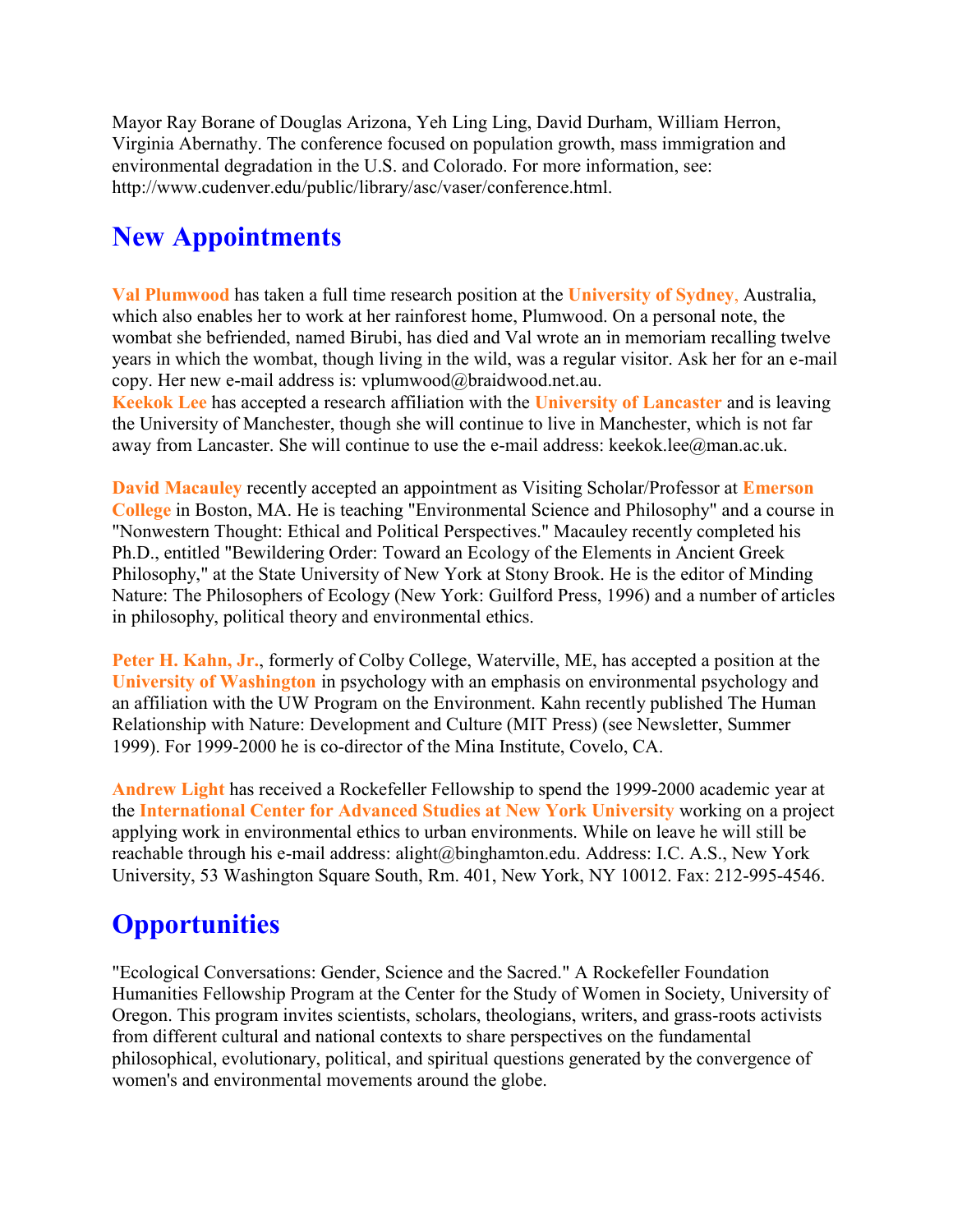For 2000-2001, they welcome proposals addressing issues of scientific practice. Themes of particular interest are: the history and contemporary understanding of evolutionary theory and natural history; how scientific concepts and research are translated into public environmental discourse; ecofeminist visions of science and technology; new approaches to issues of reproduction and population; the history and practice of indigenous sciences; and studies of new scientific paradigms. During 2001-2002, the conversation will focus on questions situated at the intersection of the ecological and the sacred.

Application deadlines: January 17, 2000 (2001). Contact: Lynne Fessenden, Center for the Study of Women in Society, 1201 University of Oregon, Eugene, OR 97403-1201. Phone: (541) 346- 5399. Fax: (541)346-5096. E-mail: csws@oregon.uoregon.edu Web Site: www.ecocon.uoregon.edu.

**Announcing two Iowa State University Model Bioethics Institutes in 2000.** 1st: June 3-8, at North Carolina State University. 2nd: July 8-14, at FLAD in Lisbon, Portugal**.** These faculty development workshops are designed to assist life science faculty members who are integrating discussions of ethical issues into existing science courses. Institute sessions are devoted to ethical theory, pedagogy, and policy. Particular attention is paid to ethical issues in the agricultural sciences (at NC State) and the marine sciences (at Portugal) and to biotechnology, environmental ethics, duties to the hungry, rights to water and soil, and animal welfare and rights.

For the NC State Institute, each participant receives a stipend of \$500, plus books, case studies, classroom exercises, and bibliographies. Participants not from NC State receive, in addition, a \$700 travel and living allowance. Applicants must be tenured or tenure-track life science faculty members. Applicants from NABC-member institutions are favored, as are teams of applicants from a single institution. Funded in part by the National Agricultural Biotechnology Council, Iowa State University Bioethics Program, and the ISU Office of Biotechnology. Deadline for applications is March 1, 2000. For more information, go to: www.cals.cornell.edu/ extension/nabc/Bioethicsinstintro.html

**New Position at Oregon State University**, Corvallis, OR. Tenure-track Asst. Prof., beginning fall 2000. 6 courses/year (2/term), undergraduate and graduate. Customary non-teaching responsibilities. AOS: Comparative Philosophy. AOC: World Views/Environment. Ph. Or ABD required; promise of effective classroom teaching and scholarly research. Salary competitive. EOE/AAE. Send letter of application, CV, contact information, and letters of recommendation from three persons in a position to evaluate your teaching and scholarship, and evidence of potential in teaching and scholarship to: Dr. Courtney S. Campbell, Department of Philosophy, Oregon State University, 208 Hovland Hall, Corvallis OR 97331. Information available at http://osu.orst.edu/dept/philosophy. Deadline for applications: December 31, 1999. Interviewing at Eastern APA anticipated.

#### **Conferences and Calls for Papers**

**American Philosophical Association, Eastern Division Meeting, ISEE Group Sessions**. Submit proposals for papers and sessions to Kristin Shrader-Frechette, Department of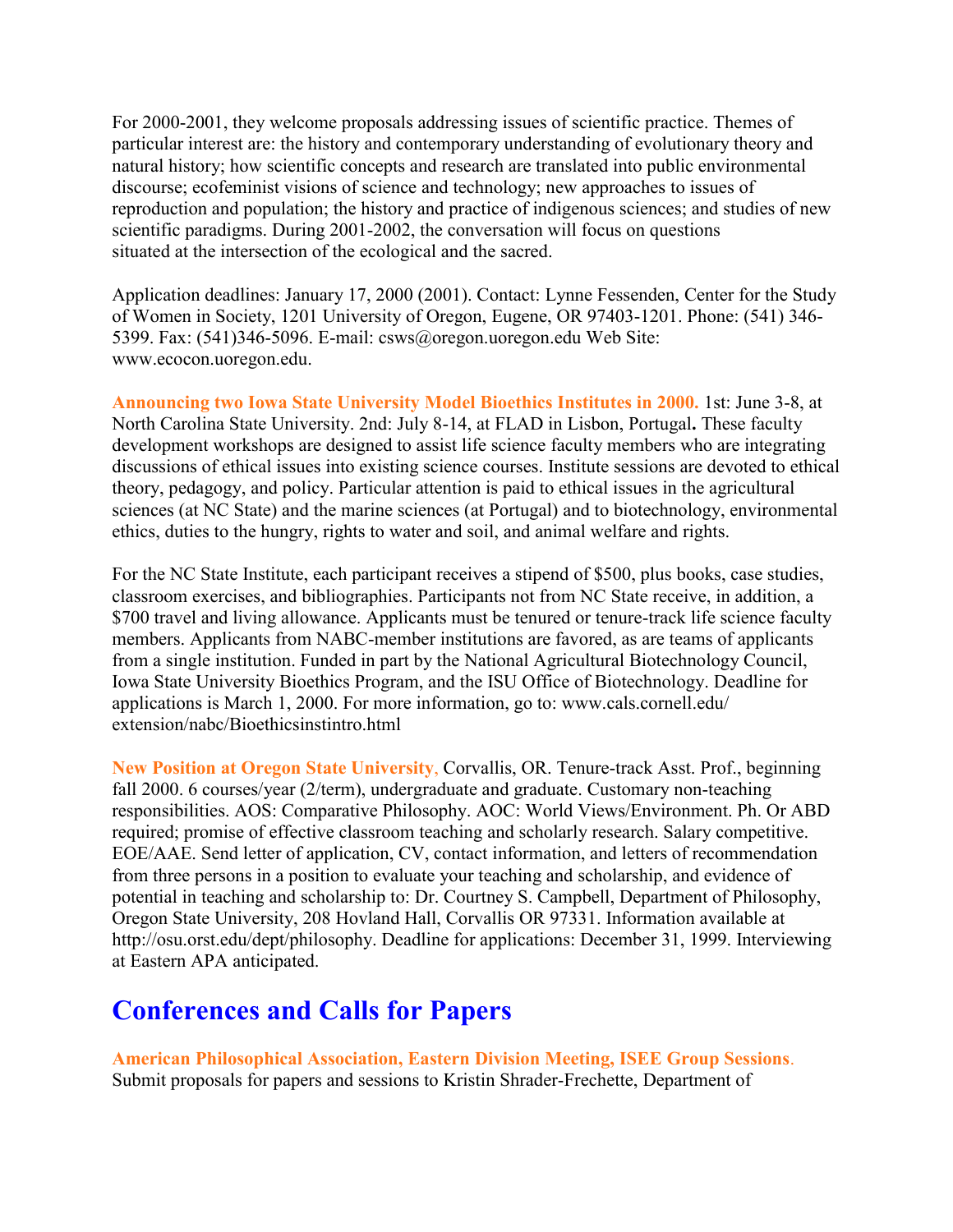Philosophy, University of Notre Dame, Notre Dame, IN 46556. Phone: 219-631-5000. Fax: 219- 631-8209. Submission deadline: February 1 2000.

**"Connecting Environmental Ethics, Ecological Integrity and Health in the Millenium."** June 24-29, 2000, San Jose, Costa Rica. Conference sponsored by the Organization for Tropical Studies (Duke University) and Sarah Lawrence College, and with the participation of several Societies (ISEE, Philosophy of Technology, Society for Value Inquiry, North American Society for Social Philosophy, and the Society for Business Ethics). The conference is convened to celebrate the tenth anniversary of ISEE (founded December 1989) and the ninth anniversary of the Global Ecological Integrity Project.

Plenary Sessions will be held on Ethics and Intrinsic Value, Ecological Integrity and Health, Social Justice, and Altering Consumptive Behavior to Protect the Many Dimensions of Health. Plenary speakers include ISEE's incoming and outgoing presidents, J. Baird Callicott and Kristin Shrader-Frechette, and first President, Holmes Rolston III. Mark Sagoff, James Sterba, Max Oelschlaeger, Eugene Hargrove, Ron Engel and Don Brown will also speak, as will many scientists from the US, Canada, Central America and Eastern Europe, including James Karr, William Rees, Robert Constanza, Anthony McMichael, David Rapport and Robert Bertollini.

Single submissions in all areas of environmental ethics or science are welcome. To submit a paper or for further information, please contact ISEE secretary Laura Westra: Sarah Lawrence College, 1 Meadway, Bates 100, Bronxville, NY 10708-5999 USA. Phone (914) 395-2487; fax (914) 395-2666; e-mail: lwestra@mail.slc.edu. Include your mailing address and telephone/fax. Societies or groups can participate through one organizer who can inform Westra of chosen title, number of participants, and details for one of the afternoon sessions. Submission deadline is January 31, 2000, but earlier inquiries and suggestions are welcome. Registration fees are \$100 US and the hotel chosen by OTS will be \$51 US single, or \$62 US double in San Jose. Trips to view natural areas are being organized.

**Business, the economy and sustainability**. The International Society for Ecological Economics (the other ISEE) will hold its next biennial conference in July 2000, Canberra, Australia. Preparatory to that conference is a 12 month, internet-based program on "Business, the economy and sustainability," with pre-conference networking and email-based preparatory workshops and seminars. The electronic program costs \$40 (Australian) if you register for it alone or it comes free for those registered for the conference in Canberra, Australia in July 2000. Inquiries to: bes@green-innovations.asn.au.

**Editors seek submissions for a new textbook,** Ethics for the Professions, to be published by Harcourt Brace. Appropriate for undergraduate courses in professional ethics, the textbook will include articles on issues that cut across various professions (in Part I) and on issues within specific professions (in Part II).

Chapters in Part I: Aspects of Professions (e.g., the proper function of a professional, the nature of expertise); The Role of Professional Organizations (profit, non-profit); Employee Rights and Responsibilities (privacy, safety, loyalty); Professional-Client relations (disclosure, autonomy, confidentiality); The Nature of Ethics Codes (company-level, industry-level, effectiveness).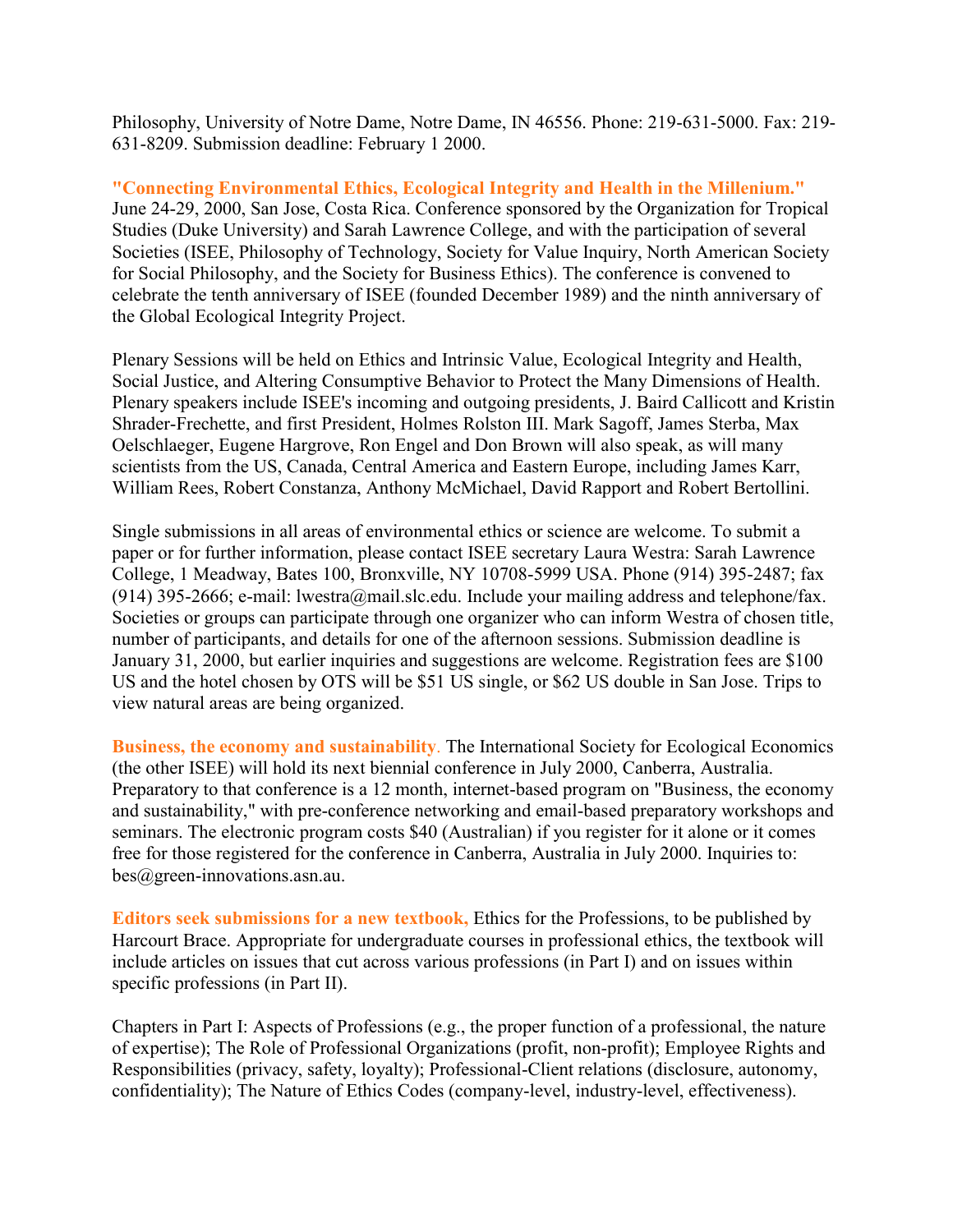Chapters in Part II: Business (e.g., sales, advertising, environmental issues); Engineering (product safety, trade secrets); Medicine (patient competence, research, life and death issues); Counseling (the use of medications, insurance issues, child counseling); Law (advocacy, honesty); Journalism (privacy, political vs. nonpolitical news); Education (teaching, administration, the student as customer).

The editors seek articles that address these and related topics not mentioned above. Submission deadline: January 28, 2000. Earlier submissions will receive priority in the review process. Inquiries and submissions should be sent to one of the editors, John Rowan or Samuel Zinaich, Department of Philosophy, Purdue University Calumet, 2200 169th Street, Hammond, IN 46323- 2-94. E-mail: jrowan@calumet.purdue.edu, zinaich@calumet.purdue.edu. Phone: (219) 989- 2654, (219) 989-2132. Fax: (219) 989-2160.

**"The Ethical Challenges of Globalization."** The Second World Congress of Business, Economics, and Ethics, will convene July 19-23 2000 in Sao Paolo, Brazil. Sponsored by the International Society of Business, Economics, and Ethics (ISBEE), the conference will be hosted by the Escola de Administracao de Empresas de Sao Paolo. Papers are invited from business, academia, government and NGO's, on the following themes: globalization; managing sustainable human development; religious resources for business ethics. Papers should be submitted by December 1, 1999. For information: www.nd.edu/~isbee/.

**28th Conference on Value Inquiry**, April 13-15, 2000. Lamar University, Beaumont, Texas. Main theme: "Values in an Age of Globalization." Areas of investigation for the conference include, but are not limited to: Social, Moral, Political, Economic, Environmental, and Aesthetic Values, the Teaching of Values, and the Resolution of Conflict between Competing Values and between Theory and Practice. Of particular interest are papers that discuss issues and conflicts of values that have arisen as a result of the social, political, economic, scientific, and technological developments involved with globalization. Papers may be practically or theoretically oriented. Topics may be disciplinary and focus on questions within a single field of value inquiry, or range over issues relating to different fields of value inquiry.

Papers should be limited to approximately 20 minutes reading time. You may submit your abstract by email or regular mail. To send your abstract by email, send it to dodsonke $@$ hal.lamar.edu. If you are sending your abstract by regular mail, please send two copies of an abstract, not more than 450 words, to either Conference Coordinator Kevin Dodson or Executive Director Thomas Magnell. Dodson: PO Box 10023, Lamar University, Beaumont, TX 77710. E-Mail: dodsonke@hal.lamar.edu. Web: www.valuenet.org/conferences/28thcvi.asp. Magnell: Department of Philosophy, Drew University, Madison, New Jersey 07940. Email: tmagnell@drew.edu. Deadline for submission: January 20, 2000.

**"Thinking About the Environment: Our Debt to the Greek and Medieval Past"** will be held in Firenze, Italy, Aug. 17-20, 2000, and will include Latin, Islamic, and Jewish thought of the Medieval period. The conference will be followed by the publication of a collection of papers. Proposals and suggestions, as well as single submissions, should be made as soon as possible, since Firenze is a Jubilee city. Deadline: January 21, 2000. Registration fees are \$100. Contact Laura Westra, Sarah Lawrence College, 1 Mead Way, Bronxville, NY, 10708-5999;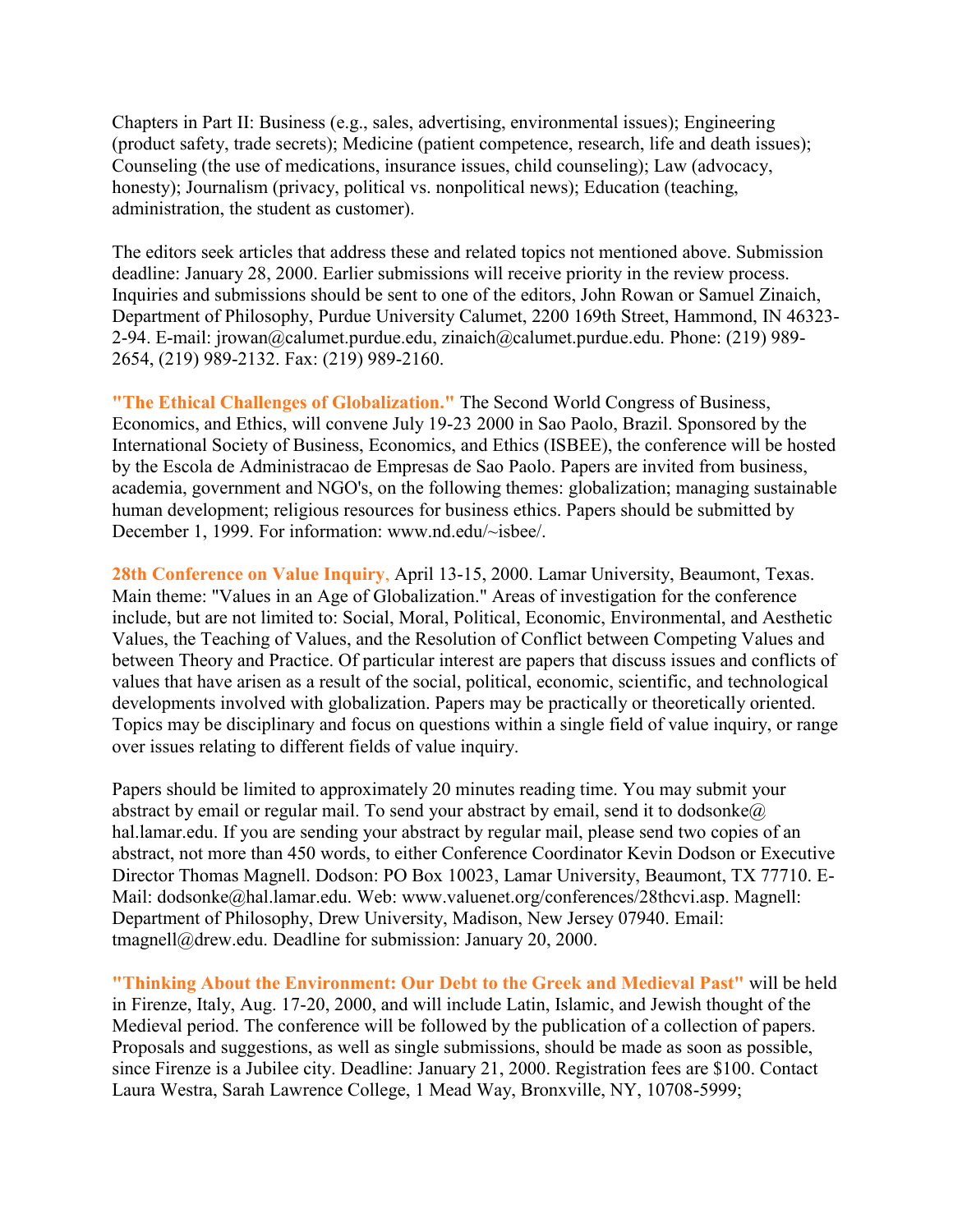$\leq$ lwestra@mail.slc.edu> or Tom Robinson, Philosophy Department, University of Toronto, Toronto, ON, M5S 1A1; <tmrobinson@chass.utoronto.ca>.

**Essays in Philosophy: A Biannual Journal.** Submissions are being requested for this new online journal. Each issue is devoted to a specific topic. An inaugural issue is titled "Ancient Natural Philosophy," edited by David Guetter, Saint Mary's University. Please send inquiries to Michael Goodman, general editor, at mfgl@axe.humboldt.edu.

Greenleaf Publishing invites contributions for a new book, **"Greener Manufacturing and Operations: From Design to Delivery and Back,"** to be edited by Joseph Sarkis, Ph.D., CPIM. This book will aim to aid managers, engineers, students, researchers, and consultants in understanding the various issues, principles, and tools for managing the operations and manufacturing function in an environmentally benign and sustainable manner. It aims to educate them in the state-of-the-art and future practice in environmentally conscious manufacturing and operations. The book is expected to incorporate a mixture of case studies, empirical, and applied theoretical works. Contributions are invited which address areas including, but not limited to: sustainability and the operations function; total quality environmental management; facility location; technology management; and sustainability indicators in manufacturing.

Papers should be between 4000-6000 words in length. Case studies should be 2500-4000 words in length. Abstracts of 300-400 words should be sent to the editor prior to December 15, 1999. These should ideally be sent as e-mail attachments. Contributors whose abstracts are felt appropriate for the project will be invited to submit full papers by May 31, 2000. For further information or to discuss ideas for contributions, please contact Joseph Sarkis, Clark University Graduate School of Management, 950 Main St., Worcester, MA 01610-1477 USA. Phone: +1 508 793 7659. Fax: +1 508 793 8822. E-mail: jsarkis@clarku.edu.

**"New Genetics, Environment, and Bioethics,"** conference at Madras Christian College, Chennai (Madras), India. January 3-5, 2000. Sponsored by the departments of philosophy and biology. For further information contact: M. Gabriel, Philosophy, Madras Christian College, Tambaram, Chennai, 600 059, India. Phone: 2377088. Fax: 2377352.

**ASFS/AFHVS Meeting,** June 1 to 4, 2000, at New York University. This is an annual joint meeting of two societies--The Association for the Study of Food and Society and The Agriculture Food and Human Values Society. The theme for this year's meeting is "Millennial Stews: Food and Food Systems in the Global City." Paper submissions in all areas of environmental ethics will be welcome. For further information see: www.nyu.edu/education/ nutrition/foodconference. Or contact Dr. Paul B. Thompson, Department of Philosophy, Purdue University, West Lafayette, IN 47907-1360. Phone: (765) 494-4295 FAX: (765) 496-1616.

**Philosophical Explorations of Spatial Boundaries** The Society for Philosophy and Geography will hold its Second Annual Conference at Towson University, Towson Maryland, on April 28 - 30, 2000. The goal of the Society is to create an interdisciplinary conversation, broadening perspectives on questions of space, place, and nature, including consideration of practical implications of the applications of theory to concrete questions of spatial planning, design, and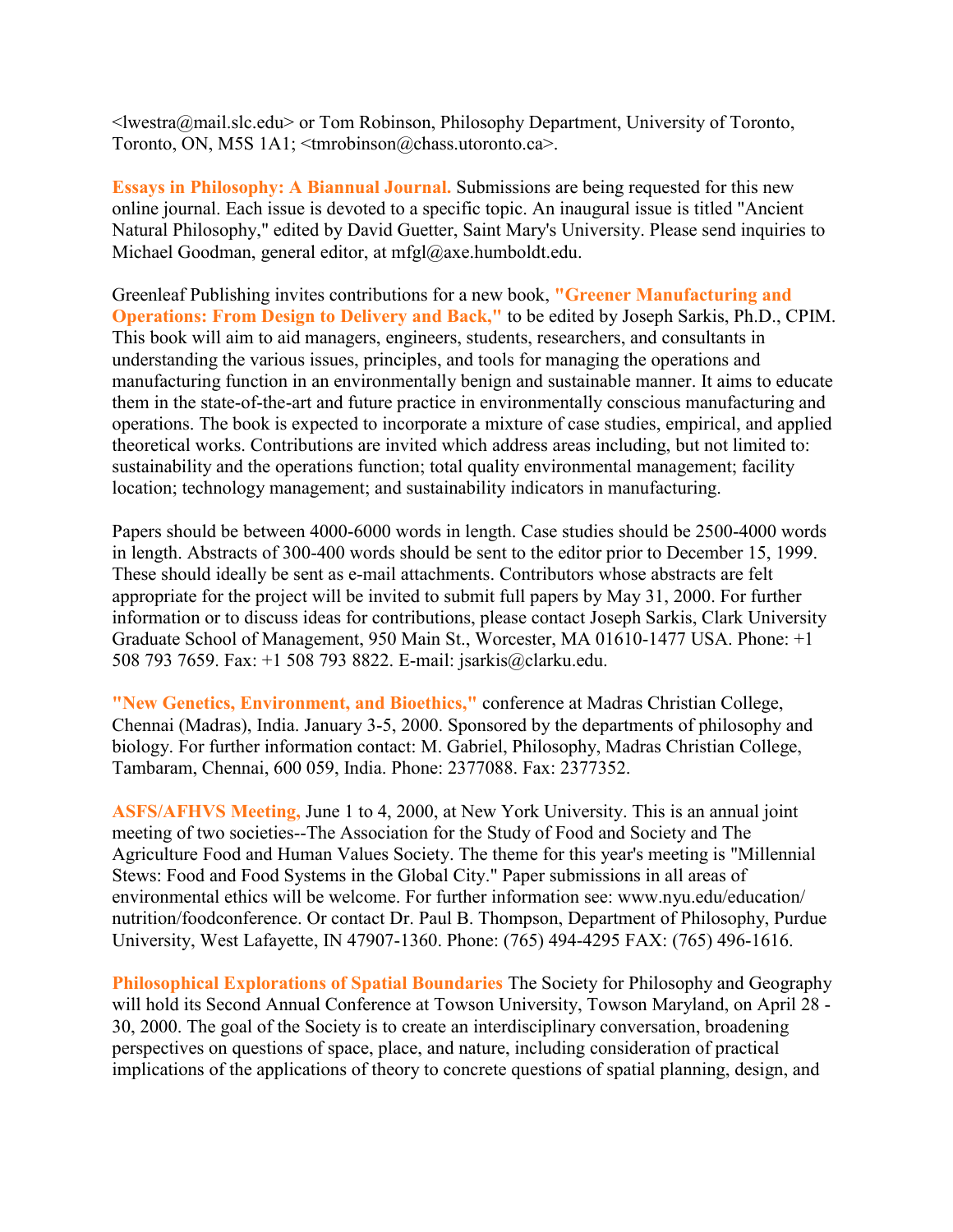management. Possible topics (other relevant topics are welcome) include: epistemology of boundaries; greening of space; bioregionalism; ecosystemic boundaries.

Papers or presentations should not exceed 30 minutes reading time. As with all SPG sessions and publications, clarity of presentation is highly valued to accommodate a diverse audience. Accepted papers may be submitted for publication in the Society's journal, Philosophy and Geography, edited by Andrew Light and Jonathan Smith. Send abstracts of approximately 200 words by February 10, 2000 to: John Murungi, Department of Philosophy and Religious Studies, Towson University, Towson, Maryland 21204. Tel. 410-830-2755. Fax: 410-830-4398. E-mail: jmurungi@towson.edu.

#### **Interdisciplinary Colloquium: "Thresholds of Identity in Human and Animal**

**Relationships."** Friday-Saturday, March 10-11, 2000. University of California, Santa Barbara. You're invited to participate in a interdisciplinary colloquium on the broad topic of human -animal relationships. Participants will be given 20 minutes to make a presentation. Discussion will be encouraged as the purpose of the colloquium is to bring people together to share their ideas and knowledge. The colloquium will provide a friendly forum for the presentation of research interests and works-in-progress from all relevant fields or disciplines. Presentations should be scholarly in approach, but accessible to a general audience. Topics are encouraged around the concept of thresholds of identity between humans and animals, but others will also be considered.

Please send (email preferred) a 300 word abstract of your proposed topic with title of presentation, and include your name, affiliation, mailing address, telephone and email, to be received by \*\*November 15, 1999\*\* to: Jshelton@humanitas.UCSB.edu. Or mail/FAX to: Professor Jo-Ann Shelton, Environmental Studies Program, University of California, Santa Barbara, CA 93106. FAX: 805.893.8686. Notification of acceptance will be (e)mailed in December 1999. For further information, please contact Dr. Shelton or see the Human-Animal Relationships RFG webpage: http://www.ihc.ucsb.edu/Human-AnimalRFG.html.

**ERP Environment Conferences. International Sustainable Development Research Conference**. University of Leeds, UK, 13-14 April 2000. Definition and implementation of strategies associated with sustainable development. **Eco-management and Auditing Conference**. University of Manchester, UK. 29-30 June 2000. Symposium on culture, organizations and the environment. **European Environment Conference**. London School of Economics, UK. 11-12 September 2000. Focused on policy-making and policy implementation. **Business Strategy and the Environment Conference.** London School of Economics, UK. 14- 15 September 2000. Focus on what industry is doing and can do to improve environmental performance and move towards sustainability.

Each of these conferences is run in association with the ERP journal of the same name. Selected conference papers will be published in the journals. For more information contact Elaine White, Conference Coordinator, ERP Environment, PO Box 75, Shipley, West Yorkshire BD17 6EZ, UK. Phone +44 (0)1274 530409. E-mail: elaine@erpenv.demon.co.uk. Website: www.erpenvironment.org.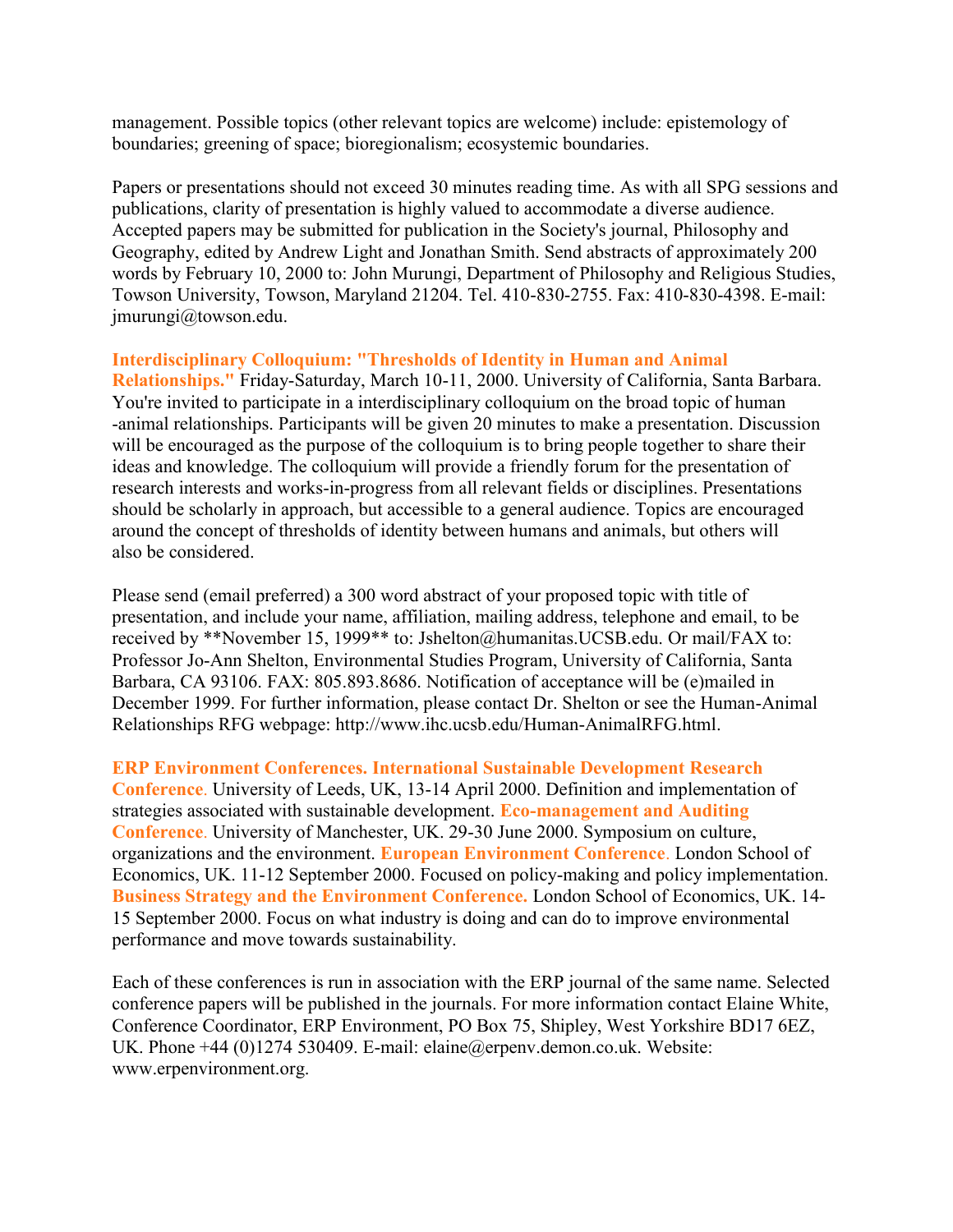# **Recent Articles and Books**

--Abbasi, S.A., Krishnakumari, P., Khan, F.I. Hot Topics: Everyday Environmental Concerns. New York, Oxford University Press, 1999. 224 pp. \$14. Questions concerning the ozone hole at the Antarctic, radioactive waste treatment and transportation, and the basic components of a hazard control system.

--Adler, Jonathan H., "Banning `Biofoods': Precaution Can Be a Dangerous Tool," PERC Reports (Bozeman, MT) 17 (no. 4, September):8-9. Genetically engineered foods hold great promise, and it is more risky to ban them. In general the precautionary principle is being misused. "The idea behind the precautionary principle is that it is always better to be safe than sorry. In fact, however, adopting the precautionary principle is likely to make us more sorry than safe." Adler is a Senior Fellow at the Competitive Enterprise Institute in Washington, DC.

--Aiken, William, "The Goals of Agriculture and Weed Science," Weed Science 46(1998):640- 641. Five goals for agriculture are: profitable production, sustainable production, environmentally safe production, satisfaction of human needs, and compatibility with a just social order. Four ways to view the origin of potentially conflicting value expressed in the five goals follow. In view of the five goals and differing value positions, the most pressing question for weed science is to what extent current methods of weed control are compatible with a more sustainable and environmentally sensitive agriculture. Aiken is in philosophy at Chatham College, Pittsburgh.

--Alexander, David E., and Fairbridge, Rhodes W., eds., Encyclopedia of Environmental Science. Hingham, MA: Kluwer Academic Publishers, 1999. 768 pages. \$ 480. Contains: --Lemons, John, "Environmental Ethics." Lemons is in the Department of Life Sciences, University of New England.

--Perkins, Nathan H., and Brown, Robert D., "Environmental Aesthetics." Perkins and Brown are in Landscape Architecture, University of Guelph, Canada.

--Berry, Thomas, The Great Work: Our Way into the Future. New York: Bell Tower, 1999. 256 pages. \$23. Technological civilization and the need for humans to move from being a disrupting force on Earth to a benign presence. Creation as a source of wonder and delight rather than a commodity for our personal use. Berry is a cultural historian and theologian, now living in North Carolina.

--Biggs, H. C., and Potgieter, A.L.F., "Overview of the Fire Management Policy of the Kruger National Park," Koedoe: Research Journal, South African Parks 42/1, 1999, pages 101-110. Fire management in Kruger has been controversial. Alternative proposed are: a lightning-driven system (the present policy), patch mosaic burning, and range condition burning. Tests of the latter two in parts of the Park will be tested for 20 years, and results evaluated. A recurrent problem is that decisions have to be made with insufficient evidence. Biggs and Potgieter are ecologists at Kruger.

--Brinkmann, Klaus, ed., Ethics: The Proceedings of the Twentieth World Congress of Philosophy, vol. 1 (Bowling Green Ohio: Philosophy Documentation Center, 1999). Note the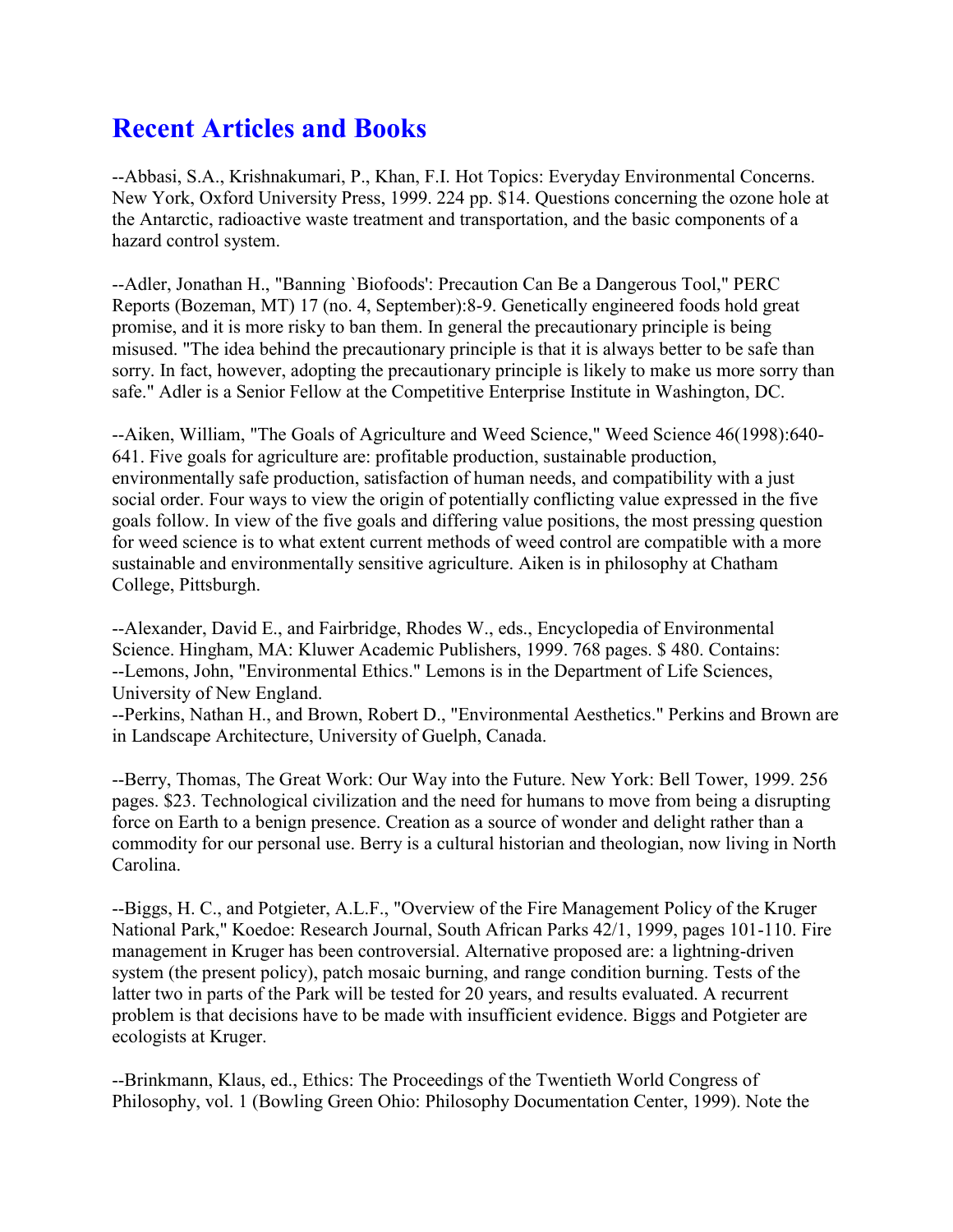extent to which environmental ethics is quite well represented in this, the first of twelve World Congress volumes. Contains:

--Attfield, Robin, "Depth, Trusteeship, and Redistribution," pages 159-168. I review some themes of Naess's "The Shallow and the Deep, Long-Range Ecology Movements" article and Routley's "Is There a Need for a New, An Environmental Ethic" presentation at the 1973 World Congress. Naess's affiliation to the Deep Ecology Movement deserves acclaim, theoretic entanglements notwithstanding. Routley advocated a new ethic because no Judaeo-Christian ethical tradition could cope with widespread environmental intuitions. However, the ethical tradition of stewardship can satisfy such concerns. It is compatible with environmental values, need not be managerial, and can assume a secular form. But the related responsibilities vary with wealth and power, and structural change is necessary to empower people currently unable to uphold it. Attfield is in philosophy at the University of Wales, Cardiff.

--Rolston, Holmes, III, "Nature and Culture in Environmental Ethics," Pages 151-158. The pivotal claim in environmental ethics is that humans in their cultures are out of sustainable relationships to the natural environments compromising the landscapes on which these cultures are superimposed. But bringing such culture into more intelligent relationships with the natural world requires not so much "naturalizing culture" as discriminating recognition of the radical differences between nature and culture, on the basis of which a dialectical ethic of complementarity may be possible. How far nature can and ought be managed and be transformed into humanized nature, resulting in "the end of nature," is a provocative question. Environmental ethics ought also to seek nature as an end in itself. Rolston is in philosophy at Colorado State University.

--Passmore, John, "Philosophy and Ecology," pages 141-150. There was a time when ecological problems were of no interest to philosophy. Now, these issues have raised philosophical problems in several areas. In moral philosophy, one question is what moral obligations, if any, we have to future generations, and another is how far we have moral obligations relating to the treatment and the preservation of plants, animals and atmospheres. In political philosophy, the issue is the range of such concepts as rights and justice, and whether or not they are limited to human relationships. As to the metaphysical question, we have to ask whether there is something about human beings which entitles us to consider them as being supernatural and whether we can think of Nature as an entity of which each human being constitutes a part. Passmore is in the Historical Studies Department, Australian National University, Canberra.

--Häyry, Matt and Takala, Tuija, "Biotechnology and the Environment: From Moral Objections to Ethical Analysis," pages 169-178. Rights can be founded in a variety of ethical systems--e.g. on natural law, on the duties postulated by deontological ethics, and on the consequences of our actions. The concept of risk we will outline supports a theory of rights which provides at least individual human beings with the entitlement not to be harmed by the environmental impacts of biotechnology. The analysis can, we believe, also be extended to the rights of animals as well as ecosystems, both of which can be harmed by human actions. We argue that further examination of these harms and rights would be the best way to proceed from emotional moral objections to truly ethical analyses in the context of biotechnology and the environment. Häyry and Takala are in philosophy, University of Helsinki.

--Skirbekk, Gunnar, "Discourse-Ethical Gradualism: Beyond Anthropocentrism and Biocentrism?," pages 95-106. My question is the following: to what extent is ethical anthropocentrism tenable? In a "discourse ethical" perspective I will consider some case-oriented arguments in favor of a paradigmatically unique ethical standing for humans and some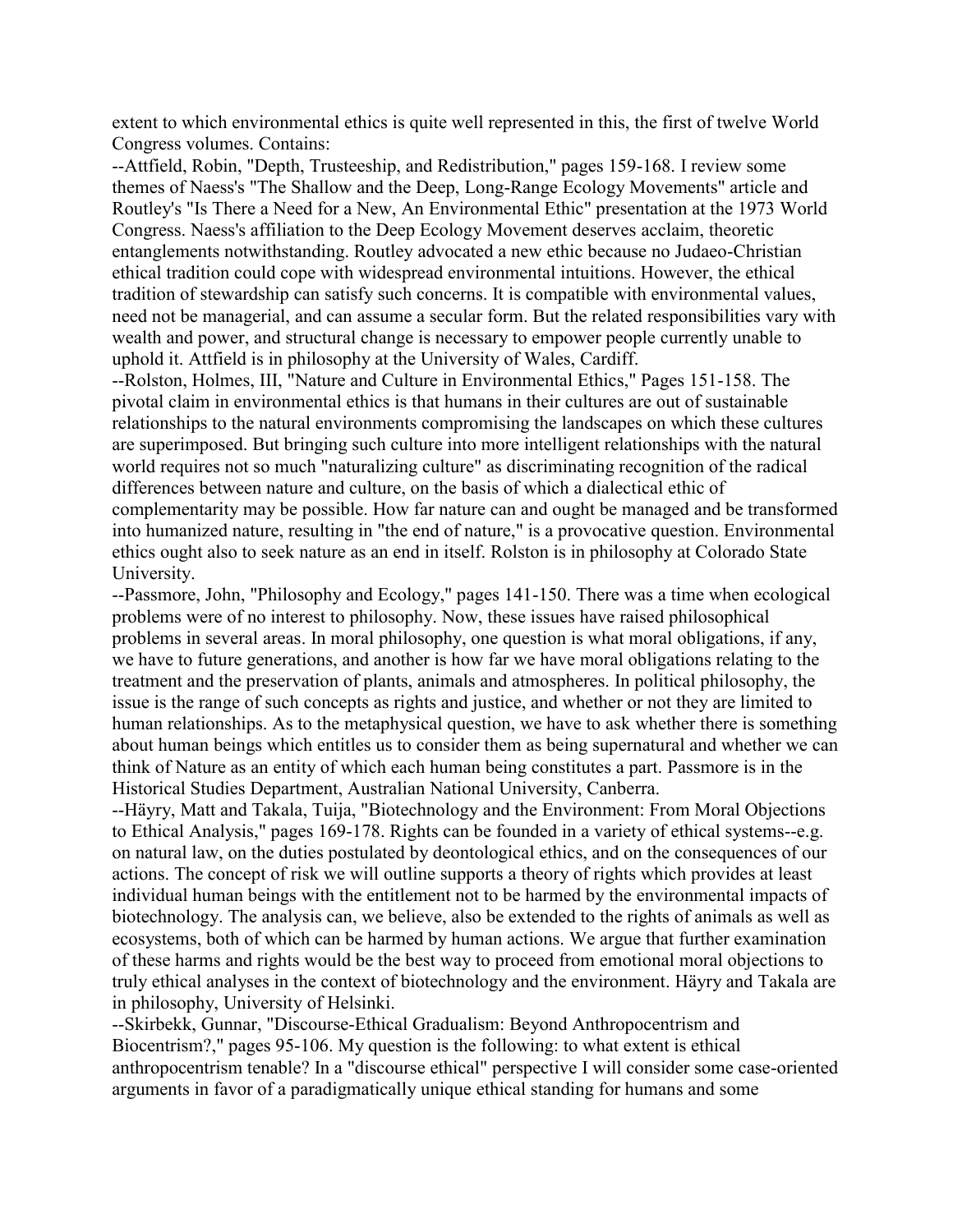arguments in favor of an ethical gradualism between humans and other mammals and between humans and nature, ending with a conclusion in favor of a fair treatment of all moral subjects, human and non-human. Skirbekk is in philosophy, University of Bergen, Norway.

--Brown, Kathyrn, S., "Bright Future--or Brief Flare--For Renewable Energy," Science 285(1999):678-680. Solar, wind, and other forms of renewable energy are making surprising gains as some U.S. states open their power markets to competition. But with fossil fuel prices near all-time lows, experts are split on whether alternative energy can maintain its momentum. In a series of articles on "Powering the Next Century" in this issue of Science. Also a number of articles and boxes on fuel-efficient and low CO2 automobiles.

--Buckley, Claire, compiler, Case Studies in Environmental Management in Central and Eastern Europe, Casebook Series Volume II, International Network for Environmental Management (INEM), with the support of the German Federal Foundation for the Environment, Deutsche Bundesstiftung Umwelt. October 1999. 144 pp., paper. ISBN 1 874719 20 9. \$ 30.00, As Central and Eastern European countries queue up to become members of a widely expanded European Union (EU), the question of how their environmental laws and performance can become consistent with current standards has become of paramount importance. Forecasts are largely gloomy, with some commentators suggesting that it will take decades for full compliance to be achieved. This casebook presents the experiences of fourteen companies in integrating environmental considerations into these emerging economies. Contact: Samantha Self, Greenleaf Publishing, Aizlewood Business Centre, Aizlewood's Mill, Sheffield S3 8GG, UK. E-mail: greenleaf@worldscope.co.uk

http://www.greenleaf-publishing.com.

--Carey, John, "Where Have All the Animals Gone?" International Wildlife 29 (no. 6, Nov./Dec. 1999):12-20. Meat for the pot. In many tropical forests around the globe, virtually every animal has been killed, leaving an empty forest. Hunting for the pot is becoming a bigger conservation threat than habitat loss--Laos, Southeast Asia, Indonesia, India, the Brazilian Amazon, the Congo. In some areas biologists can best inventory what is in the forests by walking through the markets. Everything is eaten. Typically national regulation authority is weak, and where wildlife responsibility has been transferred to local peoples, the problem is worse. Sustainability is a myth before the pressures of exploding populations. George Schaller says, "Only people that sit in offices have the romantic notions that local people live in harmony with the environment" (p. 17). There are dozens of contributing factors. Perhaps the major one is logging, when logging roads open up once-remote areas. Carey covers science and technology for Business Week magazine.

--Carr, Ethan, Wilderness by Design: Landscape Architecture and the National Park Service. Lincoln, NE: University of Nebraska Press, 1998. 378 pages. \$ 45 cloth. Even though the public still equates the national parks with primordial, untouched wilderness, Carr claims that the reality is considerably different. Not only is the conception of a park a cultural construct, but the very appearance and design of national parks is based on social conventions, for example, aesthetic and political ideologies, that allow "land" to become "landscape." "The designed landscapes in national and state parks, as works of art, directly express the value society invests in preserving and appreciating natural areas. Few other arts, with the exception of landscape painting, more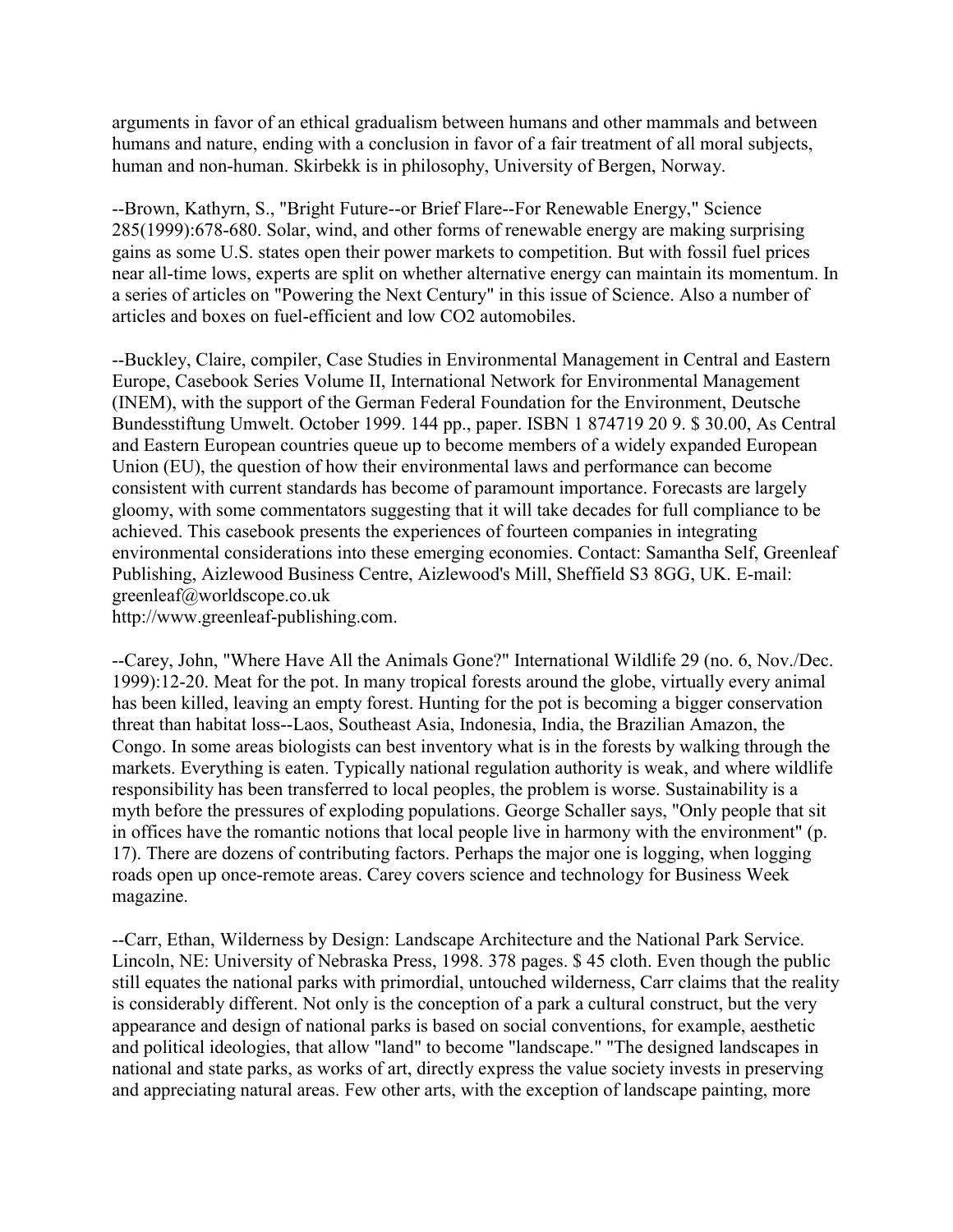fully explore this leitmotif of American culture. Neither pure wilderness nor mere artifact, the national park is the purest manifestation of the peculiar American genius which sought to reconcile a people obsessed with progress with the unmatched price paid for that advance: the near total loss of the North American wilderness" (p. 9).

--Casey, Edward S., "Smooth Spaces and Rough-Edged Places: The Hidden History of Place," Review of Metaphysics 51(1997):267-296. Casey is in philosophy at the State University of New York, Stony Brook.

--Chapman, Audrey R., "The Greening of Science, Theology, and Ethics." Pages 211-227 in Peters, Ted., ed., Science and Theology: The New Consonance (Boulder, CO: Westview Press, 1998). "The constructive thesis of this article is that a greater integration of science into ecotheology and eco-ethics could contribute significantly to the development of ecological theology (eco-theology) and ecological ethics (eco-ethics). A multi-disciplinary perspective could provide greater conceptual rigor, concreteness, and relevance to these specializations. A scientific grounding is essential if eco-theology and eco-ethics are to understand and come to terms with what is happening to the planet as a basis for formulating an appropriate theological response. Humanity's spiritual life and future depend, not so much on an exhortation to lead a sustainable and develop a sustainable society, but on learning what makes for sustainability and wrestling with the difficult theological, moral, social, and environmental issues it raises" (pp. 212-213). Chapman is program director for the American Association for the Advancement of Science, Dialogue between Science and Religion, Washington, DC.

--Chicago Wilderness: Exploring Nature and Culture. This might seem an oxymoron, but in fact Chicago Wilderness is a magazine and movement with surprising success--so successful that other cities are imitating the program. There are over 220,000 acres of nature preserves in the Chicago area, and more in the region. Several dozen organizations cooperate in educating Chicago people to appreciate the nature and natural history in the region--bird migrants, wildflowers, wetlands, trails, Lake Michigan, the sand dunes. Contact Chicago Wilderness, P. O. Box 268, Downer's Grove, IL 60515-0268.

--Comstock, Gary L., "Is it Unnatural to Genetically Engineer Plants?" Weed Science 46(1998):647- 651. Eight arguments against genetic engineering of plants are considered. For example: To engage in plant engineering is to play God. But the argument fails because, if so, playing God is not always a bad thing. For example: To engage in plant engineering is illegitimately to cross species boundaries. But species are regularly transmogrifying themselves to produce new species. For example: To engage in plant engineering is unnatural because it disrupts the integrity, beauty, and balance of creation. This objection has much to commend it, but it is not an intrinsic objection. Plant engineering might have such consequences, but it need not. In sum, those opposed to genetic engineering of plants will have a hard time finding justification for their case in the unnaturalness objection, and they may best help to advance the conversation by focusing instead on consequences. Comstock is in philosophy and religious studies, Iowa State University, Ames.

--Comstock, Gary L., "Research with Transgenic Animals: Obligations and Issues," Journal of BioLaw and Business 2(Autumn 1998):51-54.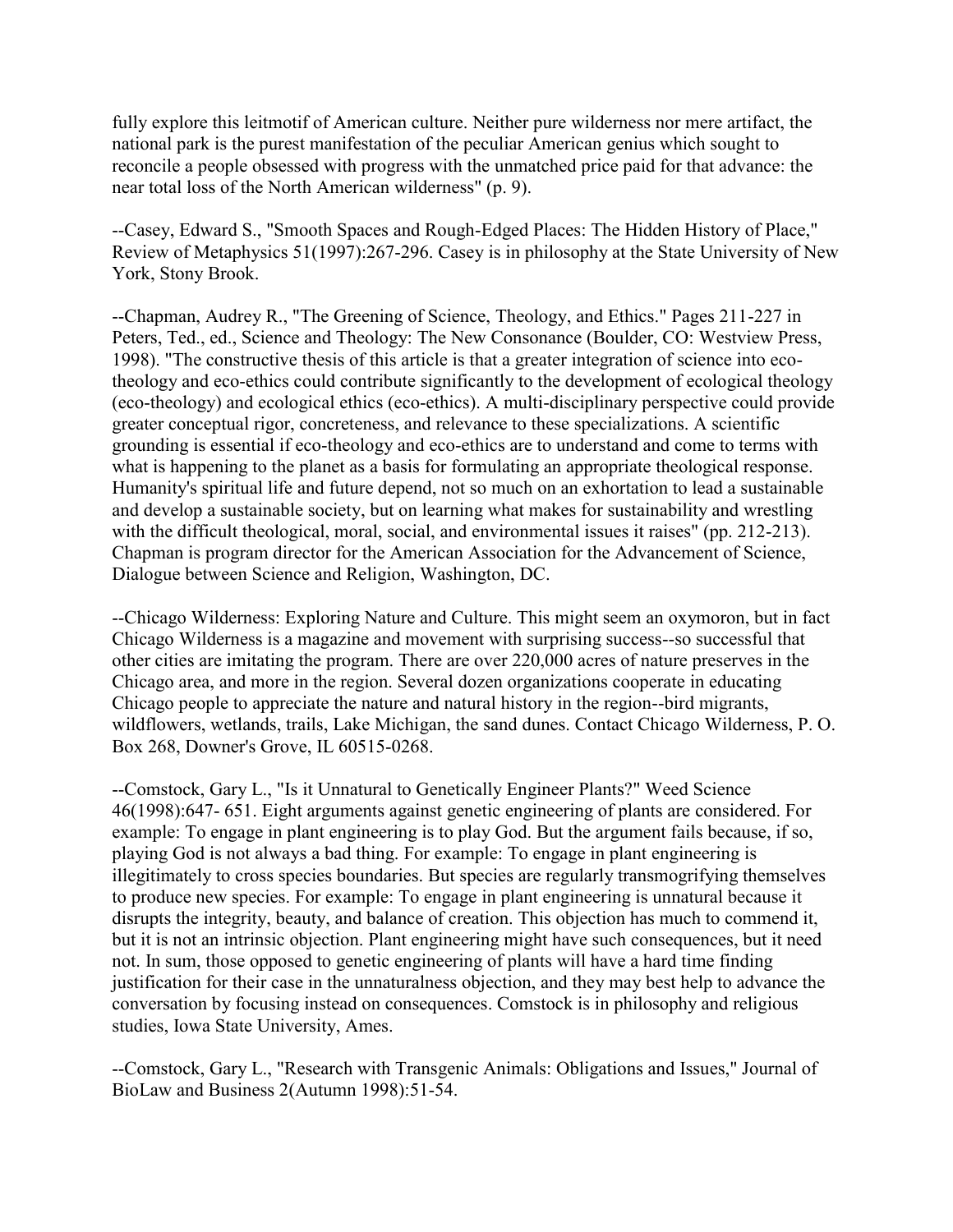--Comstock, Gary L., "Agricultural Ethics." In Craig, Edward, ed., Routledge Encyclopedia of Philosophy. London: Routledge, 1998.

--DeAlwis (De Alwis), Lyn, "Origins, Evolution, and Present Status of th Protected Areas of Sri Lanka," International Journal of Wilderness 5(no. 2, August 1999):37-40. A generally positive picture, with over a million acreas in about 150 protected areas, by an author who has spent four decades in wildlife conservation in Sri Lanka.

--Earley, Lawrence S., "Celebrating a Conservation Classic" (Leopold's Sand County Almanac)," Wildlife in North Carolina 63 (no. 9, September 1999):14-19. Fifty years of Leopold's land ethic, with interviews with Pete Bromley and Phil Doerr, both in zoology and forestry, North Carolina State University, about whether the land ethic is being practiced in North Carolina.

--Elder, John, ed., American Nature Writers, 2 vols. New York: Charles Scribner's Sons, 1996. Essays about (not by) famous American nature writers. Includes Fritzell, Peter A., "Aldo Leopold." Also some general essays, including Robertson, David, "Bioregionalism in Nature Writing."

--Elliott, Lorraine, International Environmental Politics: Protecting the Antarctic. New York: St. Martins, 1994. London: Macmillan, 1994. 336 pages.

--Elliott, Lorraine, The Global Politics of the Environment. Washington Square, NY: New York University Press, 1998. What kinds of international institutions are best suited to dealing with global environmental problems? Mainstream strategies, which seek to build support for reforms through existing institutions, and the tensions with radical critiques, which argue that environmental degradation is a symptom of a dysfunction world that must itself be transformed. Stockholm to Rio. Transboundary agendas, protecting wildlife, pollution across borders. Global commons of atmosphere, climate, biodiversity, forests. The state and global institutions. Nonstate actors. Voices from the margins: women and indigenous peoples. North and South. Strategies for sustainable development. Environmental security, the military. Elliott is in political science, Australian National University, Canberra.

--Elliott, Lorraine M., "Environmental Conflict: Reviewing the Arguments," Journal of Environment and Development 5 (no. 2, June, 1996):149-167.

--Fieser, James, ed., Metaethics, Normative Ethics, and Applied Ethics: Contemporary and Historical Readings. Belmont, CA: Wadsworth, 1999. 512 pages. Historically oriented. Includes section on Animal Ethics: Augustine: "Killing Plants and Animals." Aquinas, "Whether It is Unlawful to Kill Any Living Thing." Descartes: "The Automatism of Animals." Kant: "Duties Toward Animals." Regan: "The Case for Animal Rights." Machan: "Do Animals Have Rights?" Includes section on Environmental Ethics: Augustine: "Against the View that God Dwells in Plant Life." Thoreau: "Primeval Nature." Leopold: "The Land Ethic." Fieser: "An Argument Against Normative Ecocentrism." Fieser is at the University of Tennessee at Martin.

--Freyfogle, Eric T., "The Particulars of Owning," Ecology Law Quarterly 25 (no. 4, 1999);574- 590. The U. S. Constitution expressly protects private property. But property rights themselves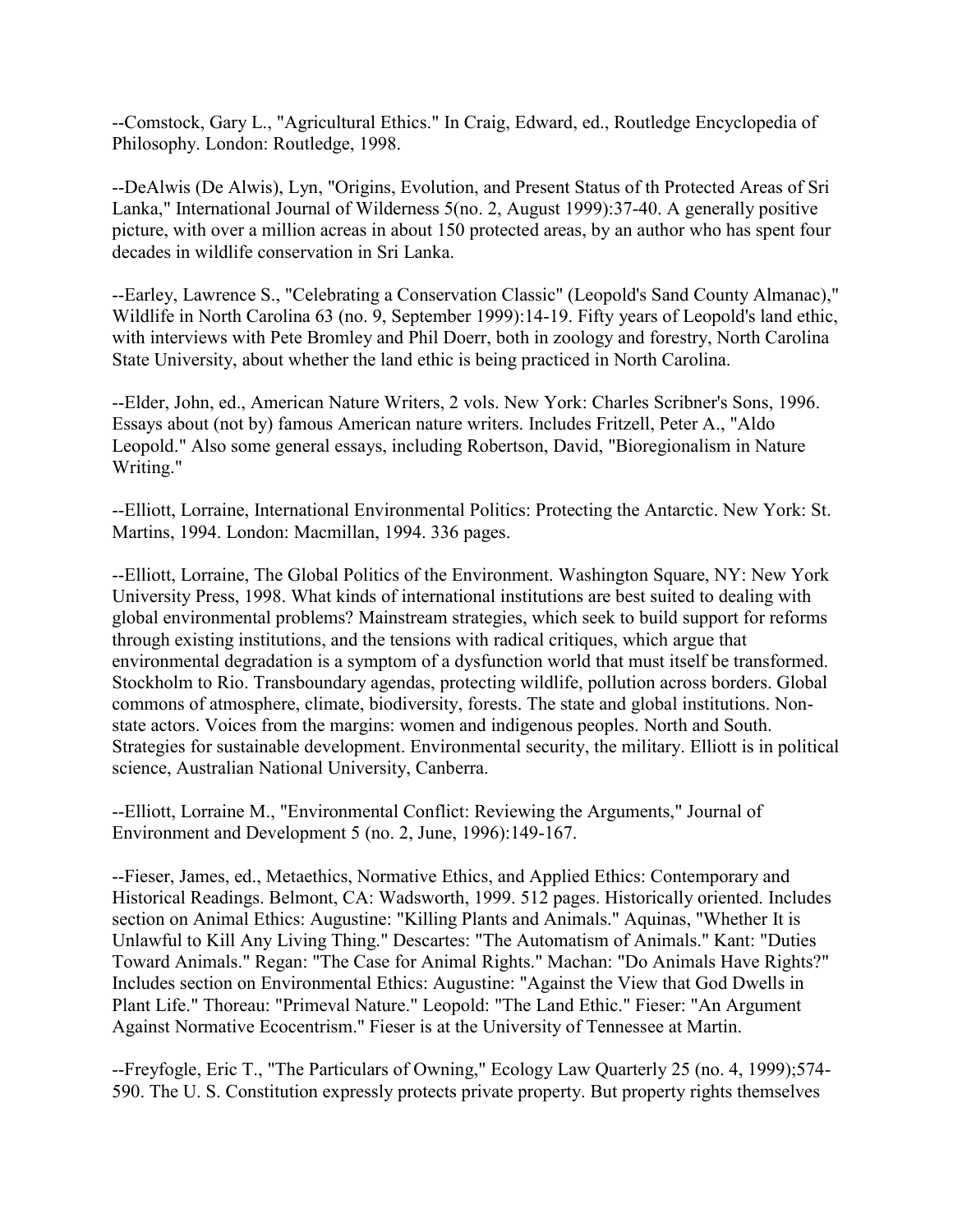largely arise elsewhere, from independent sources, and only then gain protection from the Constitution's text. I. Property and the popular will. II. Levels of community. III. Private property and public policy. IV. Coda: Valuing the particulars. A new trend is to tailor property rights to the land, often misinterpreted as an attack on property rights, but in fact protecting the core values of property, which depend in part on land itself. Freyfogle teaches law at the University of Illinois.

--Freyfogle, Eric T., "Owning the Land: Four Contemporary Narratives," Journal of Land Use and Environmental Law 13(no. 2, Spring 1998):279-307. 1. The Libertarian ideal of autonomy. 2. The traditional understanding focused on economic opportunity. 3. A community-centered narrative that understands property as an evolving tool to meet community needs. 4. A biocentric narrative that looks to the land itself to prescribe the rules on how it can be used. A memorable expression of the last is Just v. Marinette County, a wetlands decision. The Court said: "An owner of land has no absolute and unlimited right to change the essential natural character of his land so as to use it for a purpose for which it was unsuited in its natural state and which injures the rights of others" (cited, p. 320).

--Frodeman, Robert, and Mitcham, Carl, "Geophilosophy: Philosophers and Geoscientists Thinking Together on the Future of the Earth Sciences," GSA Today (monthly newsletter of the Geological Society of America) 9(no. 7, July, 1999):18-19. Report on a workshop held in Boulder, CO, March 1999, funded by the National Science Foundation, of fifteen environmental philosophers meeting with geologists. Another report is in the Hastings Center Report, May-June, 1999, pp. 47-48.

--Gaskell, George, et al., "Worlds Apart? The Reception of Genetically Modified Foods in Europe and the U.S.," Science 285(1999):384-387. There are radical differences in public reception of genetically modified foods, generally rejected in Europe and the U.K., often on moral grounds, while people in the U.S. are generally untroubled by them. Why?

--Gobster, Paul H., "An Ecological Aesthetic for Forest Management," Landscape Journal 18 (no. 1, spring 1999):54-64. "Although aesthetics and ecological sustainability are two highly regarded values of forest landscapes, practices developed to manage forests for these values can sometimes conflict with one another. I argue that such conflicts are rooted in our conception of forest aesthetics as scenery, and propose that a normative "ecological aesthetic" based on the writings of Aldo Leopold and others could help resolve conflicts between aesthetic and sustainability values. I then offer suggestions on how we might advance an ecological aesthetic in policy and planning programs, on-the-ground management, and research and theory development in landscape aesthetics." Gobster is a research social scientists with tue USDA Forest Service, North Central Research Station.

--Grove, Richard H., Green Imperialism: Colonial Expansion, Tropical Island Edens, and the Origins of Environmentalism, 1600-1860. Cambridge, UK: Cambridge University Press, 1995, 1997. Grove is at the Institute of Advanced Studies, Australian National University, Canberra.

--Harmon, William J., McKinney, Matthew J., and Burchfield, James A., "Public Involvement and Dispute Resolution Courses in Natural Resources Schools," Journal of Forestry 97(no.9,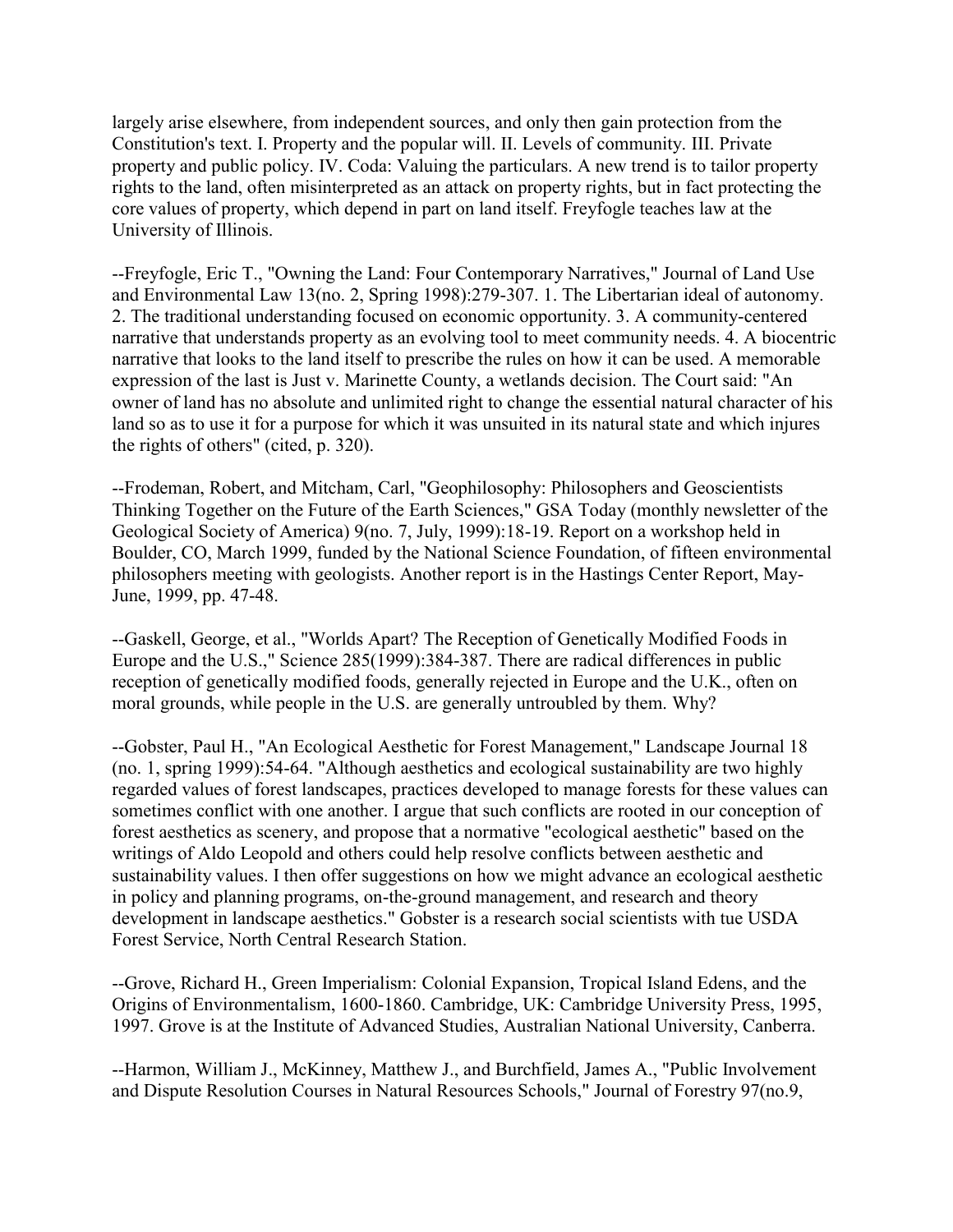Sept. 1999):17- . In recent years employers have consistently identified leadership in working with the public and the ability to resolve conflict over natural resources as skills they seek in new employees. Have our universities been listening?

--Hogan, Tim, Review of J. Baird Callicott and Michael P. Nelson, The Great New Wilderness Debate. The Bloomsbury Review, July/August 1999, p. 19. "Read these essays, go for a long walk, and think deeply about what the presence of wild nature in these times might mean."

--Huttermann (Hüttermann), Aloys, The Ecological Message of the Torah: Knowledge, Concepts, and Laws which Made Survival in a Land of "Milk and Honey" Possible. Atlanta, GA: Scholars Press, 1999. 272 pages. The Hebrew Bible was written by authors who had a very modern idea of basic biology and a deep insight into the functioning of fragile ecosystems. To relate the Hebrews to their landscape, they did not rely on general feelings of benevolence but developed a cogent system of laws that precisely governing their handling of natural resources. The Israelites established a highly productive sustained agriculture under the rather adverse conditions of a "land of milk and honey." Hüttermann is Director of the Institut für Forstbotanik of the University of Göttingen.

--Jones, Charles, Global Justice: Defending Cosmopolitanism. New York: Oxford University Press. The fundamental question of international distributive justice is: What obligations do the world's wealthy people have to ensure that the world's poor achieve a quality of life that is recognizably human? The relative merits of the utilitarian, human rights, and neo-Kantian perspectives. Nationalist, patriotic, relativist, and constitutivist challenges to universalism. Jones defends a form of cosmopolitanism involving a commitment to basic human rights, which can guide disputes about global justice. The moral case for change in the international system. Jones is in political science, University of Western Ontario.

--Kloor, Keith, "Lynx and Biologists Try to Recover After Disastrous Start," Science 285(1999):320- 321. A Science story on the troubled effort to bring lynx back to Colorado, mired in controversy after five animals starved to death this year. Some think the risk justified; some think it bad science; some think it morally wrong, putting the lynx to unjustified risk and suffering.

--Knight, Richard L., Smith, Frederick W., Buskirk, Steven W., Romme, William H., and Baker, William L., eds., Forest Fragmentation in the Southern Rocky Mountains. Niwot, CO: University Press of Colorado, 1999. Human and natural factors that fragment forests, and the implications for conservation.

--Lafferty, William M., Meadowcroft, James, eds. Democracy and the Environment: Problems and Prospects. Cheltenham, U.K. & Brookfield, U.S.: Edward Elgar, 1996. 276 pp. Contains: --Lafferty, William M. and Meadowcroft, James, "Democracy and the Environment: Congruence and Conflict--Preliminary Reflections," pages 1-17.

--Paehlke, Robert, "Environmental Challenges to Democratic Practice," pages 18-38. --Witherspoon, Sharon, "Democracy, the Environment and Public Opinion in Western Europe," pages 39-70.

--Janicke, Martin, "Democracy as a Condition for Environmental Policy Success: The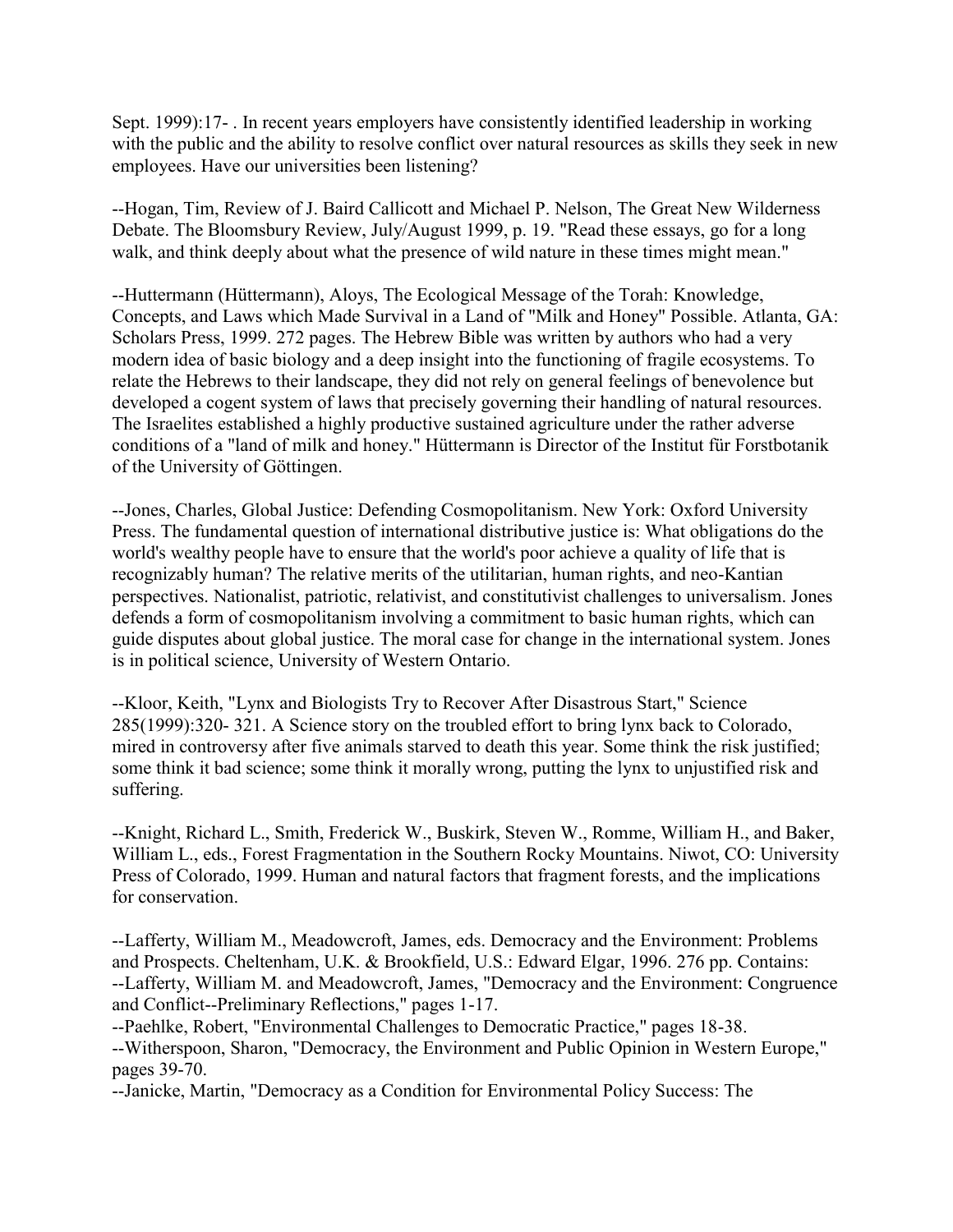Importance of Non-Institutional Factors," pages 71-85.

--Taylor, Bob Pepperman, "Democracy and Environmental Ethics," pages 86-107.

--Dryzek, John S., "Strategies of Ecological Democratization," pages 108-123.

--Dobson, Andrew, "Representative Democracy and the Environment," pages 124-139.

--Oriordan (O'Riordan), Timothy, "Democracy and the Sustainability Transition," pages 140- 156.

--Achterberg, Wouter, "Sustainability and Associative Democracy," pages 157-174.

--Glasbergen, Pieter, "Learning to Manage the Environment," pages 175-193.

--Fiorino, Daniel J., "Environmental Policy and the Participation Gap," pages 194-212.

--Baker, Susan, "Environmental Policy in the European Union: Institutional Dilemmas and Democratic Practice," pages 213-233.

--Bichsel, Anne, "NGOs as Agents of Public Accountability and Democratization in Intergovernmental Forums" pages 234-255.

--Lafferty, William M. and Meadowcroft, James, "Democracy and the Environment: Prospects for Greater Congruence," pages 256-272.

Lafferty is in political science, University of Oslo. Meadowcroft is at the Oxford Centre for Environment, Ethics and Society.

--Light, Andrew, "An Environmental Ethic for Ecological Socialists?" Capitalism, Nature, Socialism 9(no. 3, September 1998):20-24. Introduction to a symposium on Steven Vogel's Against Nature: The Concept of Nature in Critical Theory (SUNY Press, 1998).

Includes contributions by Lorenzo Simpson, Alan Rudy, David Maccauley and Vogel.

--Light, Andrew, ed., Ecosystem Health (Blackwell Science), vol. 4, no. 3, September 1998, theme issue: "Environmental Ethics and Environmental Risk Management." Includes: --Light, Andrew, "Environmental Ethics and Environmental Risk: Expanding the Scope of Ecosystem Health" An argument for why environmental pragmatism can be used as a bridge between environmental ethics and environmental risk management. Includes a critique of the debate on the merits of pragmatism in this journal between Kristin Shrader-Frechette, Baird Callicott, and Bryan Norton.

--Hood, Robert, "The Very Idea of Ecosystem Health"

--Tal, Alon, "Beyond the Rhetoric of Premeditated Murder: Towards A Rational and Compassionate Environmentalist Perspective About The Ethics of Risk Assessment"

--Boetzkes, Elisabeth, "Gender, Risk, and Scientific Proceduralism."

--Magnuson, Jon, "Great Lakes, Troubled Waters," Christian Century 116(no. 25, Sept. 22-29, 1999):902-905. The Great Lakes basin, populated by over 40 million people, is at the center of a collision of economic interests and environmental politics. Authorities are reluctantly acknowledging that the lakes have been polluted by economic interests, to the point of jeopardizing human health. "It's not the water of the Great Lakes we finally have to worry about. It is ourselves." Magnuson, a Lutheran pastor, is a member of the Lake Superior Binational Forum, of the International Joint Commission of Canada and the United States.

--McClelland, Linda Flint, Building the National Parks: Historic Landscape Design and Construction. Baltimore, MD: Johns Hopkins University Press, 1998. 656 pages. \$ 30, paper.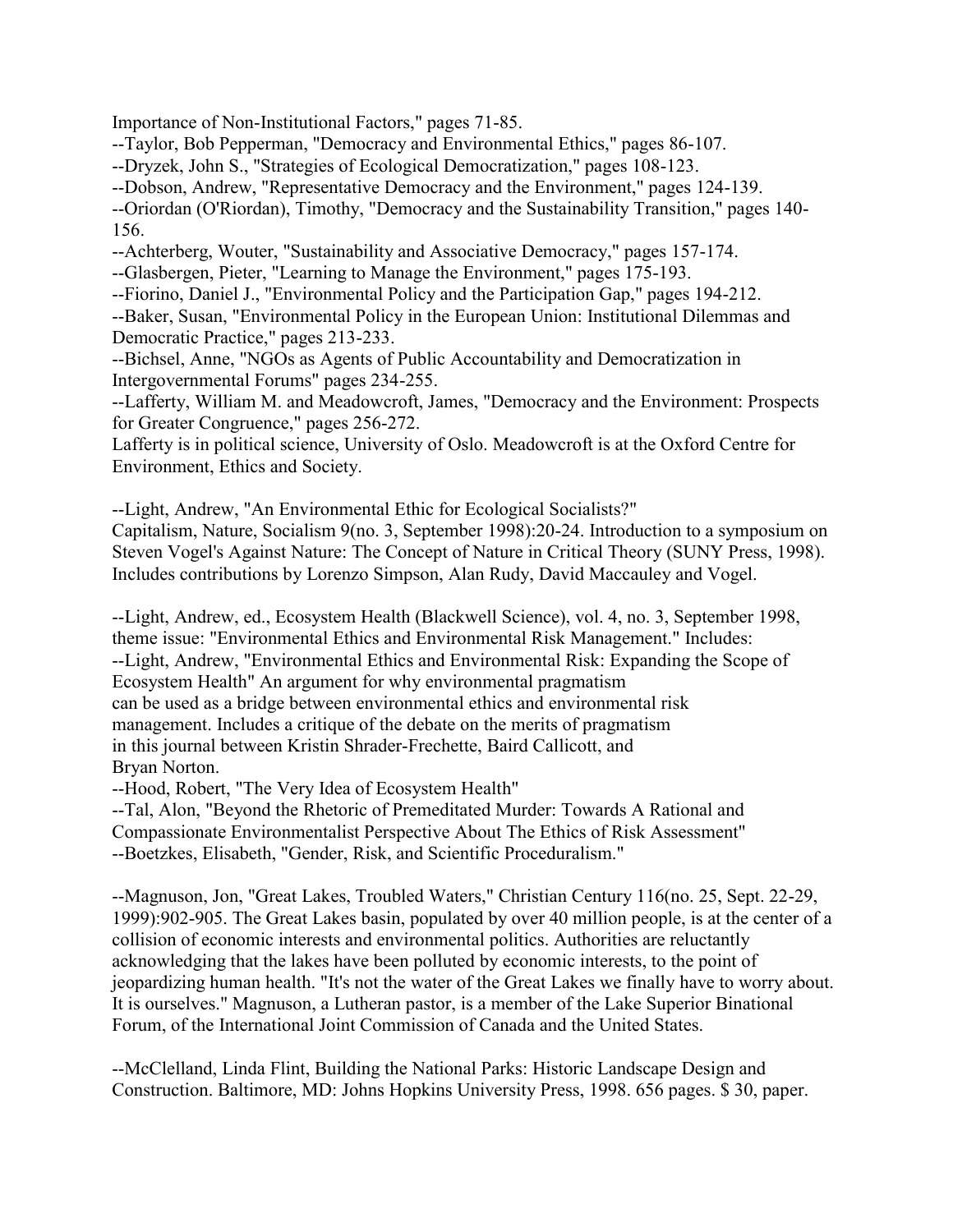--McElroy, Susan Chernak, Animals as Guides for the Soul. New York: Ballantine Books (Random House), 1998.

--McElroy, Susan Chernak, Animals as Teachers and Healers. New York: Ballantine Books (Random House), 1996, 1997. A New York Times bestseller. McElroy lives on a farm in Wyoming.

--Metzner, Ralph, Green Psychology: Cultivating a Spiritual Connection with the Natural World. Inner Traditions International Ltd., 1999. Our ecocatastrophe results from the religions of Western civilization ceasing to be based on living harmoniously with the earth, and seeking dominion over nature instead of partnership. This created a pathology; we are disrespecting and destroying what sustains the human spirit. Deep ecology and ecofeminism are evidence of the human ability to return to the earth and bond spirit to nature. Metzner is a psychotherapist at the California Institute of Integral Studies, San Francisco.

--Mitcham, Carl, ed., Banchetti-Robino, Marina Paola, Marrietta, Jr., Don E., and Embree, Lester, guest eds., Research in Philosophy and Technology: Volume 18, Philosophies of the Environment and Technology. Stamford, Connecticut: JAI Press, 1999. 376pp. \$ 78, hardbound only. Expensive, but there is a lot in it. Only Parts I and II are relevant here. Part I. Philosophies of the Environment and Technology

--Callicott, J. Baird, "After the Industrial Paradigm, What?", pp. 13-25. "A human economy shifting from industrial production and consumption of material objects to postindustrial production and consumption of information will be better adapted to the natural environment" (p. 25).

--Ihde, Don, "Phil-Tech Meets Eco-Phil: The Environment," pp. 27-38. The relationships between philosophy of technology and environmental philosophy, with the aim of redirecting concerns that should unite these two disciplines.

--Hickman, Larry, "Green Pragmatism: Reals Without Realism, Ideals Without Idealism," pp. 39-56. John Dewey's critique of technology sheds much light on some of the issues now debated within environmental philosophy. Dewey advanced a broad critique of technological culture, and was also an evolutionary naturalist who rejected the extremes of scientific realism on the one hand and romantic idealizations of nature on the other.

--Marietta, Don E., Jr., "Decisions Regarding Technology: The Human Factor," pp. 57-72. "We have good reasons for not using certain technologies, either because they are harmful to the natural environment for us to tolerate their use, or because they are harmful to humans, either individual humans or human groups" (p. 58).

--Casey, Timothy, "Architecture As Environmental Philosophy." "It is the built environment that establishes the cultural context within which utensils and tools are employed and nature is first uncovered." Using "architecture" in this broad sense, any kind of building by which humans open up places and situate themselves in their world, a people's architecture is "an ethos that establishes their place in the world. It is in such places that we first discover the environment and hence the 'place' of nature in our lives" (p. 74).

--Robino, (Banchetti-Robino), Marina Paola, "Hermeneutic Technics: The Case of Nuclear Reactors," pp. 85-94. "The purpose of this paper ... is ... to examine phenomenologically the nature of the relation between the operator of a nuclear reactor and the instruments through which this operator gains information about the nuclear pile by focusing specifically on what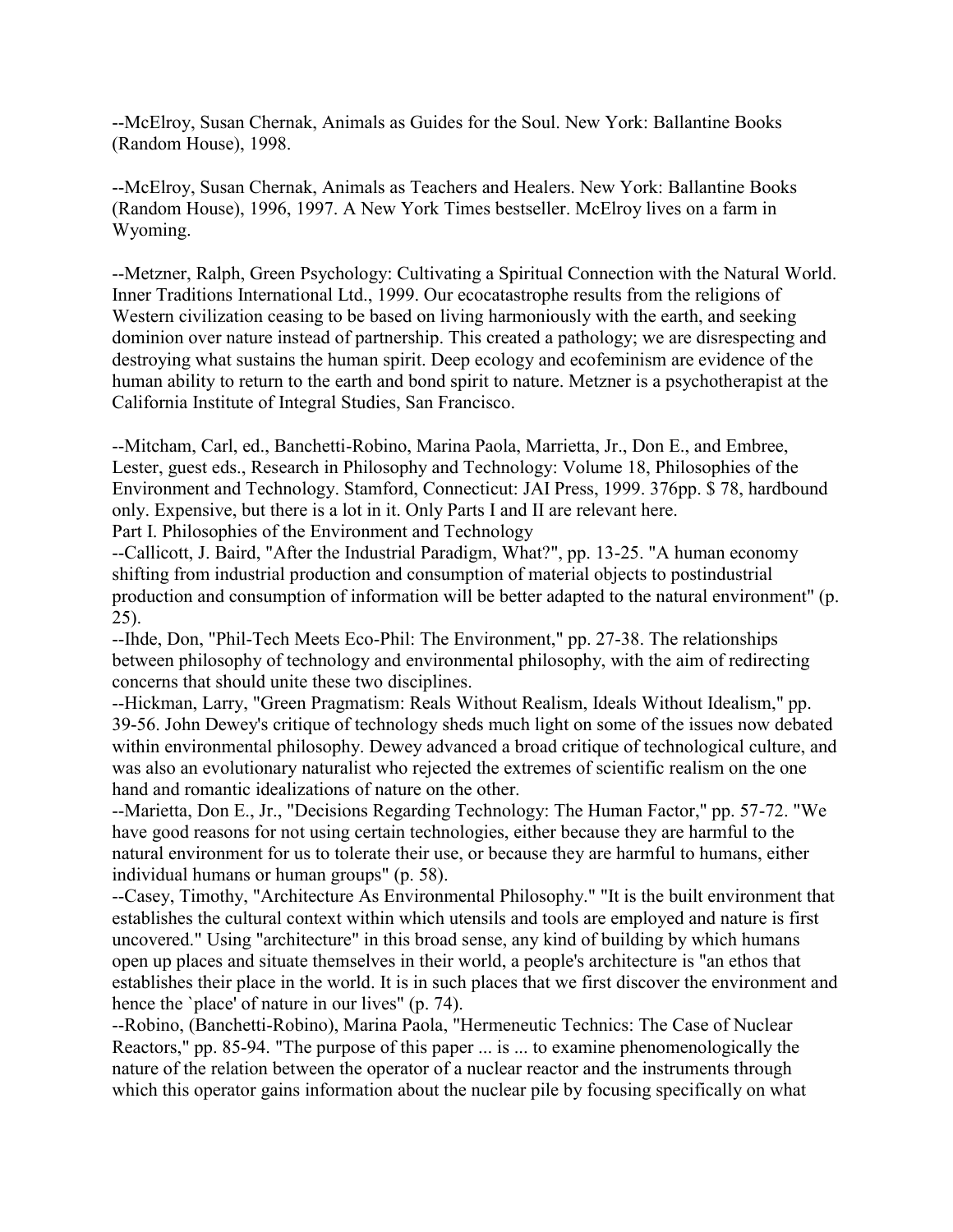went wrong" (pp. 85-86).

--Frodeman, Robert, "The Rebirth of Gaia and the Closure of Homo Technologicus," pp. 95-113. "A geological reading of the close of modernity and the advent of a postmodern era, ... by tracing the changing relationship between technology and nature. Since the industrial revolution, geology has been predominantly an economic discipline, supplying the raw materials for a technological way of life. In the future, the central role of the earth sciences will be political, helping to define the limits that individuals and communities must life within in order to flourish. ... On this reading the earth sciences become narrative sciences." (p. 95).

--Embree, Lester, "Personal Environmental Phenomenology, or the Examination of Electric Vehicle Technology," pp. 115-130. The environmental case for electric vehicles, and the phenomenological justification for driving an electric vehicle.

--Ferré, Frederick, "On Matter and Machines: An Environmental Speculation," pp. 131-142. "`Materialism,' though avidly pursued, is yet widely subjected to scorn." Wherein lies the conflict? "The alienation between matter and spirit, matter and mind, matter and purpose, though a deep historical reality in our modern worldview, is not a theoretical necessity" (p. 113). "The matter with matter, as depicted in the dominant modern worldview and as incorporated in our culture's characteristic technologies, is that it leaves out too much that is important and true. It leaves out quality. It leaves out adventure. It leaves out society. It leaves out mind and purpose and value. But this need not be the case, and should not long continue" (p. 141).

--Rolston, Holmes III, "A Managed Earth and the End of Nature?", pp. 143-164. Humans increasingly see themselves as the planetary mangers, regionally if not globally. Perhaps nature is at an end? All culturally intended activity modifies spontaneous wild nature. Nature widely bears the marks of human transforming, although there remains also much relatively undisturbed nature. Some respond that evolutionary and ecosystemic natural history has been overtaken by human engineering. Others seek a revised account by which human activity is, or should be, natural. The idea(l) of nature, absent humans, ought to be replaced with an idea(l) in which the human presence is also natural. A postmodern claim is that humans have never known, and cannot know, nature as it is itself. Wild nature is ended, because we now know that nature always wears for us a human face. But nature neither is, or ought to be, ended. Although humans belong on Earth; we do not have and do not want an entirely managed, humanized nature. Nature ought also be an end in itself.

Part II. A Symposium on Michael Zimmerman's Contesting Earth's Future.

--Davion, Victoria, "Zimmerman on Feminism, Truth and Objectivity."

--Maskit, Jonathan, "`All in Post': On Michael Zimmermann's Contesting Earth's Future."

--Vogel, Steven, "On Michael Zimmerman's Contesting Earth's Future."

--Zimmerman, Michael E., "Recognizing the Limits of Contesting Earth's Future."

--Nadkarni, Nolini M, ed. Monteverde: Ecology and Conservation of a Tropical Cloud Forest. New York: Oxford University Press, 1999. 560 pp. \$52, paper; \$104, cloth A guide to one of the most beloved ecotourist destinations in the world. Prominent researchers present a broad introduction to the biology of Monteverde.

--Norton, Bryan G., "Change, Constancy, and Creativity: The New Ecology and Some Old Problems," Duke Environmental Law and Policy Forum 7(1996):49-70. "How are we to conceptualize the rich mix of change and constancy that we encounter in the world of experience?" "The New Ecology emphasizes change and dynamism in ecological systems,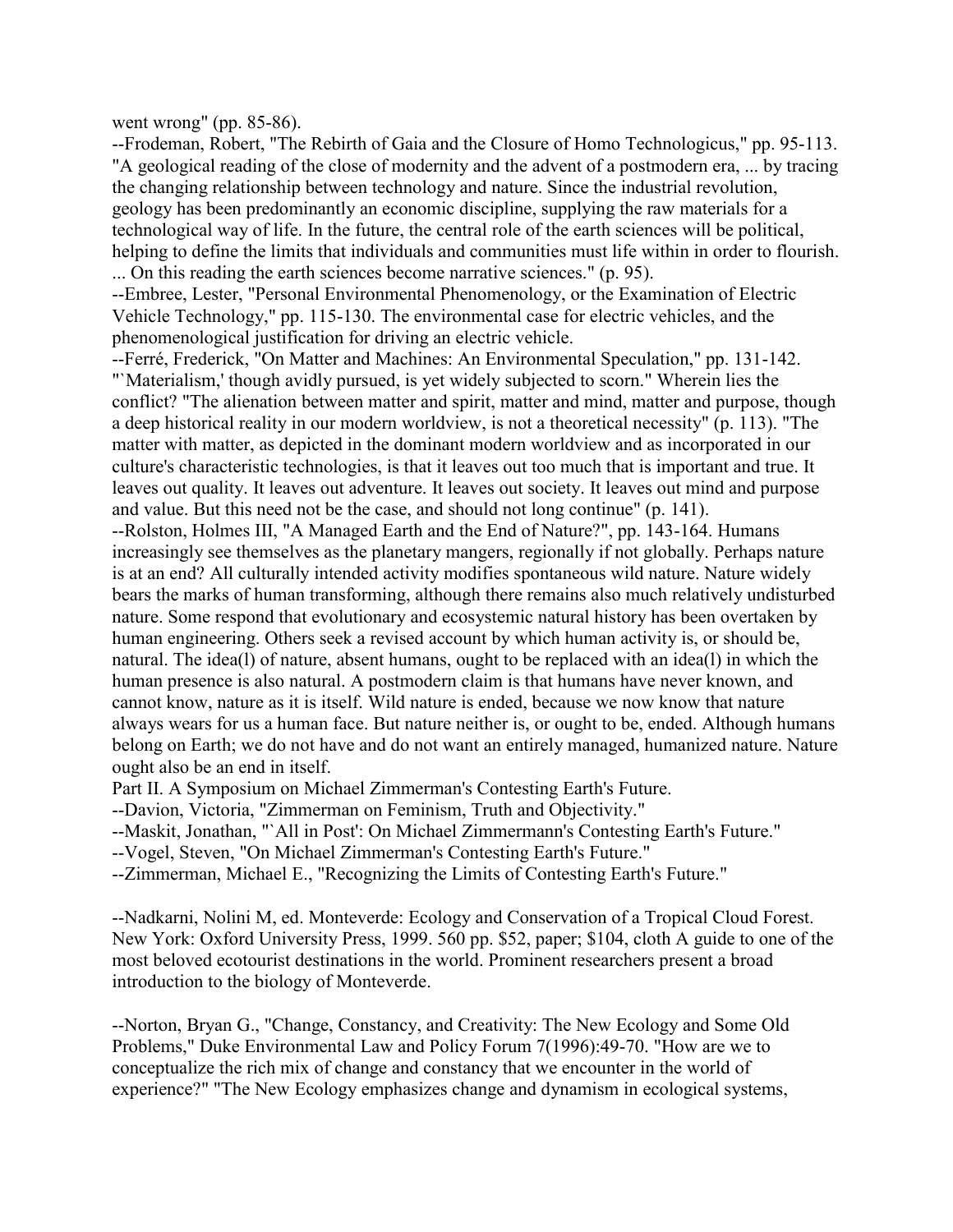claiming that ecology has under-emphasized these features of natural systems. ... (T)he readiness of ecologists to embrace equilibrium theories and to find constancy in ecology events may have deep--perhaps even nonrational--sources. Equilibrium theories may not be empirical theories at all, but rather may represent pre-theoretical assumptions, which are perhaps rooted in a deep, psychological need for stability in the face of threatening changes. ... The intellectual question then becomes one of how to characterize stability and how to reconcile it with the empirically obvious change we experience everywhere. ...

Old Ecologists over-emphasized grand and speculative theory while New Ecologists pay less attention to general principles of ecosystem organization and study particular, local ecological interactions and their outcomes. ... (But) New Ecologists, actiing in reaction to the prior overemphasis on the grand theory of stability in ecological systems, sometimes over-emphasize the importance of change in ecological systems. ... It is not a good idea to pose the question of change versus stability in nature as if there may be an all-or-nothing answer, as if it might turn out that the world is either entirely changing or entirely stable. ... The truth surely is somewhere in between" (pp. 49-55, passim). Norton is in philosophy and public policy at the Georgia Institute of Technology.

--Nunez, Theodore W., Holmes Rolston, Bernard Lonergan, and the Foundations of Environmental Ethics. Ph.D. Thesis, 1999, Catholic University of America, Washington. The ecophilosophy of Holmes Rolston in dialogue with the thought of Canadian Jesuit philosopher Bernard Lonergan in an attempt to clarify and develop the foundations of a contemporary environmental ethic.

Part I. An interpretive analysis of Rolston's major writings. His meta-ethical positions in the areas of epistemology, metaphysics, axiology, and philosophical anthropology. Rolston's interpretive natural history and its relation to his theology of nature. Rolston defends a criticalrealist epistemology as the meta-ethical basis for a science-based, ecocentric ethic. His most important epistemological claim is that human beings are capable of worldview-formation, moral oversight, and planetary altruism.

Part II. Aspects of Lonergan's philosophy relevant to environmental ethics: cognitional theory, transcendental method, and critical-realist epistemology. Cognitive and moral objectivity is the fruit of authentic subjectivity. Lonergan's theory of emergent probability and the related notions of development and finality. Lonergan's dialectic of progress, decline, and redemption in history and society. Lonergan's view of the humanity-nature relationship clarified and developed by drawing on Robert Doran's related notions of an ecological differentiation of consciousness, an integral dialectic of culture, and psychic conversion.

Part III. In a mutually critical dialogue between Rolston and Lonergan on foundational issues in environmental ethics, each thinker complements and corrects the other in several ways. (1) Critical realism offers the most adequate epistemological grounding for environmental ethics. (2) Meeting the eco-social crisis requires a new, nonanthropocentric ethic that is scientifically informed and religiously based (a theocentric ethic). (3) It is both necessary and possible for a new environmental ethic to integrate a nonanthropocentric theory of values in nature with a humanistic value theory. (4) A new ethic must include, as a central component, a character ethic informed by an evolutionary epic and a normative vision of sensitive earth residence. Nunez is now teaching ethics, including environmental ethics, at Villanova University.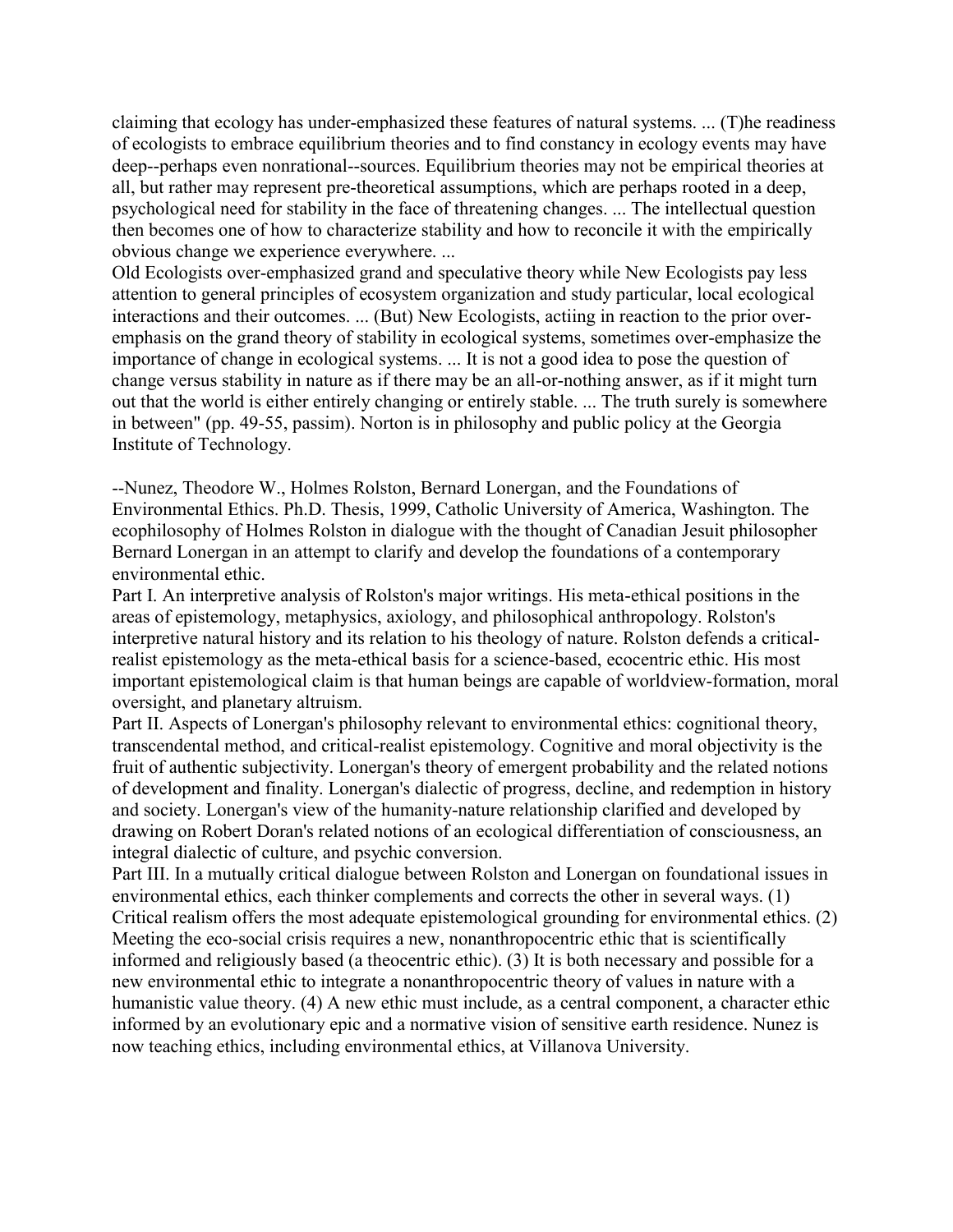--Pickett, S.T.A., Ostfeld, R.S., Shachak, M., and Likens, G.E., eds., The Ecological Basis of Conservation. New York: Chapman and Hall, 1997. Includes, for example:

--Fiedler, Peggy L., White, Peter S., and Leidy, Robert A., "The Paradigm Shift in Ecology and Its Implications for Ecology," pages 83-91. (1) New ecology does not find some species better adapted than others; it is more egalitarian about species. (2) Habitat fragmentation is more complex than ecologists had envisioned. (3) Ecology as a science is not methodologically equivalent to the sciences of chemistry, physics, mathematics; but this does not mean ecology is a soft science. (4) The profound complexity of the natural world and the possibility of studying one small piece of the puzzle does not guarantee that the results will be generalizable to a similar piece next door. (5) Just as the individual is the fundamental unit in evolution, the population is the fundamental unit in conservation.

--Leopold, A. Carl, "The Land Ethic of Aldo Leopold," pages 193-200.

--Zedler, Joy B., "Conservation Activism: A Proper Role for Academics?", pages 345-350. --Wiens, John A., "The Emerging Role of Patchiness in Conservation Biology," pages 93-107. "The `patchiness paradigm' in ecology, if it exists at all, is a very nebulous one without a cohesive body of theory to guide research or management. Nevertheless, we know that the patchiness of environments cannot be ignored" (p. 106).

--Pojman, Louis P., ed., Life and Death: A Reader in Moral Problem, 2nd ed. Belmont, CA: Wadsworth Publishing Co., 2000. Section X is on "Animal Rights." Kant, Peter Singer, R. G. Frey, Tom Regan, Robert White, Carl Cohen, James Rachels. Pojman is at the West Point Military Academy.

--Portney, Paul R., and Weyant, John P., eds., Discounting and Intergenerational Equity. Washington, DC: Resources for the Future, 1999. 224 pages. \$ 33 hardback. The contributor economists generally embrace discounting for evaluating projects with timeframes of forty years or less, with the discount rate to reflect the opportunity costs of capital. But beyond the forty year mark, much discomfort sets in. Very large costs to the future are worth nothing today. In fact, using the 7 percent discount rate that the Office of Management and Budget recommends for such purposes, the present inhabitants of Earth should not spend more than \$ 2 each today to prevent the loss of the entire gross domestic product (GDP) of the whole world two hundred years from now. Several contributors doubt that standard cost-benefit analysis is useful at all for problems with significant intergenerational consequences. A major problem is climate change; the usual discounting warrants spending rather little today to prevent great losses to future persons. Portney is president of Resources for the Future; Weyant is in engineering-economic systems at Stanford University.

--Quammen, David, "Planet of Weeds," Harper's 297(no. 1781, October 1998):57-69. Tallying the losses of Earth's animals and plants, inmixed with an interview with David Jablonski, paleontologist at the University of Chicago. Five major extinctions in evolutionary history. Efforts today to estimate probable extinctions. "The consensus among conscientious biologists is that we're headed into another mass extinction, a vale of biological impoverishment commensurate with the big five" (pp. 58-59). Mathematical models will prove partially wrong, but importantly onto huge losses of biodiversity. Escalating populations, escalating consumption, human relocation of species deliberately and accidentally, will leave us with a planet of weeds.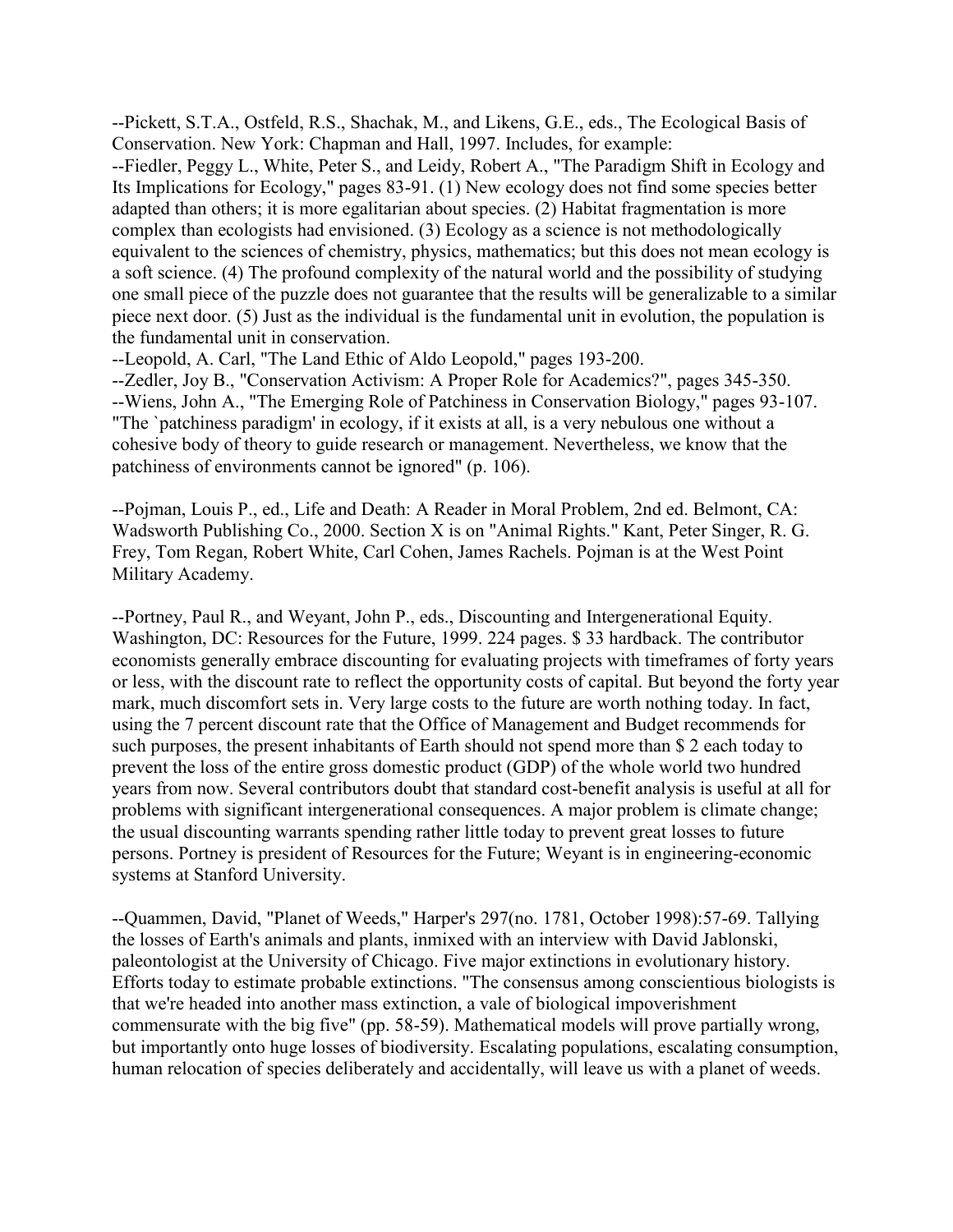--Radosevich, Steven, "Weed Ecology and Ethics," Weed Science 46(1998):642-646. Environmental ethical issues have dominated discussions among weed scientists for years, for example the decade long debate over 2,4,4-T use in forestry. Because weeds are a conqsequence of how we grow food, the sutdy of both ecological and human components of agroecosystems should allow weed scientists to construct management strategies that more fully address the production, environmental, and social implications of weeds and weeding. Radosevich is in forestry, Oregon State University.

--Randolph, Richard O., "Environmental Ethics and Its Implications for a Hierarchy of Sciences," CTNS (Center for Theology and the Natural Sciences) Bulletin 18 (no. 4, Fall 1998):2-9. The next step in the development of environmental ethics, especially from a Christian perspective, is a richer, more complete integration of the natural and social sciences. Aldo Leopold is already prophetic here, arguing that in a genuine environmental ethic humans must see themselves as members and participants within the biological community, discovered by the natural sciences, as well as within the social community, in which the governing forces are politics, technology, engineering, economics. Randolph is a Ph.D. candidate at the Graduate Theological Union, Berkeley.

--Rollin, Bernard E., The Unheeded Cry: Animal Consciousness, Animal Pain, and Science. Ames, IA: Iowa State University Press, 1998. Expanded edition of a book first published by Oxford University Press, 1989.

--Rollin, Bernard E., An Introduction to Veterinary Medical Ethics. Ames, IA: Iowa State University press, 1999. 434 pages. Theory and method of making sound decisions about ethical matters commonly encountered by veterinarians and researchers. Includes 82 case studies, originally shared in the ethics columns of The Canadian Veterinary Journal. Questions and commentary. Rollin is in philosophy at Colorado State University, where he teaches veterinary medical ethics.

--Ross, Stephen David, The Gift of Kinds: An Ethic of the Earth. Albany, NY: State University of New York Press, 1999. Kinds in the natural world and their contribution to human life, also with its diversity in gender, race, class, and nationality. Natural and human kinds as requisite to any thought of heterogeneity and any resistance to neutrality, developed in relation to ecological and environmental issues. Kinds are interpreted as intermediary figures between histories of domination and celebrations of responsibility, between essentialism and identity politics. Ross is in philosophy and comparative literature, State University of New York, Binghamton.

--Rothenberg, David, "Soul of the Wilderness: Who Needs Philosophy?" International Journal of Wilderness 5(no. 2, August 1999):4-8. What philosophy can do strengthening arguments for wilderness. Against Cronon and Callicott, whose arguments against wilderness are confused, we ought to save wilderness and need the wilderness concept. "`Wilderness' is probably not the most important way humanity should look at nature, though it is one of many important ways we can relate to the world around us." 1. Wilderness is not an idea that all peoples in all cultures have needed, but we modern peoples need the idea. 2. Wilderness is not everything, its preservation has never been the only goal of the environmental movement, or even the most important goal." 3. "Wilderness does imply conflict between nature and people. ... Setting a place aside as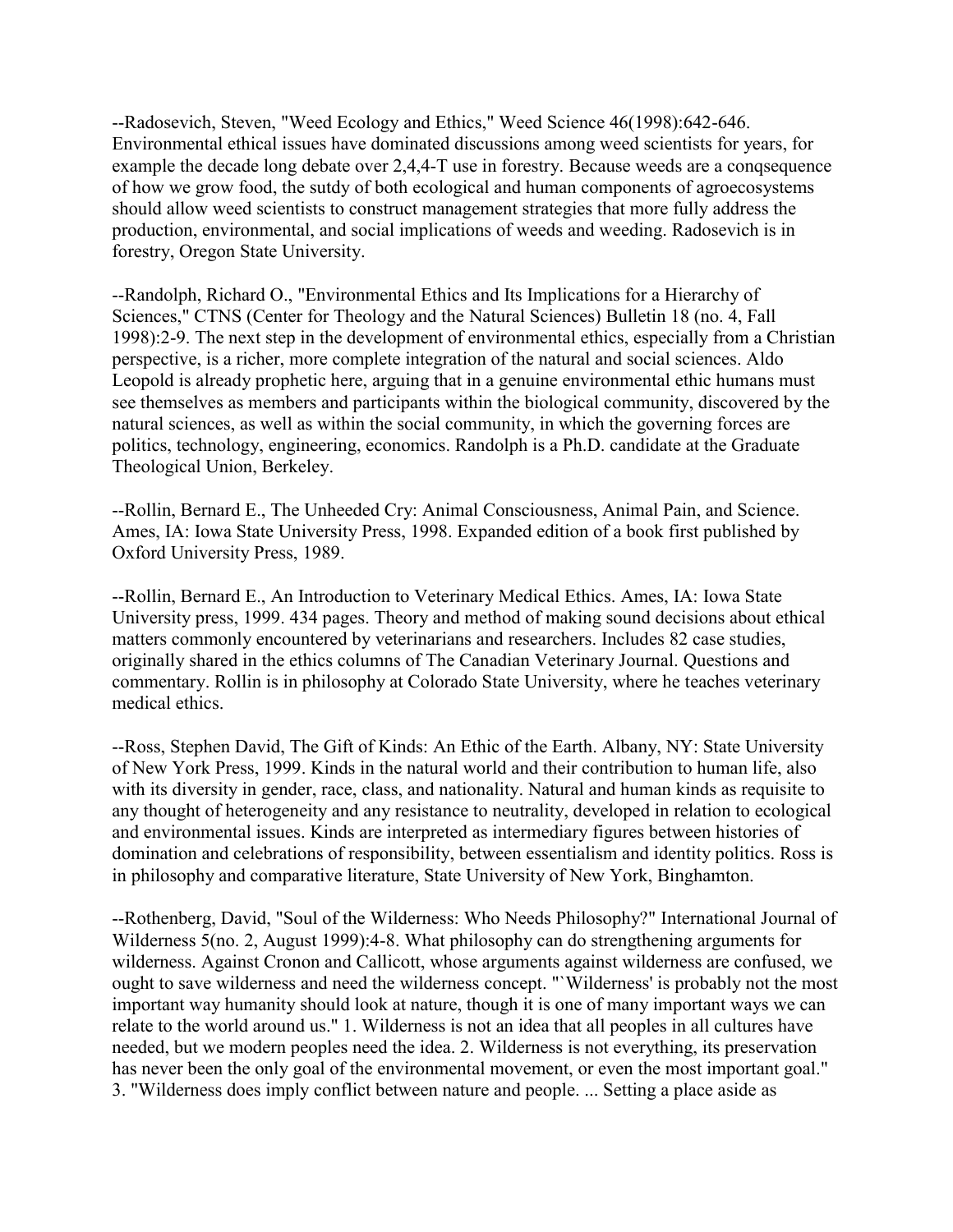wilderness does take it out of the marketplace, and whether we like it or not, this often sets it against the interests of people who live nearby and have had to earn their living from the land." Rothenberg is in philosophy at New Jersey Institute of Technology.

--Rothenberg, David, "Who Needs Wild Philosophy?" International Journal of Wilderness 5 (no. 2, August) 1999:4-8. www.ijw.org

--Samson, Fred B., and Knopf, Fritz L., eds., Prairie Conservation: Preserving North America's Most Endangered Landscape. Washington, DC: Island Press, 1996.

--Schroeder, Richard A., "Geographies of Environmental Intervention in Africa," Progress in Human Geography 23(no. 3, 1999):359- .

--Seddon, George, Landprints: Reflections on Place and Landscape. Cambridge: Cambridge University Press, 1997. Essays. Examples: "The nature of Nature," "Sense of place," "The genius loci and the Australian landscape," "The rhetoric and ethics of the environmental protest movement," and "The perfectibility of nature (A review of John Passmore, Man's Responsibility for Nature)." His conclusion about "the nature of Nature": "Whether or not there is a world out there independent of our perceptions of it, we cannot escape the variability of those perceptions. The ways in which we perceive, imagine, conceptualise, image, verbalise, relate to, behave towards the natural world are the product of cultural conditioning and individual variation" (p. 13). A further conclusion: "Our ethical and our aesthetic pronouncements are probably the most suspect from our present point of view."

One wonders if this statement is self-referential when he also concludes, about environmental ethics: "The despoliation of land is wrong ... But why is it wrong? Surely because it is an infringement of the rights of later generations, and not because the land has some mystical rights of its own. We must take the custodial view. ... It is my feelings that matter, and if they are mean, it is I or my grandchildren who suffer" (p. 197). Seddon is an Australian academic and environmentalist who has variously worked in English, Philosophy, Geology, History, and Philosophy of Science.

--Soule (Soulé), Michael E., and Terborgh, John, eds., Continental Conservation: Scientific Foundations of Regional Reserve Networks. Washington, DC: Island Press, 1999. 227 pages. Reflects efforts of The Wildlands Project to think big about conservation. "The goal is to restore, over large portions of the continent, the abiotic and biotic processes that sustain biodiversity. Essential processes include fire and flooding that shape the physical environment, predation, [and] movements such as migration and dispersal. ... Beyond science, what we need most is the political will to succeed in an exciting venture that will ensure a better future for all." Reviewed by Bill McKibben, New York Review of Books 46 (no. 13, Aug. 12, 1999):44-45.

--Specter, Michael, "The Dangerous Philosopher (Peter Singer)" The New Yorker, Sept. 6, 1999, pp. 46-55. Peter Singer has become director of the Princeton University Center for Human Values, but not without controversy. He couldn't be located in the philosophy department, and the biology department had reservations. Perhaps not without some warrant, since he is said to be "the most controversial philosopher alive." But this is not so much for his ethical views on animals as his views on people, which critics complain is a reckless utilitarianism. Singer argues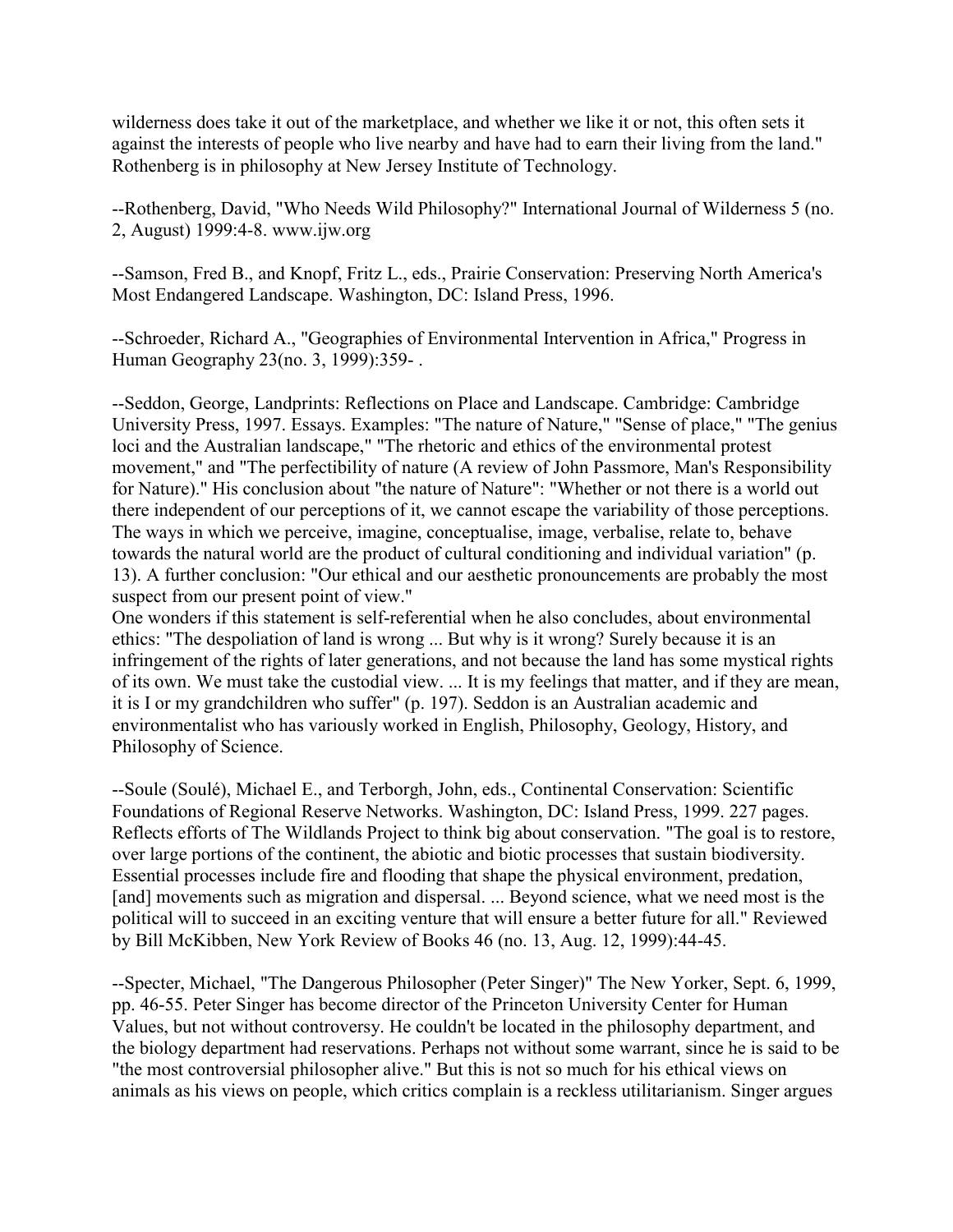that the two-thousand year old system of ethics protecting the sanctity of life has collapsed and that "it is ridiculous to pretend that the old ethics still make sense when plainly they do not." He argues that a human life is not necessarily more sacred than a dog's, and that it might be more compassionate to carry out experiments on seriously disabled, unconscious orphans than on rats. He argues that parents should kill a disabled infant if they can replace it with one who will be happier.

"Singer's philosophy condemns people for caring more about their families than about strangers." "Singer believes we are obliged to give money away until our sacrifice is of comparable moral importance to the agony of people starving to death. ... One should reduce oneself to very nearly the material circumstances of a Bengali refugee." He also holds "that heroin should be legal since its prohibition has done more harm than good."

Critics also argue that no one can live by Singer's ethics, including Singer himself, since, although he lives modestly and is charitable, has daughters who live comfortably as beneficiaries of a trust fund. Singer's mother, tragically, is in the advanced stages of Alzheimer's disease, and he has employed, with compassion, a team of health care aides to look after her. Critics say that he is doing the right thing, but that this cannot be justified with Singer's professed ethics. One Princeton alumnus wrote that, although Singer complains that moral degeneration in the U.S. is worse than anywhere else, in fact Singer's appointment at Princeton is a symptom of, not a cure for, this moral degeneration! On the first day of classes at Princton, 250 protesters rallied at Princeton's main administration building. Some disabled persons handcuffed their wheelchairs together to block two doors of Nassau Hall, keeping administrators out of their offices until early afternoon. Campus police officers removed the handcuffs and arrested 14 protesters, who were charged with trespassing and disorderly conduct. Steve Forbes, a Republican Presidential candidate who is on Princeton's Board of Trustees, announced that he would not give money to the university until it rescinded Mr. Singer's appointment.

See also Will, George F., "Life and Death at Princeton," Newsweek, September 13, 1999, pp. 80, 82. Will comments that Singer will stimulate serious reflection, and be largely unpersuasive. "Singer does not deny that killing a fetus involves killing life. But he says some infanticide is not even as important as, say, killing a happy cat." George Will himself has a child with Down's syndrome, a child that, in the early stages of its life, Singer might have recommended replacing with another, normal child.

Meanwhile Singer's Practical Ethics has sold 120,000 copies, the best selling book ever published by Cambridge University Press.

--Stearns, Beverly Peterson, and Stearns, Stephen C., Watching, from the Edge of Extinction. New Haven, CT: Yale University Press, 1999. A sampling of a dozen endangered species and the almost incredible complexity of efforts to save them. Key issues: competing views as to the rationale for endangered species protection, financial constraints, politics that engender unwanted results, and the politics of conservation biology.

--Steeves, H. Peter, ed., Animal Others: On Ethics, Ontology, and Animal Life. Albany: State University of New York Press, 1999. 294 pages. Paper, \$ 18.00. Eleven contributors, exploring the status of animals from the continental philosophy perspective. The moral status of animals, animal minds, understanding what it is to be an animal, and what it is to be with an animal. The role animals play in the work of philosophers such as Husserl, Heidegger, Nietzsche, Merleau-Ponty, and Derrida. Steeves is in philosophy at DePaul University.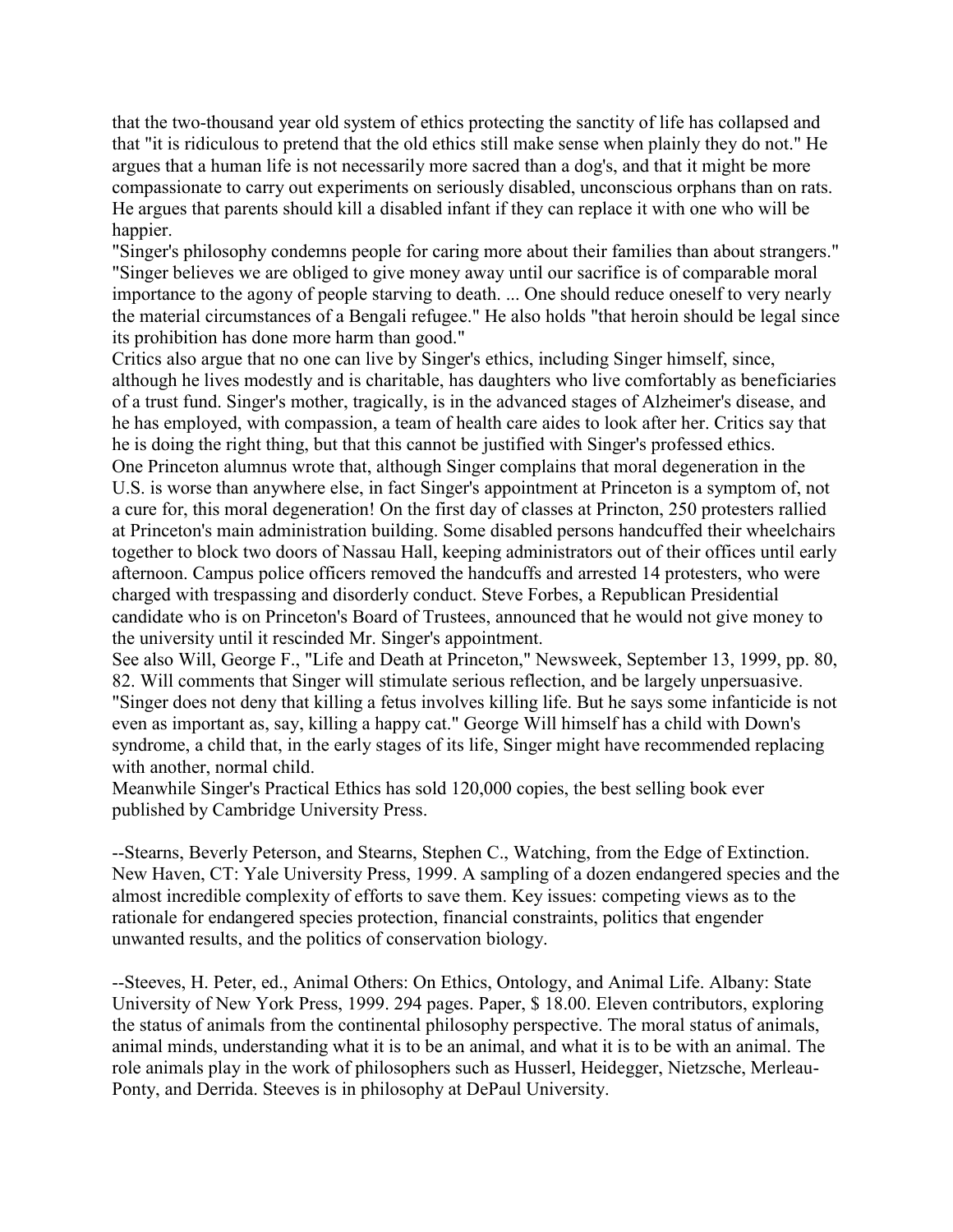--Styles, John, The Animal Creation: Its Claims on Our Humanity Stated and Enforced. Originally published: London: T. Ward, 1849. Reprint edition: Lewiston, NY: Edward Mellon Press, 1997. With an introduction by Comstock, Gary L.

--Tammemagi, Hans. The Waste Crisis: Landfills, Incinerators, and the Search for a Sustainable Future. New York: Oxford University Press, 1999. 288 pp. \$24. The magnitude and complexity of the waste management in North America, focusing on municipal wastes and placing them in the perspective of other wastes such as hazardous, biochemical, and radioactive debris. Also the components of an integrated waste management program, including recycling, composting, landfills, and waste incinerators, and the scientific and engineering principles underlying these technologies.

--Terborgh, John, Requiem for Nature. Washington, DC: Island Press, 1999. 234 pages. Some chapter titles: Paradise Fading; The Danger Within; Protecting Biodiversity; Preserving Biodiversity for Posterity; From Wildlands to Wasteland: Land Use and the Mirage of Sustainable Development; Why Conservation in the Tropics is Failing; Hard Choices in the Twenty-First Century; Nature, a Global Commons. Ecoprospecting and ecotourism are unlikely to help much, nor are "extractive reserves" where natives harvest nuts and resins. Nor is sustainable development, given the pressures of overpopulation and aggressive capitalism. We should focus on "functional government that is capable of making things happen on the ground." The U.S. example of federal lands, abused though these often are, is as promising model as any for third-world nations--if and only if there is government with integrity. Further, parks and reserves will often need to be uninhabited, even areas that were long inhabited by indigenous peoples, since the modern ones have chainsaws and guns, and escalating numbers. "Nature can be saved, but only through a thoughtful combining of good science and strong institutions. Right now, much of the world benefits from neither. We have a long way to go before anyone can feel comfortable about the future of nature. And there is no time to lose in getting on with the journey." Terborgh is a tropical biologist and ornithologist at the Duke University Center for Tropical Conservation.

Reviewed by Bill McKibben, New York Review of Books 46 (no. 13, Aug. 12, 1999):44-45, who quarrels with Terborgh's exclusion of people from reserves, citing the Adirondack mountain park in New York, where he lives, as a better model.

--Thiele, Leslie Paul. Environmentalism for a New Millennium: The Challenge of Coevolution. New York: Oxford University Press, 1999. 336 pp. \$28. Coevolutionary thought and action grounded in the interdependence of humans and nature in a global context. With the goal of sustainable development in mind, contemporary environmentalists argue that human livelihoods must be integrated into complex and evolving ecological systems. This affirmation of coevolutionary interdependence has brought coherence to an inherently diverse social movement.

--Torrance, Robert M., ed., Encompassing Nature: A Sourcebook. Nature and Culture from Ancient Times to the Modern World. Washington, DC: Counterpoint, 1998. Paper, 1999. \$ 25.00. A huge anthology, 1,224 pages. Children's stories; tribal ritual and myth, aboriginal peoples, the Hebrew Bible, Mesopotamia, India, China, Japan, Classical Greece, the Hellenistic World and Rome, Late Antiquity and the Middle Ages, the Renaissance, the Scientific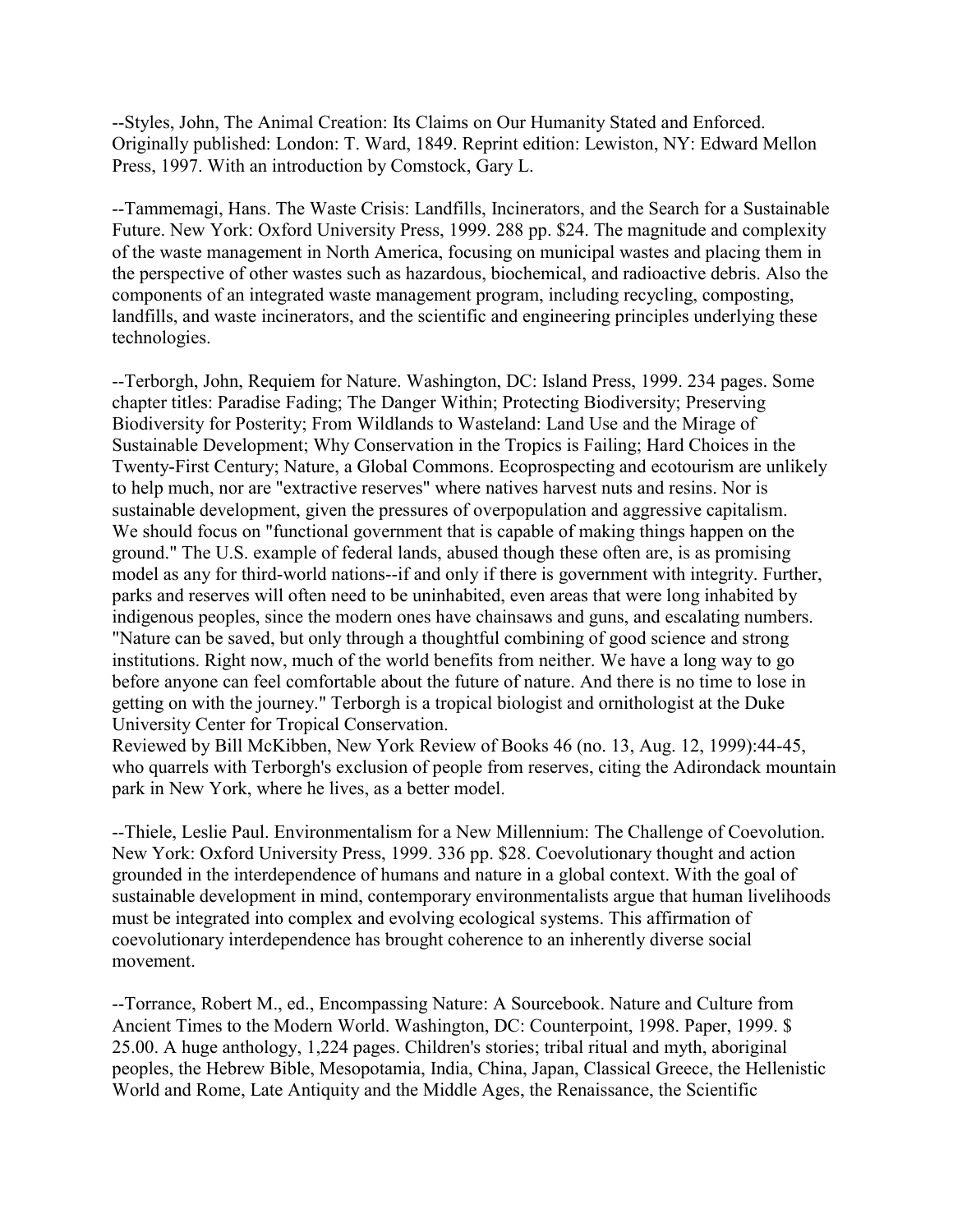Revolution, the Enlightenment, 17th and 18th century British thought. Ends at the turn of the 19th century. Three thousand years of "nature writing." Torrance teaches comparative literature at the University of California, Davis, and is a founding member of the Nature and Culture Program there.

--Turner, John A., "A Realizable Renewable Energy Future," Science 285(1999):687-689. A choice in energy policy is whether to continue to burn fossil fuels and find technologies to sequestrate the CO2, or to find alternative, renewable energy sources. The former is rather like discovering that smoking is bad for you, and taking up running for exercise, while continuing smoking. A more intelligent choice is available renewable energy. Taylor is with the National Renewable Energy Laboratory, Golden, CO. In a series of articles on "Powering the Next Century" in this issue of Science.

--Turpin, Jennifer, and Lorentzen, Lois Ann, eds., The Gendered New World Order: Militarism, Development and the Environment. New York: Routledge, 1996. Includes: --Elliott, Lorraine M., "Women, Gender, Feminism and the Environment"

--Vasilenko, L. I., "Ecological Ethics, from Naturalism to Philosophical Personalism" (in Russian), Voprosy Filsofii (Questions of Philosophy), Issue 3, 1995, pages 37-42.

--Weaver, David B. Ecotourism in the Less Developed World. New York: Oxford University Press, 1998. 288 pp. \$56. Weaver begins with three introductory chapters which provide an economic and geographic context for ecotourism in the developing world. These are followed by studies of ecotourism in Costa Rica, Kenya, Nepal, Thailand, and the Caribbean and South Pacific. The final chapter discusses common themes and patterns in the studies and relates these to strategies for the future. Weaver is at Griffiths University, Queensland, Australia.

--West, N. E., "Biodiversity of Rangelands," Journal of Range Management 46(1993):2-13.

--White, James E., ed., Contemporary Moral Problems, 6th ed. Belmont, CA: Wadsworth Publishing Co., 2000. Chapter 8 is on animals: Kant, Singer, Regan, Machan, Mary Anne Warren, Rachels. Chapter 9 is on the environment: Leopold, Callicott, Taylor, Rolston, Vandana Shiva. The previous edition, 5th ed., 1997, had only one section, combining animals and the environment.

White is in philosophy at St. Cloud State University, St. Cloud, MN.

--Whyte, I. J. et al., "A New Policy for the Management of the Kruger National Park's Elephant Population," Koedoe: Research Journal, South African Parks 42/1, 1999, pages 111-132. In the midst of controversies about culling elephants, free-ranging elephants, elephant effects on vegetation, and other issues, the new policy proposes that the Kruger National Park be divided into six zones--two botanical reserves, two high-elephant-impact zones (no population reduction), and two low-elephant-impact zones (where numbers will be actively reduced). Whyte is a biologist at Kruger.

--Wiens, John, "The Emerging Role of Patchiness in Conservation Biology," Pages 93-107 in Pickett, S.T.A., et al., eds., The Ecological Basis of Conservation. New York: Chapman, 1997.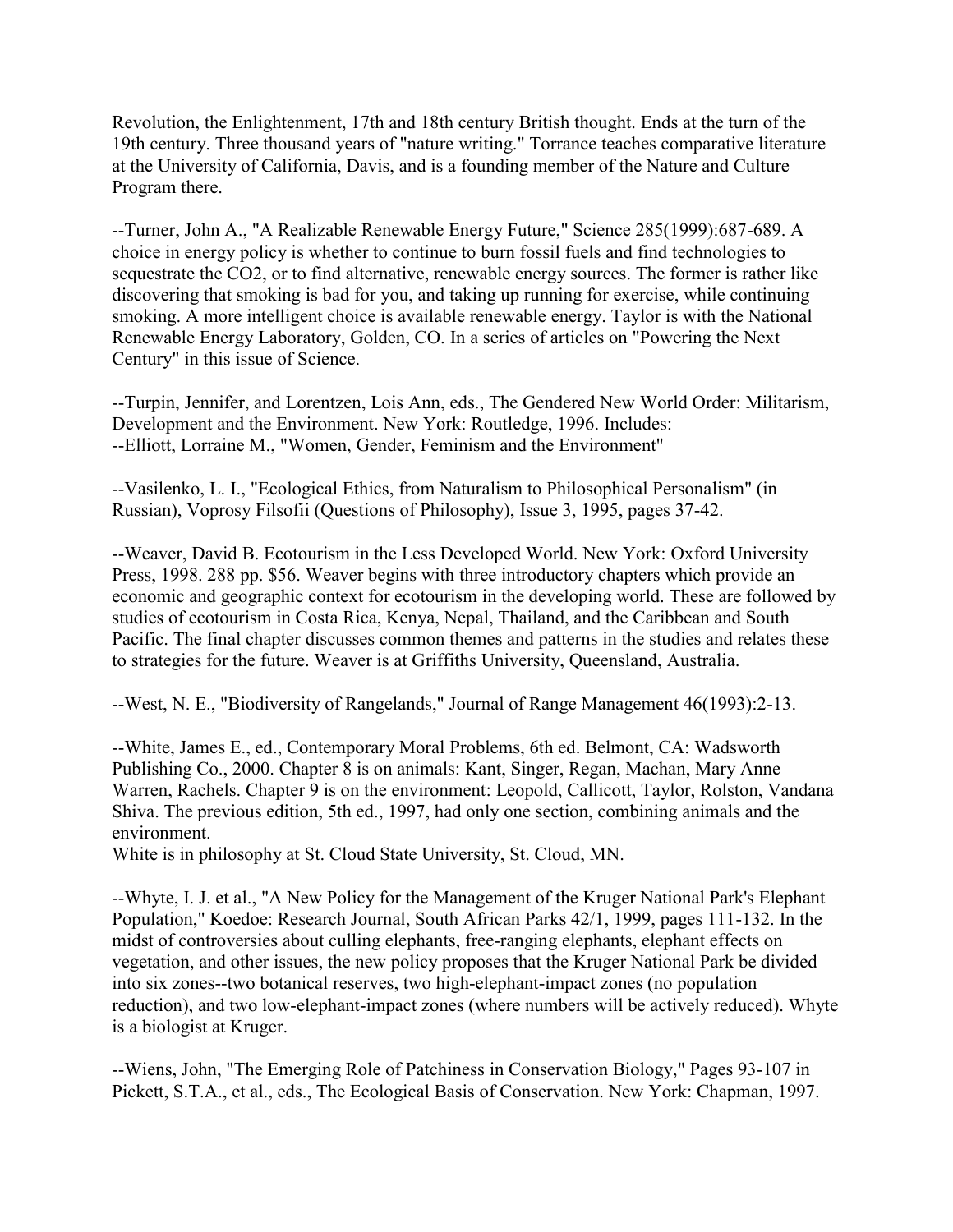--Wiens, John A., "Toward a Unified Landscape Ecology." Pages 148-151 (the conclusion) in Wiens, John A., and Moss, Michael R., eds., Issues in Landscape Ecology. Guelph, Ont.: The International Association for Landscape Ecology, 1999. A sourcebook for the International Association for Landscape Ecology Fifth World Congress, Snowmass Village, CO, 1999. Landscapes and culture are inseparable in two ways. The first is that culture affects the way humans can perceive landscapes; there is a "challenge of overcoming our culturally conditioned perceptions of landscapes to deal with landscapes at other scales."

"The second way that the culture-landscape linkage affects landscape ecology has to do with ethics. There is in most human cultures a deep-seated ethic about landscapes, reflecting the sense of a stewardship over the land. ... Ethics are one of the pillars of human culture, and land ethics affect both the ways in which we perceive landscapes and how we use landscapes. ... Landscapes have properties that go beyond science. ... Our science at some level reflects these ethical underpinnings." Wiens is in ecology at Colorado State University and currently president of the International Association for Landscape Ecology.

--Wilcove, David S., The Condor's Shadow: The Loss and Recovery of Wildlife in America. New York: W. H. Freeman, 1999. 339 pages. One third of the U.S. species are either endangered, threatened, or vulnerable. America's landscapes have been silently eroding for a century. A host of exotic blights and pests are wrecking landscapes and forests. Most forestry on public lands is still destructive. Nevertheless conservationists have won some victories: the national parks (usually too small to be functioning ecosystems), wilderness areas designated, the Endangered Species Act, wolves restored to Yellowstone Reviewed by Bill McKibben, New York Review of Books 46 (no. 13, Aug. 12, 1999):44-45.

--Williams, Terry Tempest, Smart, William B., and Smith, Gibbs M., New Genesis: A Mormon Reader on Land and Community. Salt Lake City: Gibbs Smith Publishing Co., 1998. 280 pages. The Mormon tradition and experience on the Utah landscape has more resources for a better environmental ethic than the church has usually recognized.

--Wirzba, Norman, "Caring and Working: An Agrarian Perspective," Christian Century 116(no. 25, Sept. 22-29, 1999):898-901. We need concrete practices that teach us how to accept the limits of being creatures. Agrarianism has not been adequately considered by philosophers, theologians, or scientists. The land grant universities quickly left farmers behind, in pursuit of technology. "Whereas techne is about making and controlling a world in our own image, agrarianism is about tending to or taking care of a world already given" (p. 899). Wirzba teaches philosophy at Georgetown College, Georgetown, Kentucky.

--Zimdahl, Robert L., "Ethics in Weed Science," Weed Science 46(1998):636-639. Neither basic nor applied weed science is value free; they are value laden. Most of these values rest on an ethical foundation known as utilitarism. Weed scientists believe that their work should be useful to humans and promote the greatest good for the greatest number. They ought to enter into public discussion about values at stake in their work. Without embarassment, weed scientists have to learn to ask about the ethical foundations of their science. Zimdhal is in weed science at Colorado State University.

#### **Issues**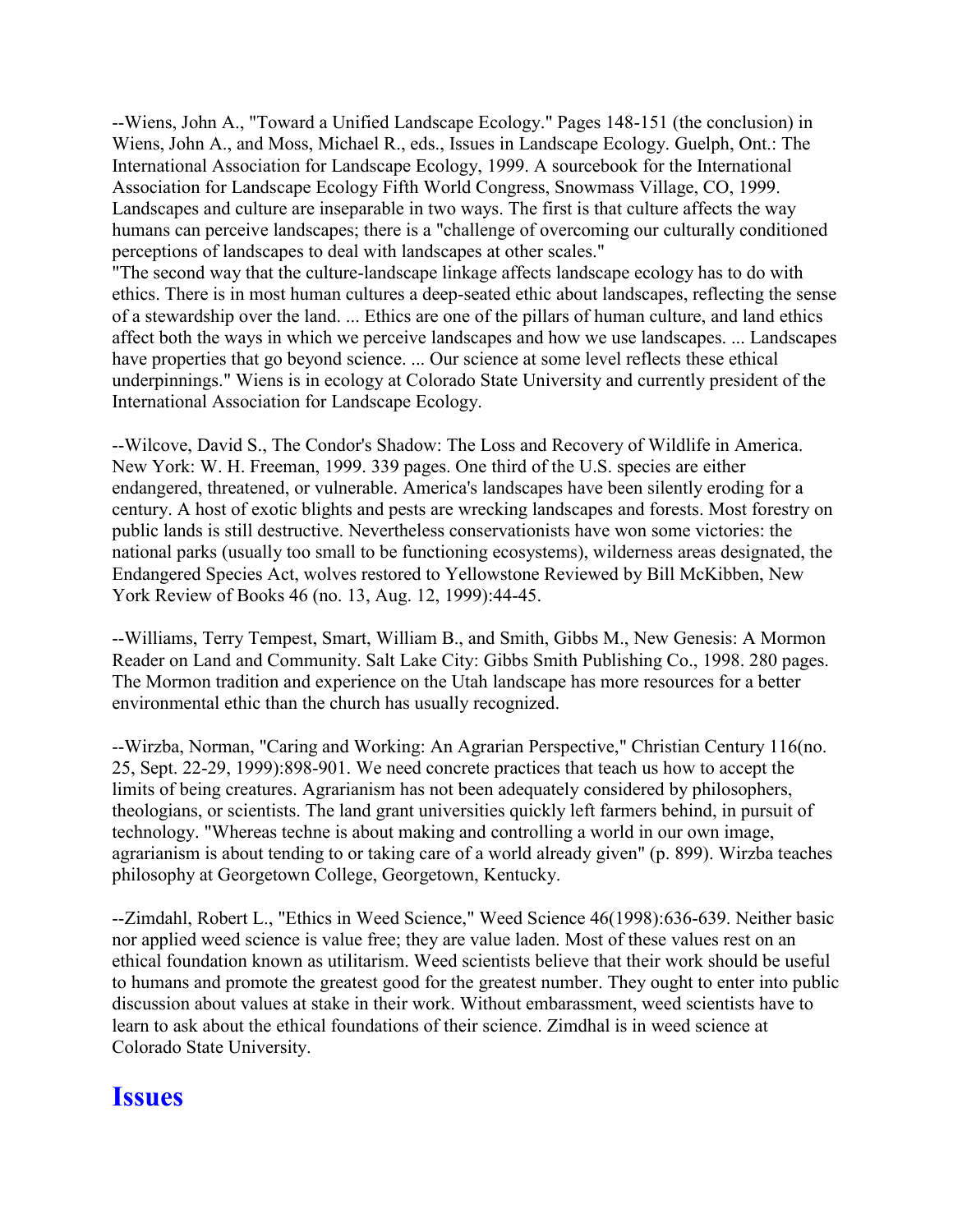**Yellowstone National Park considering removing "exotic" mountain goats**. The National Park Service has a policy of controlling or eradicating exotic species that threaten to alter natural ecosystems in the parks. It defines an exotic as a species that was not historically present and has moved into a park due to direct or indirect human assistance. There is no credible historical evidence that mountain goats were ever present in Yellowstone Park. In the mid 1960s, the Montana Department of Fish, Wildlife, and Parks introduced mountain goats into the Absaroka mountains just north of the Park. Descendants of these goats have migrated into the Park so that about 80 goats are now in or near the park. Although no harm has yet been observed, goats often wallow and disturb vegetation significantly. For the last twenty years Olympic National Park has been trying to remove mountain goats who pose a potential threat to endemic plant species. But nonlethal means of removal have failed and killing the goats has proven politically very hard to do.

The Yellowstone case raises interesting questions about how we should think about exotics. It is arguable that the goats' arrival should be seen as native restoration, rather than exotic introduction. There are native populations of goats in mountain ranges about 150 miles away. Could it be that these native goats would have migrated on their own into the Park by now, if human roads, fences, and so on hadn't blocked them? On the other hand, human eradication of wolves and other goat predators may have facilitated goats' success at traveling across valleys between mountain ranges. Does the fact that a native population is so close to a human introduced population count against the assumption that the introduced population is exotic? Although the Park is somewhat drier than the best mountain goat habitat, if goats thrive there does it even make sense to see them as foreign to the Park? See AP, "Yellowstone's mountain goats: Here to stay," Bozeman Daily Chronicle (10/15/99): 3.

**Protecting oneself against nature by investing in weather futures**. Investors can now buy weather futures on the Chicago Mercantile Exchange. "Businesses are gambling on the weather anyway and this allows them to hedge their positions," says one fan of the new futures. An electric company might seek to insulate itself from a milder than normal winter or a peach grower might want to protect against a frost. Weather affects 20 percent of the \$9 trillion U.S. economy. See AP, "Exchange unveils weather futures," Bozeman Daily Chronicle (9/23/99):A1.

**Human population reaches 6 billion**. The United Nations projected that October 12th was the day that the human population reached 6 billion. Half of these people are under age 25 and 60% live in Asia. The U.N. predicts that population will increase to somewhere between 7 and 11 billion by 2050. Currently the population is growing at a rate of 78 million a year. Almost all of this growth is in the developing world. The United States is the only industrial country where population increases are still projected, mainly as a result of immigration. To date, discussions of optimal human population size have largely ignored ethical issues regarding the justice of human appropriation of natural habitats and resources needed by other species. This appropriation is nearly total in many regions and countries.

Fertility rates worldwide have dropped from six births per woman in the 1960s to three per woman today. During the same period, the percentage of married couples in developing countries using contraception has increased from 10% to 55%. Still, 100 million married women of reproductive age in the developing world want to avoid or postpone having children and yet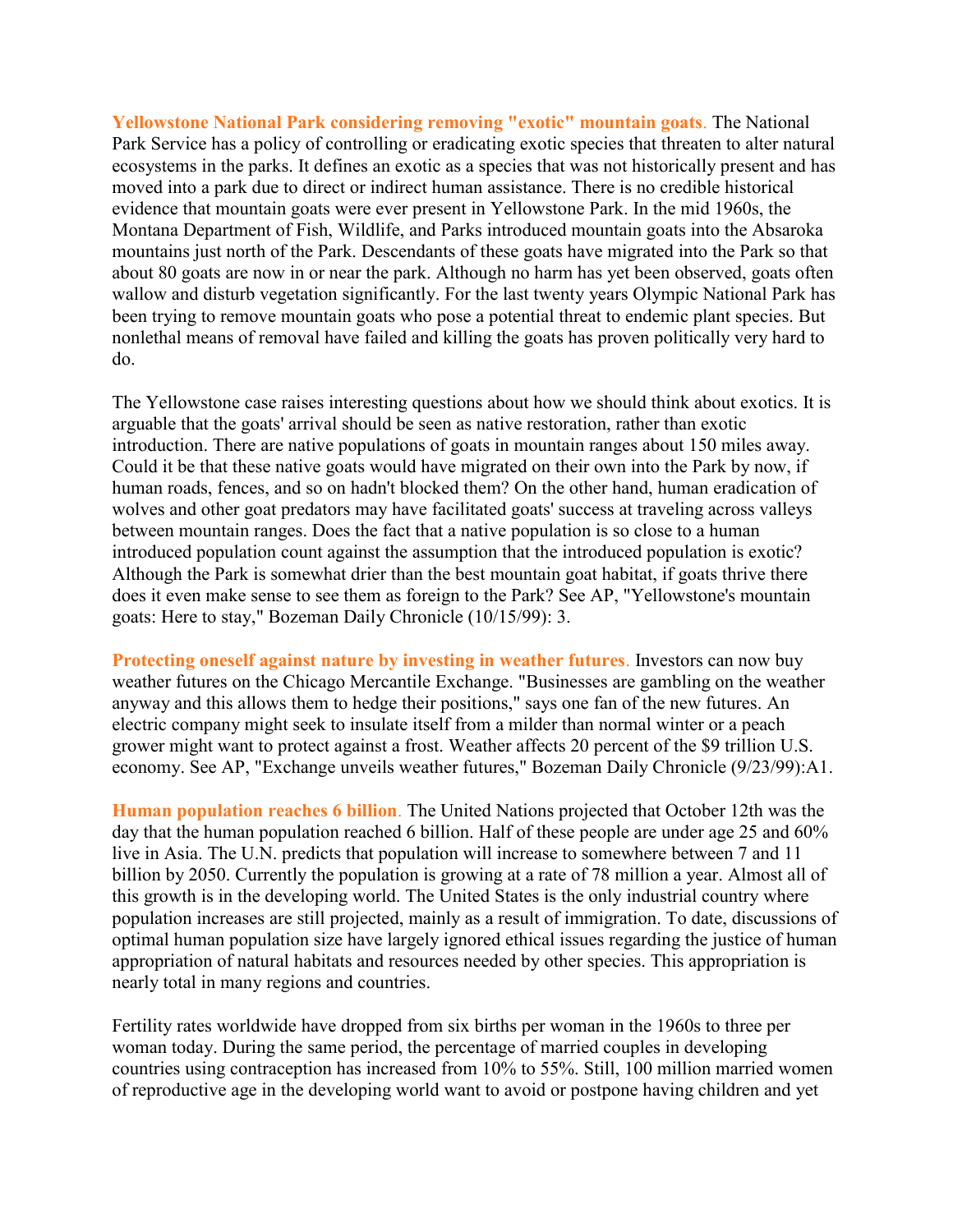are not using contraception. Although the world community has pledged 17 billion a year to address problems resulting from continued rapid population growth, few countries have lived up to their pledge. In particular, the U.S. is providing less than one half of its \$1 billion share for population assistance programs. The U.N. Population Fund estimates that failure to provide the agreed upon funding has resulted in 42 million unintended pregnancies, 17 million abortions, and 99,000 maternal deaths per year. See Judy Mann, "A Dire Need for Family Planning Funds," Washington Post (10/13/99): C15 and AP, "World population will reach 6 billion on 12th of October," Bozeman Daily Chronicle (9/23/99): 30.

**Clinton administration attempts major forest protection**. In the last year, the Clinton Administration has substantially greened the Federal government's approach to forest management. In March, the Forest Service announced an 18 month moratorium on road building in 33 million acres of the national forests. This prevents road building in most of the large roadless areas of national forests that are not already officially designated as wilderness. (34 million acres18%of the 192 million acre National Forest System has been officially designated as wilderness by Congress. Total wilderness on all federal lands is about 100 million acres.) In October, the Administration proposed new rules for managing the national forests that would place emphasis on the ecological health of the forests rather than on extraction of timber and other commercial uses. Dombeck's boss, Agriculture Secretary Dan Glickman, said the new rules would return the Forest Service "to its conservationist roots" by emphasizing sustainable use of the forests. Scientific advisory boards would advise the Forest Service and forest management plans would be reviewed by outside scientists to insure that the ecological goals for the forests are met.

Timber executives fear that these proposed rules would lock in or even lower recent timber harvests which are down from a high of 12 billion board feet per year during the Reagan years to 3 billion during the Clinton administration. In response to the proposed rules, Jim Geisinger, president of the Northwest Forestry Association said: "I think where they're headed is turning the national forests into a system of biological reserves. If those regulations do become final, there's no reason not to turn over the forests to the National Park Service."

Later in October, Clinton himself announced a plan that would make the road-building moratorium in roadless areas permanent and give 40 million acres of national forest de-facto wilderness protection without going to Congress for official designation. In announcing his plan, Clinton said, "Today, we launch one of the largest land preservation efforts in America's history to protect these priceless, backcountry lands. . . . They offer unparalleled opportunities for hikers, hunters and anglers and they're absolutely critical to the survival of many endangered species. . . . It is very important to point out that we are not trying to turn the national forests into museums. . . . This initiative should have almost no effect on timber supply. Only 5 percent of our country's timber comes from the national forests. Less than 5 percent of the national forests' timber is now being cut in roadless areas. We can easily adjust our federal timber program to replace 5 percent of 5 percent, but we can never replace what we might destroy if we don't protect these 40 million acres."

Although environmentalists see these policies as a significant improvement, it remains unclear how effective they will be, since future administrations will be able to reverse the policies. For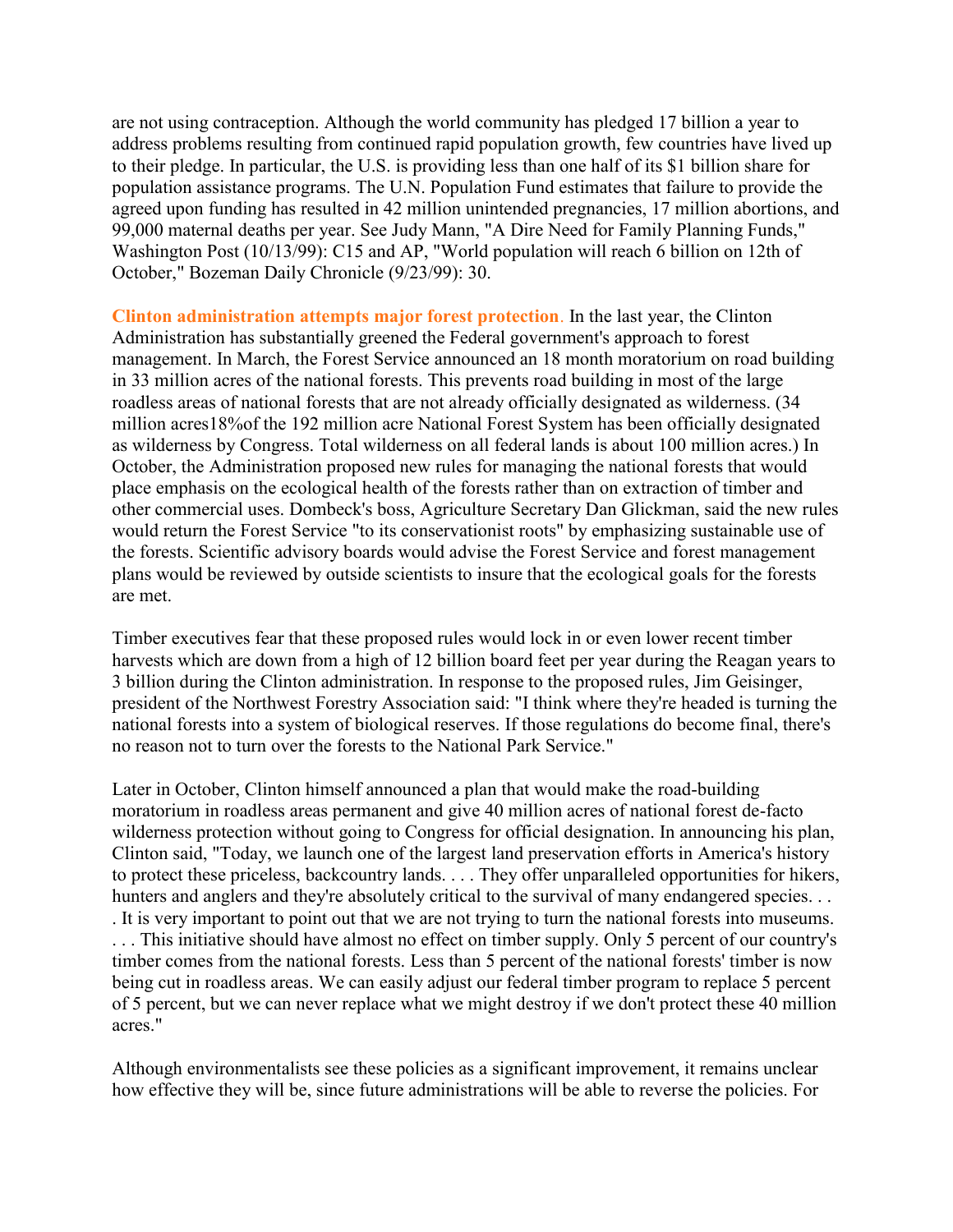this reason, they would have been worth more in 1993 than they are in 1999. See Tom Kenworthy, "Major Change Sought In Forest Regulations," Washington Post (10/1/99): A31, Tom Kenworthy, "Clinton Readies Forest Protection Initiative, Directive Would Shield 40 Million Acres" Washington Post (10/8/99): A1, and David Sanger and Sam Howe Verhovek, "Clinton Plans Permanent Forest Protection," New York Times (10/14/99).

**Environmental group endorses Bradley for U.S. President**. The political action committee of Friends of the Earth endorsed Bill Bradley for President, claiming his environmental record was "far superior" to that of Al Gore. Gore, they said, failed to take the lead on environmental issues as Vice President and actually paved the way for "draconian erosions of existing environmental protection." The group gave the Clinton administration an average grade of "D" for its environmental record. See AP, "Enviro group endorses Bradley," Bozeman Daily Chronicle (9/15/99): 12.

**\$ 1 Billion for Environmental Science?** The U.S. National Science Foundation (NSF) has a recommendation from its governing board to increase support of environmental science, following years of criticism that it pays environmental research short shrift. The recommendation increases spending from \$ 600 million to \$ 1.6 billion in five years. NSF Director Rita Colwell is herself an ecologist. Chair of the NSF panel that produced the report is Jane Lubchenco, Oregon State University. See Kaiser, Jocelyn, "Science Board Floats \$ 1 Billion Trial Balloon," Science 285(1999):816-817.

**Hawaii's Threatened Biodiversity.** Legacy 2000 is a five year \$ 200 million initiative to save Hawaii's biodiversity, the most threatened in the U.S. Advocates note that the U.S. is spending billions to save the Everglades, and neglecting Hawaii. See Stone, Richard, "A Plan to Save Hawaii's Threatened Biodiversity," Science 285(1999):817-818.

**India and Experiments on Monkeys.** Armed with a government order and escorted by police, animal activists took 50 rhesus monkeys from India's National Center for Laboratory Animal Sciences in Hyderabad and released them into the wild. The monkeys were to have been used in testing a potential drug against immune disorders. India has new regulations on the care of animals used in research, and the laboratory was not meeting those standards. Researchers protest that half of India's research of this kind could be shut down. See brief story, Bagla, Pallava, "50 Monkeys Taken from Indian Lab," Science 285(1999):997.

**Sharp drop in soil erosion rates?** A detailed study, including data across 140 years, shows much erosion earlier, but a sharp decline in recent years. From the 1970's to the 1990's sedimentation rates dropped to just 6% of their earlier peak, owing to better farming practices. But others say the study area is not typical of the United States as a whole, especially not of the western U. S. See Trimble, Stanley W., "Decreased Rates of Alluvial Sediment Storage in the Coon Creek Basin, Wisconsin, 1975-1993," Science 285(1999):1244-1246; Glanz, James, "Sharp Drop Seen in Soil Erosion Rates," Science 285(1999):1187-1188.

**"End Welfare Ranching**," reads one of a series of full page ads coordinated by the Turning Point Project, on the extinction crisis, New York Times, October 4, 1999, p. A13. "U.S. taxpayers are subsidizing a small group of `welfare ranchers,' to raise cattle on PUBLIC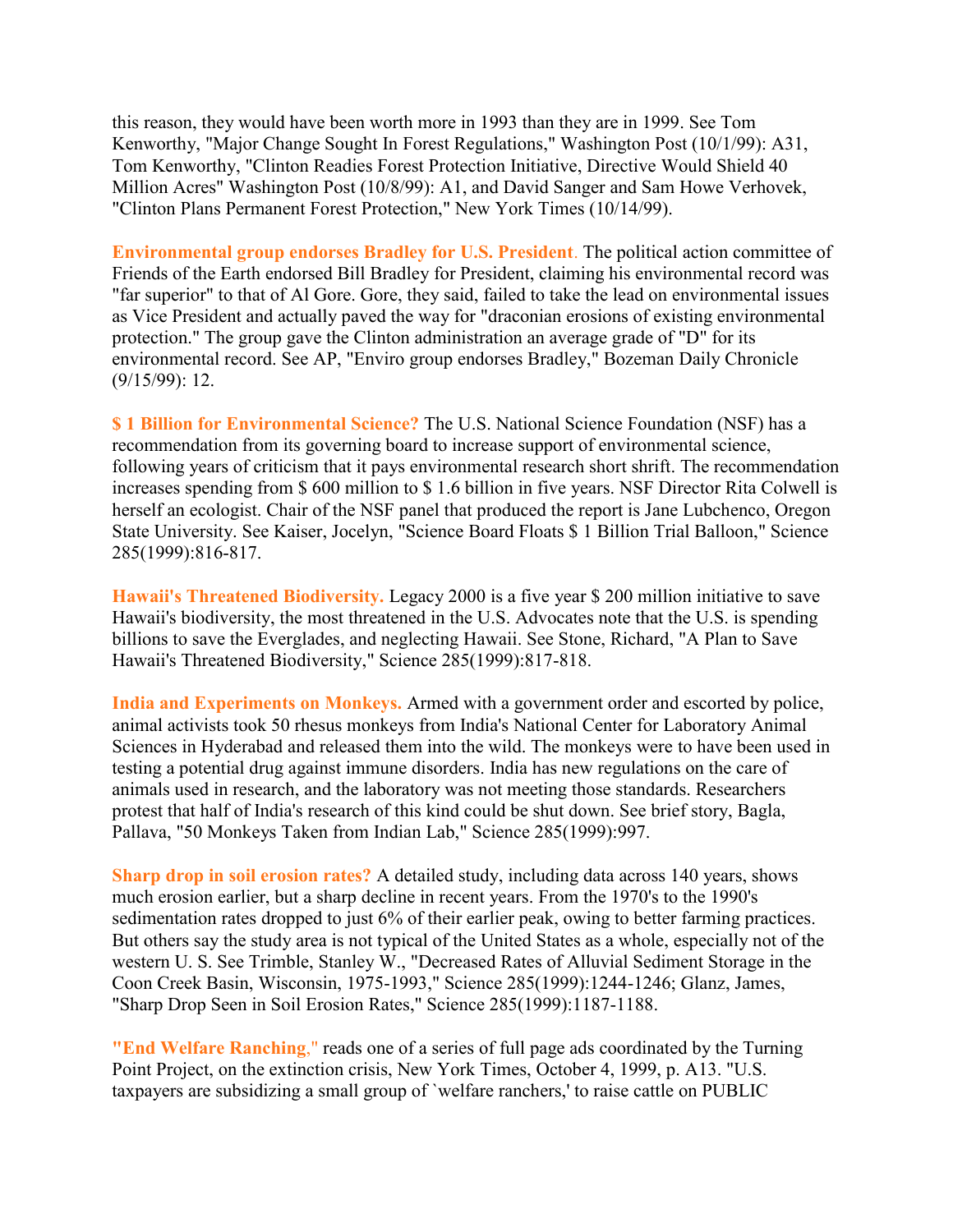LANDS. Because you pay, these ranchers can feed 600 pound cows for less than it costs to feed your parakeet. Worse, these lands are utterly unsuited for livestock grazing, the environmental damage is extreme."

**Thanks** to Ned Hettinger (College of Charleston) and Holmes Rolston III (Colorado State University) for this issue's news clips.

## **Regional Representatives**

**Africa**: Johan P. Hattingh, Department of Philosophy, University of Stellenbosch, 7600 Stellenbosch, South Africa. Hattingh heads the Unit for Environmental Ethics at Stellenbosch. Phone: 27 (country code) 21 (city code) 808-2058 (office), 808-2418 (secretary); 887-9025 (home); Fax: 886-4343. Email: jph2@maties.sun.ac.za.

**Australia and New Zealand**: William Grey, Department of Philosophy, University of Queensland, 4067, Queensland AUSTRALIA. Email: wgrey@cltr.uq.edu.au.

**China (Mainland)**: Yu Mouchang, Institute of Philosophy, Chinese Academy of Social Sciences, Beijing 100732, P. R. China.

**China (Taiwan)**: Edgar Lin, Biology Department, Tunghai University, Taichung, Taiwan 40704. Email: edgarlin@ms5.hinet.net. Phones: 886-4-3595622 office; 886-4-3590991 home. Fax: 886-4-3595953

**Eastern Europe**: Jan Wawrzyniak. Department of Philosophy, Adam Mickiewicz University of Poznan, Poland. University address: Prof. Jan Wawrzyniak, Institut Filozofii, Adam Mickiewicz University, 60-569 Poznan, Szamarzewskiego 91c POLAND. Phone: +48 / 61 / 841-72-75; Fax: +48 / 61 / 8430309. Home address: 60-592 Poznan, Szafirowa 7, POLAND. Email: jawa@main.amu.edu.pl. Website: http://appliedphilosophy.mtsu.edu/ISEE/JanWaw/index.html.

**Western Europe and the Mediterranean**: Martin Drenthen, Center for Ethics University of Nijmegen (CEKUN), Postbox 9103, 6500 HD Nijmegen, THE NETHERLANDS. Office phone: 31 (country code) 24 (city code) 3612751. Fax: 31-24-3615564. E-mail:mdrenthe@xs4all.nl. Webpage: http://www.kun.nl/phil/english/members/drenthen.html. Home address: vt Santstraat 122, 6523 BJ Nijmegen. Home phone: +31 (country) - 24 (city) - 3238397.

**Mexico and Central America**: Teresa Kwiatkowska, Universidad Autonoma Metropolitana-Iztapalapa, Departamento de Filosofia, Av. Michoacan y Purissima s/n, 09340 Mexico D.F., MEXICO. Phone: (5) 637 14 24 (home), (5) 724 47 77 (office). Fax: (5) 724 47 78. Email: kwiat@xanum.uam.mx.

**Pakistan and South Asia**: Nasir Azam Sahibzada, Senior Education Officer, WWF-Pakistan (NWFP), UPO Box 1439, Peshawar PAKISTAN. Phone: (92) (521) (841593). Fax: (92) (521)  $(841594)$ . Email: wwf!nasir@wwf.psh.imran.pk.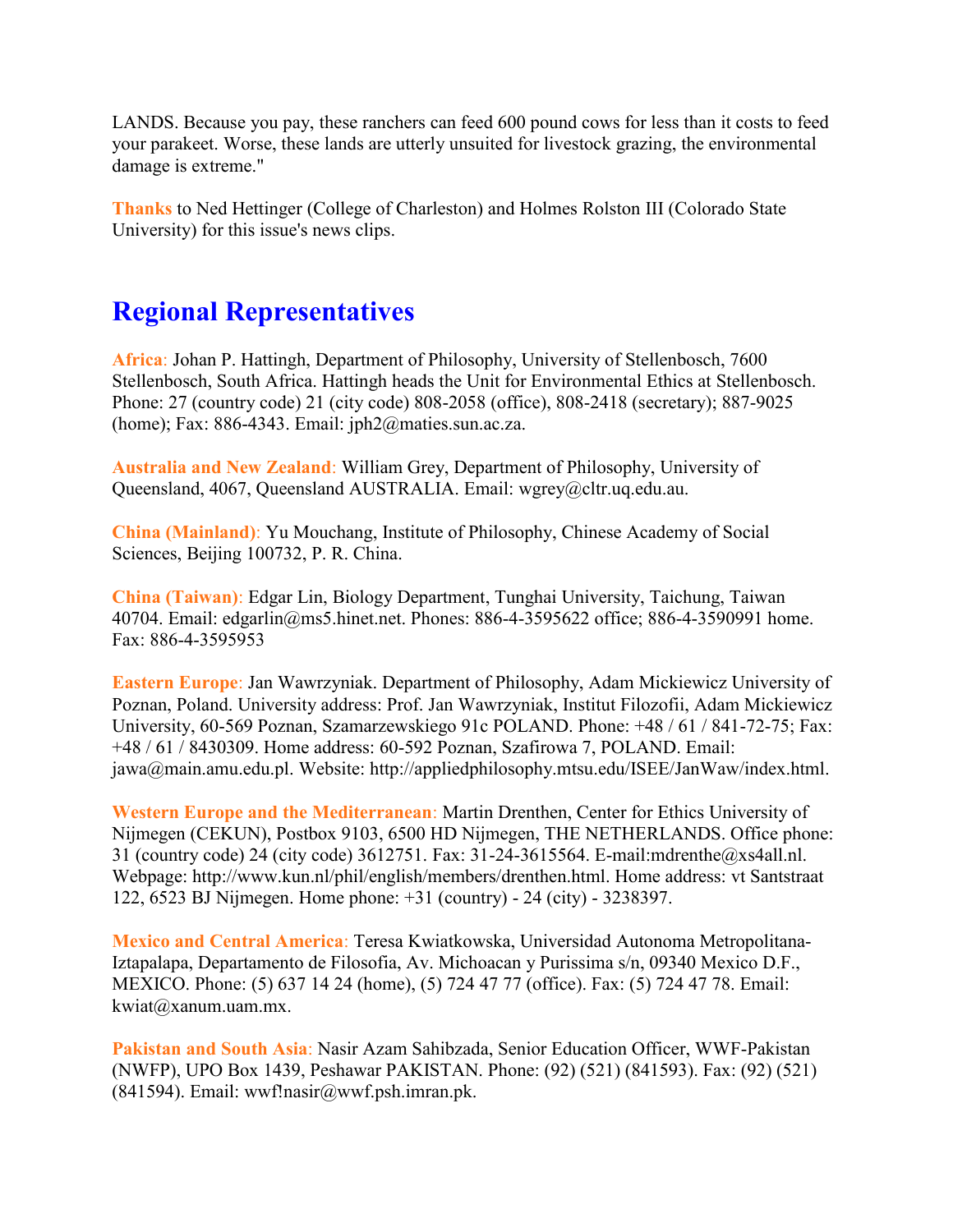**South America**: Ricardo Rozzi, Institute of Ecological Research Chiloe, Chile, and Facultad de Ciencias, Universidad de Chile.

**United Kingdom**: KeeKok Lee, Department of Philosophy, University of Manchester, Oxford Road, Manchester M13 9PL UK. Phone and Fax: +44 (0)161 275 3196. Email: keekok.lee@man.ac.uk.

**United States**: Ned Hettinger, Philosophy Dept, College of Charleston, Charleston, South Carolina 29424 USA. Phone: 843-953-5786; 843-883-9201 (home). Fax: 843-953-6388. E-mail: HettingerN@CofC.edu). Address July 1999 to August 2000: 416 W. College, Bozeman, MT 59715. Phone: 406-522-9676.

Holmes Rolston, III, Dept. of Philosophy, Colorado State University, Fort Collins, Colorado 80523 USA. Phone: 970-491-6315 (Office). Fax: 970-491-4900. Email: rolston@lamar.colostate.edu.

## **ISEE Newsletter Submissions**

Starting with the Fall 1999 issue, the new ISEE newsletter editor is Philip Cafaro. Address: Department of Philosophy, Colorado State University, Fort Collins, CO 80523 USA. E-mail: cafaro@lamar.colostate.edu. Phone: 970/491-2061. Fax: 970/491-4900. Please send any announcements, calls for papers or news items to him via e-mail (preferred) or fax. Brief reports of research and accounts of issues of philosophical importance are welcome. Submissions will be edited and publication cannot be guaranteed. Please continue to send bibliographic items to Holmes Rolston III, at the address above. Correspondents, especially international ones, should realize that diacritical marks do not come through on U.S. e-mail.

#### **New Treasurer**

The new ISEE treasurer is Max Oelschlaeger, McAllister Chair of Community, Culture and Environment. Address: Department of Humanities, Arts, and Religion, Northern Arizona University, PO Box 5634, Flagstaff, AZ 86011-5634 USA. Phone: 520-523-0389. Fax: 520)523- 1881. E-mail: Max.Oelschlaeger@nau.edu.

Membership/Renewal Form

Please enroll me as a member of the International Society for Environmental Ethics. Enclosed are dues:

Annual regular dues are: Inside U.S., \$15 Regular, \$10 Students; Outside U.S., \$20 Regular, \$15 Students. (Due to additional postage). Members outside the United States should send the equivalent of U.S. dollars, based on current exchange rates, to the ISEE Treasurer (address below). Sorry, we cannot accept credit card payments.

| Name: | ച<br>$\ddot{\phantom{0}}$ |  |  |
|-------|---------------------------|--|--|
|-------|---------------------------|--|--|